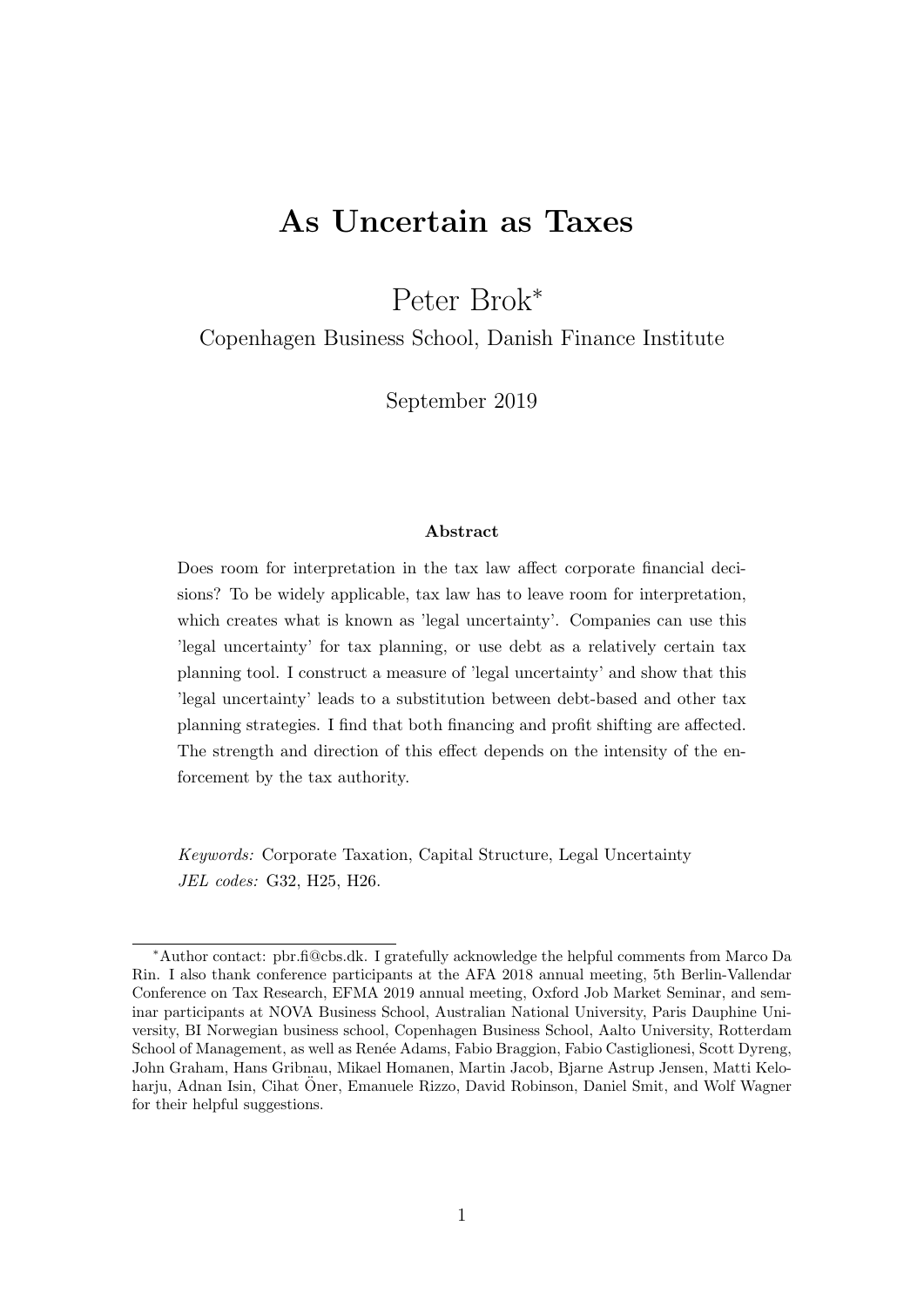# 1 Introduction

"in this world nothing can be said to be certain, except death and taxes."

#### Benjamin Franklin, in a letter to Jean-Baptiste Leroy 1789

Franklin was right: corporations will always face some tax obligations over their lifetime. However, the extent of those obligations is not nearly as clear. Companies face tax laws which are complex and cannot cover all possible actions of the company. This creates room for interpretation of the law, which can lead to disputes about the correct interpretation. In the legal literature this incompleteness of the law is referred to as legal uncertainty Pistor and Xu (2002, 2003); Givati (2009); Dari-Mattiacci and Deffains (2007). Companies can use this legal uncertainty in their tax planning strategy, or choose a more conservative tax planning strategy to avoid the legal uncertainty.

It can be profitable for firms to use corporate policies to reduce their tax bill (tax planning). For instance the corporate inversions of the 1990s, which allowed multinational companies to avoid US taxes on foreign profits, saved companies billions (New York State Bar Association, 2002). This is not an isolated example, as total world-wide corporate tax planning benefits are estimated at over 500 billion dollars a year (Cobham and Jansk´y, 2017), suggesting that benefits can be substantial. However, recent cases like the European Commission forcing Apple to pay 13 billion of Irish taxes suggests that the risks are substantial too (European Committee, 2016).

In this paper I investigate how legal uncertainty affects capital structure through its effect on tax planning opportunities. Theory suggests that an increase in non-debt tax planning opportunities can decrease the use of debt-tax shields (DeAngelo and Masulis, 1980; Graham and Tucker, 2006). Legal uncertainty increases the amount of tax planning opportunities available to the company, thereby affecting the use of debt tax shields. I show that this is indeed the case and that as a result, legal uncertainty significantly affects financing and profit shifting decisions.

Law can be seen as an incomplete contract (Hart and Moore, 1988) between the government and the companies in the country. The law cannot cover all possible corporate actions and must therefore leave room for interpretation to ensure it can be widely applied.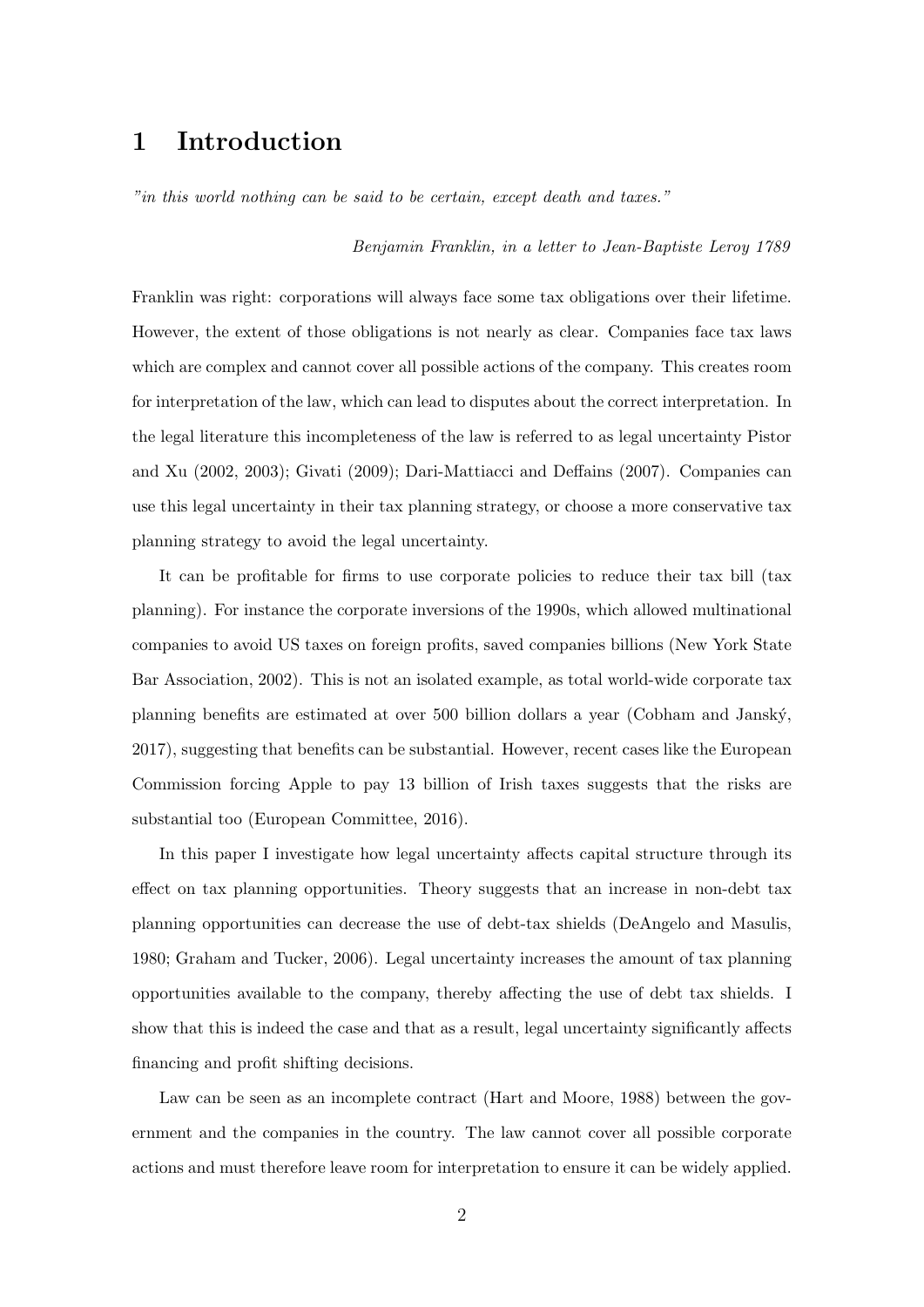While, courts ultimately decide which interpretations of the law are acceptable and which ones are not, companies can use the room for interpretation to interpret the law favorably. As a result, legal uncertainty reduces the expected mean tax rate, directionally similar to the effect of leverage. Contrary to the use of leverage, the use of legal uncertainty can vary in complexity, risk, and cost of executing the tax planning strategy, but does not carry bankruptcy costs.

Despite its practical relevance, legal uncertainty in tax law has not been widely investigated (Zangari, Caiumi, and Hemmelgarn, 2017). To the best of my knowledge, this is the first paper empirically looking at the effects of this legal uncertainty on capital structure and tax planning decisions.

The law literature has highlighted the importance of legal uncertainty (Givati, 2009; Pistor and Xu, 2002, 2003). However, due to the lack of an accurate measure for legal uncertainty, it has been challenging to empirically investigate its effect on corporate decisions. I construct such a measure, which allows me to give substance to the notion of legal uncertainty and estimate its effect on corporate decisions.

I construct a measure for legal uncertainty based on the legal literature about complexity and legal uncertainty (Pistor and Xu, 2002, 2003; Kaplow, 1995, 1999; Dari-Mattiacci and Deffains, 2007). Based on the legal insights from these authors, I classify law articles as either limitative or suggestive. Limitative articles provide clearly defined rules, while suggestive articles set forth broadly applicable, but vague general principles. Especially these suggestive articles contribute to the incompleteness of the law, which creates the legal uncertainty. I construct a dataset mapping this structure of the tax law for ten countries over seven years, by separately classifying every article in the (corporate) income tax law for each country and year.

In addition to this legislative component I also take into account outcomes of previous court cases. Previous court cases provide information on how courts will interpret the law in future cases, resolving some of the legal uncertainty. I collect the total number of court cases ruled on by the highest court in each country and combine this judicial component with the legislative component to construct my measure for legal uncertainty. I find that a one standard deviation increase in legal uncertainty is associated with a 1.3 percentage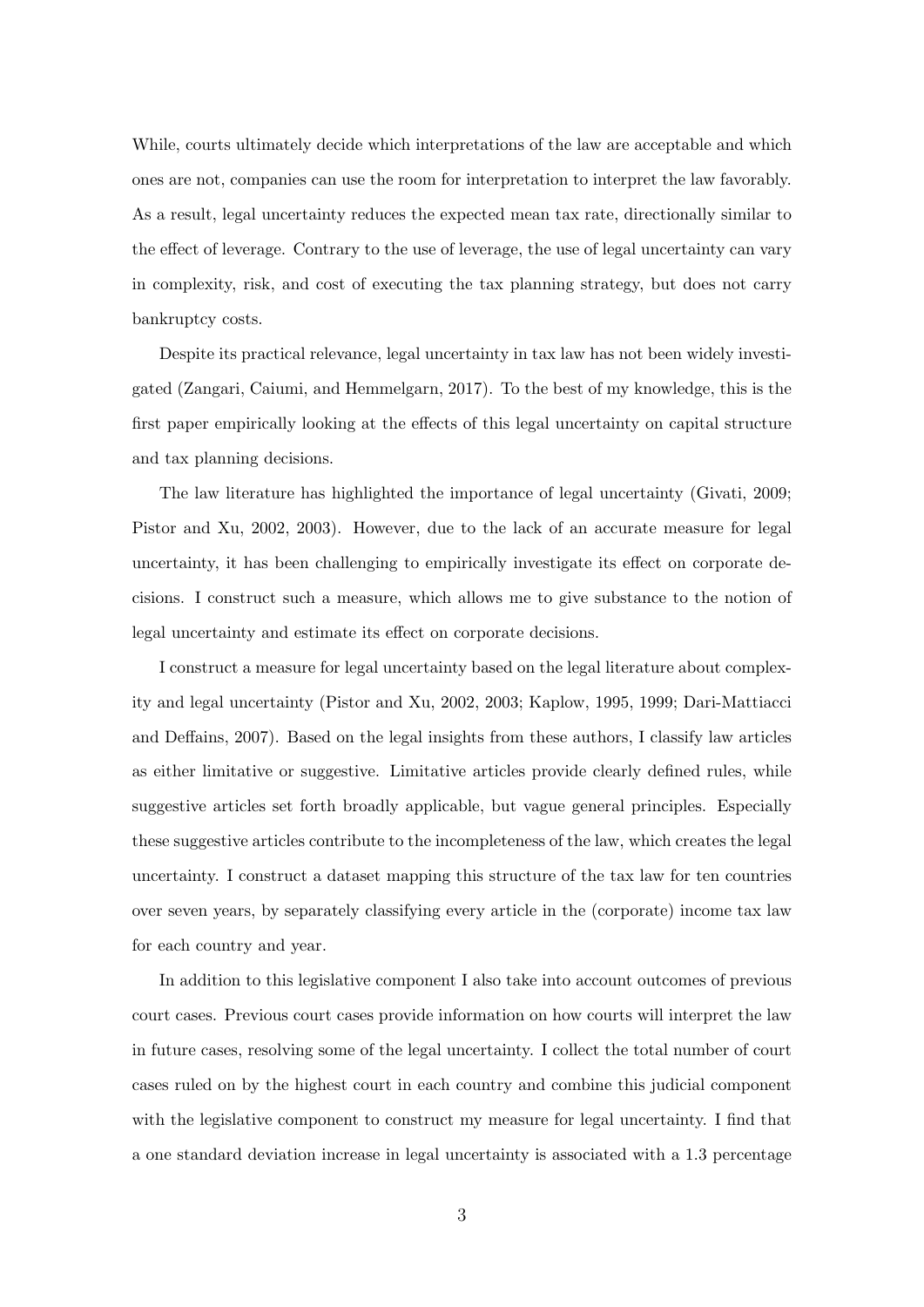point decrease in leverage and I find evidence that multinational groups shift income from high-tax countries towards low-tax countries, increasing the tax base of profitable lowtaxed group members by 20% on average, when the legal uncertainty of high tax group members increases by a standard deviation. These results suggest that legal uncertainty has a significant real economic impact, meaningfully affecting financing and subsidiary location decisions of companies.

Becker (1968); Polinsky and Shavell (1979), and Calfee and Craswell (1984) show that when legal uncertainty is introduced in a model on optimal tax auditing and sanctions companies will either under- or over-comply with the law. This suggests that my analysis should take into account the institutional framework in which companies operate. To capture this effect I construct a proxy for the audit probability and investigate how it interacts with legal uncertainty. The proxy is based on the percentage of companies audited in the prior year. I indeed find that when the probability of being audited by the tax authority is high the effect of legal uncertainty is reversed. This shows that the use of legal uncertainty is indeed a risky action, an increase in risk decreases its use.

The proxies for legal uncertainty and the audit probability capture the roles of all three branches of government in creating, alleviating, and augmenting the effects of legal uncertainty. The executive branch enforces the law and has a strong impact on how companies respond to legal uncertainty, while the judicial branch can alleviate legal uncertainty with its rulings. Considering the sizable impact of legal uncertainty on companies the legislative branch should take into account whether the institutions of the country are equipped to efficiently enforce and interpret new legislation. Moreover, they need to ensure that these institutions and legal uncertainty do not interfere with the goals of new legislation.

To extend the analysis and to ensure robustness I perform several additional tests. I use a shock to legal uncertainty, caused by a ruling from the European Court of Justice (2006), to show that companies do indeed substitute between debt-based and other tax planning strategies. The shock led to a change to anti-tax-avoidance rules in some European countries, but not in others. Before the change, (part of the) profits from a subsidiary located in a country with a low corporate tax rate would face an additional tax in the parent country. After the shock, the application of the additional tax was no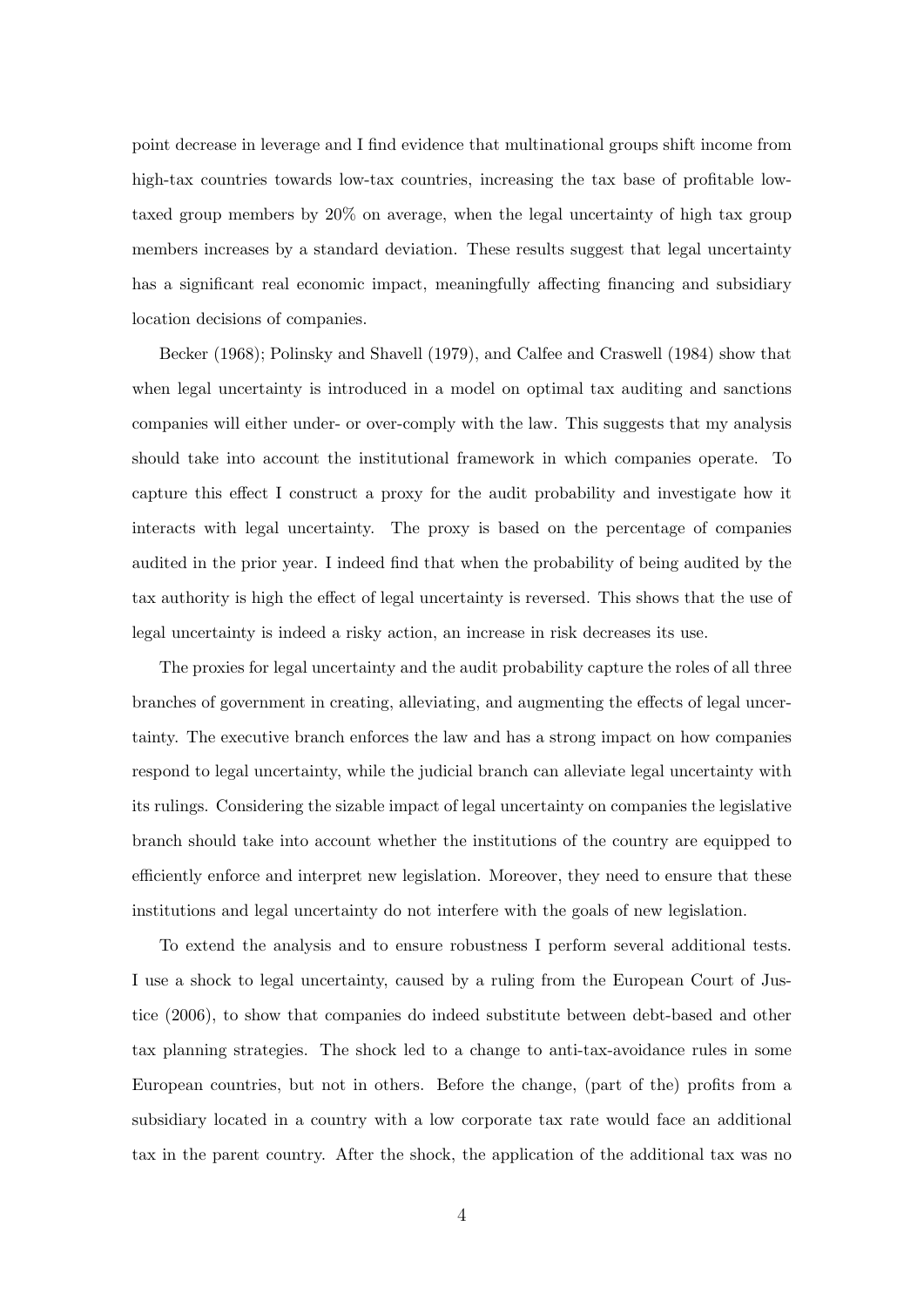longer certain, as it had to be evaluated on a case-by-case basis. If the subsidiary served an economic purpose beyond tax planning the profits could not be additionally taxed, making it more beneficial to have a subsidiary in EU countries with a low corporate tax rate. If the subsidiary mostly served a tax avoidance purpose the additional tax would be imposed. When a subsidiary is deemed to serve a tax avoidance or economic purpose is not clearly defined, this is what increased legal uncertainty. I compare the leverage of parent companies of low-taxed subsidiaries from affected countries (treated), to the leverage of parent companies of low-taxed subsidiaries from non-affected countries (control). The results from the main regressions are confirmed.

Furthermore, I ensure that companies with the most to gain from tax planning do indeed see the biggest increase in tax planning. Similarly, those companies which likely cannot benefit from using both debt-based and other tax planning strategies at the same time show stronger substitution. To ensure the effect of the shock is due to an increase in legal uncertainty I compare companies with different types of ownership. Companies with non-diversified owners are less likely to take risks (Faccio et al., 2011) and therefore react less to the shock. Furthermore, I ensure that the effects are not driven by changes to legislation specifically targeting debt based tax planning (Panier et al., 2012; Buettner et al., 2012), by excluding companies from countries that introduced such rules. A different concern could be that companies lobby for more legal uncertainty. Based on insights from Hill et al. (2013); Neretina (2018) I exclude companies most prone to lobbying. Lastly, I make sure that endogeneous incorporation of new subsidiaries does not drive the effect on leverage or income shifting.

This paper contributes to the several strands of literature. First, the literature on taxes and capital structure has focused on the effects of tax rate changes (Graham, 2000; Heider and Ljungqvist, 2015; Huizinga et al., 2008) and the introduction of rules specifically targeting the use of debt for tax planning (Panier et al., 2012; Buettner et al., 2012). Recent papers have investigated the benefits multinationals can obtain (Huizinga et al., 2008; Brok, 2018) by using differences in tax codes across countries. Graham and Tucker (2006) show for a sample of 44 companies punished for tax-sheltering that these taxsheltering companies have lower average debt than comparable companies. In line with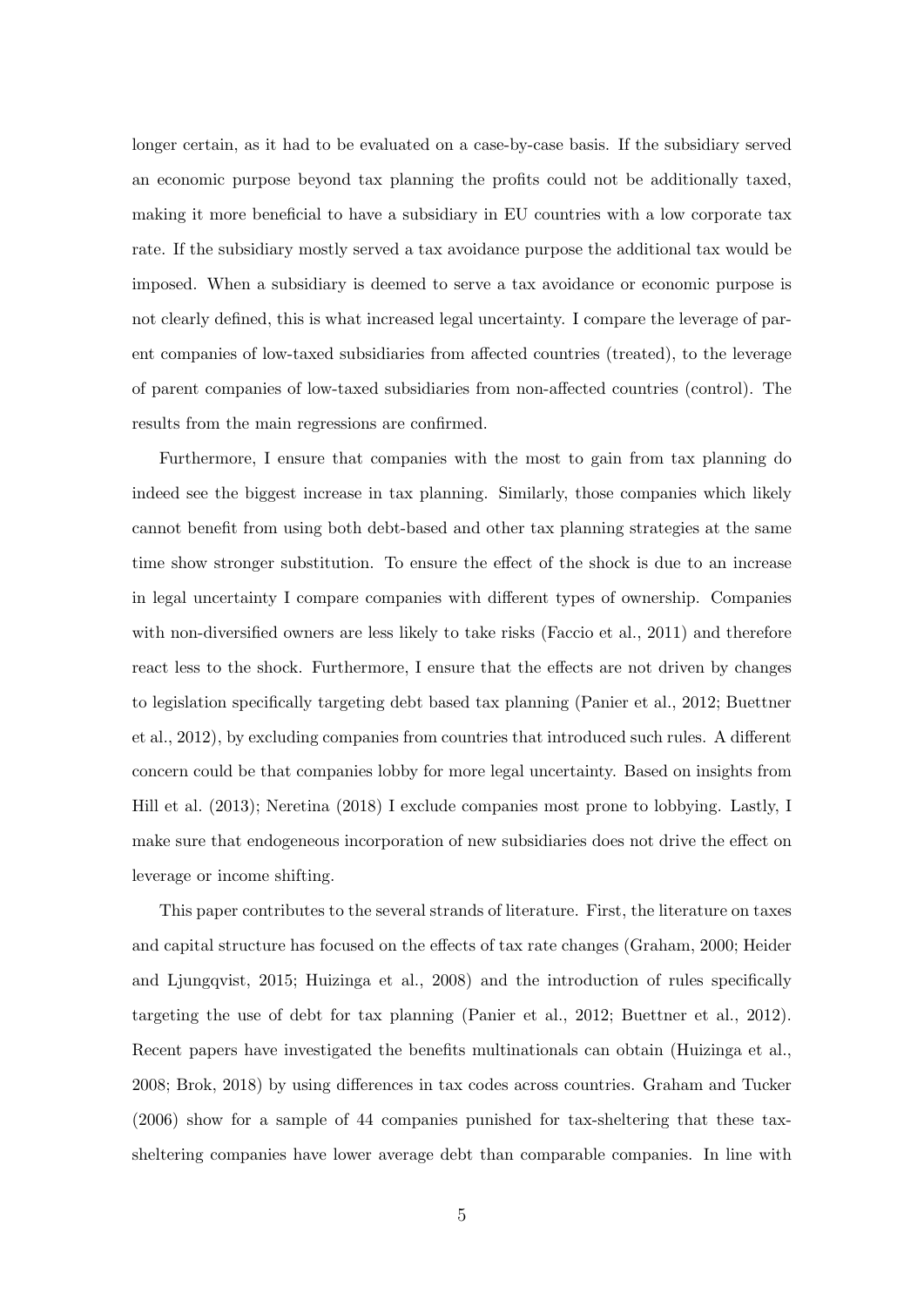this paper, I show that the capital structure is not just affected by factors that affect the benefit of debt-based tax planning, but also by the factors affecting other tax planning strategies. My contribution compared to Graham and Tucker (2006) is that I show that legal uncertainty is an important determinant of this substitution between tax planning strategies. Not only does this increase our understanding of this substitution, but it also shows how legal uncertainty affects corporate decisions and provides relevant policy implications.

Secondly, the literature on uncertainty in law has focused on the future of legislation and how it affects optimal corporate decisions (Baker et al., 2016; Gulen and Ion, 2016). I argue that even when we know what the law will look like in the future, today's legal uncertainty still affects corporate decisions through its effect on tax planning strategies. This effect is not just different in its timing, but also in its nature. Companies can use legal uncertainty to their advantage and it is therefore not necessarily something they want to avoid. The legal literature has extensively debated legal uncertainty and its importance (Givati, 2009; Pistor and Xu, 2002; d'Amato, 1983). My main contribution to this literature is that by creating my proxy for legal uncertainty I can actually estimate the effect and show its economic importance.

Thirdly, the literature on base erosion and profit shifting (Gumpert, Hines Jr, and Schnitzer, 2016; Tørsløv, Wier, and Zucman, 2018; Dharmapala, 2014; Cristea and Nguyen, 2016; Desai, Foley, and Hines, 2006; Ruf and Weichenrieder, 2013; Weichenrieder, 1996; Dharmapala and Riedel, 2013; Shevlin, Lampenius, and Stenzel, 2019). I add to this literature by investigating a determinant of profit shifting, thereby increasing our understanding of what allows companies to erode their tax base.

Lastly, I also contribute to the literature on the determinants of capital structure (Rajan and Zingales, 1995). While the importance of taxes for capital structure has been known since Modigliani and Miller (1963) and Kraus and Litzenberger (1973), research on the impact of non-debt based tax planning strategies has only recently started to gain traction (Desai and Dharmapala, 2009; Graham et al., 2014; Dyreng et al., 2008, 2010). This paper shows the importance of further investigating the determinants of tax planning and its effects on capital structure and other corporate financial decisions.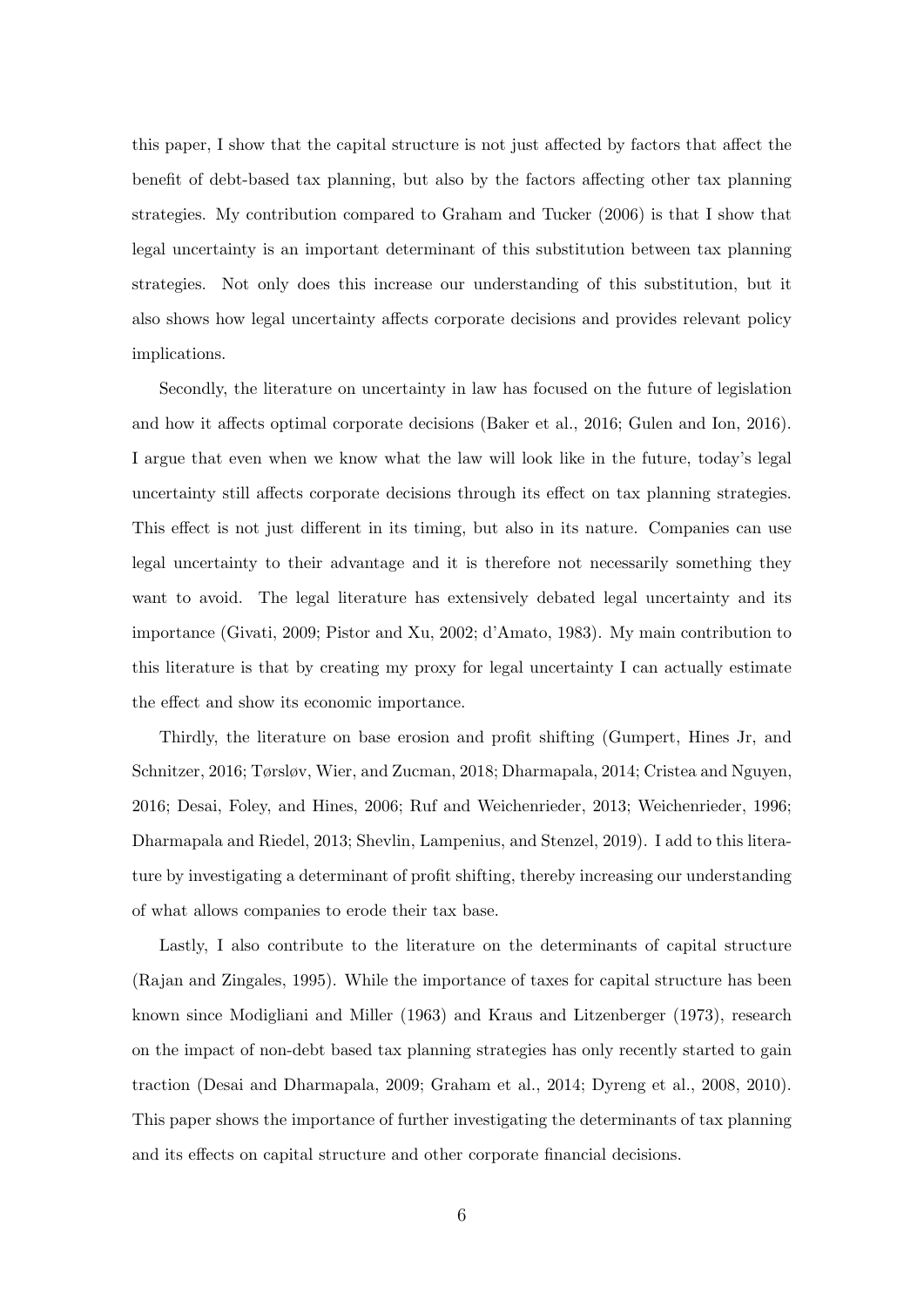The structure of this paper is as follows: I describe the institutions involved in the tax process in Section 2.1. Section 2.2 discusses measurement of the relevant parameters. I formalize my hypotheses in section 2.3. Section 3 describes the estimation strategy. Section 4 describes the data. Section 5 presents the results and Section 6 shows the results for the shock. In Section 7 robustness tests are presented. Section 8 concludes.

# 2 Framework

# 2.1 Institutional framework

In this section I describe how the taxation process works and which institutions are involved in this process. Details differ from country to country, but the general concept is similar.

The legislative branch writes tax laws. A law will set forth the tax rate and how to calculate the profit for tax purposes (the taxable base). The law cannot cover all possible contingencies that occur in everyday business and it can be thought of as an incomplete contract as described in Hart and Moore (1988). This incompleteness can give rise to legal uncertainty.

An increase in legal uncertainty means that there are more situations in which it is not certain what the legal results of an action will be (Pistor and Xu, 2002, 2003; d'Amato, 1983), or in other words, an increase in the incompleteness of the law.

Companies file a tax return each year, but as a result of the incompleteness of law it can be ex-ante unclear what the tax treatment of some actions taken during the year will be. Moreover, companies can structure their actions in a way that will influence the tax treatment ('tax planning'). For instance, a company sets up a foreign subsidiary in a low tax country, which sells the right to use intellectual property to the rest of the company. This results in a tax deductible cost for the parent company and a lower-taxed revenue for the new subsidiary. Such structuring must occur before the actual moment of taxation.<sup>1</sup>

<sup>&</sup>lt;sup>1</sup>Tax planning is not necessarily seen as something negative in this paper. In many cases tax planning is both within the spirit and letter of the law. However, Desai and Dharmapala (2009) show that some tax planning investments are not value enhancing.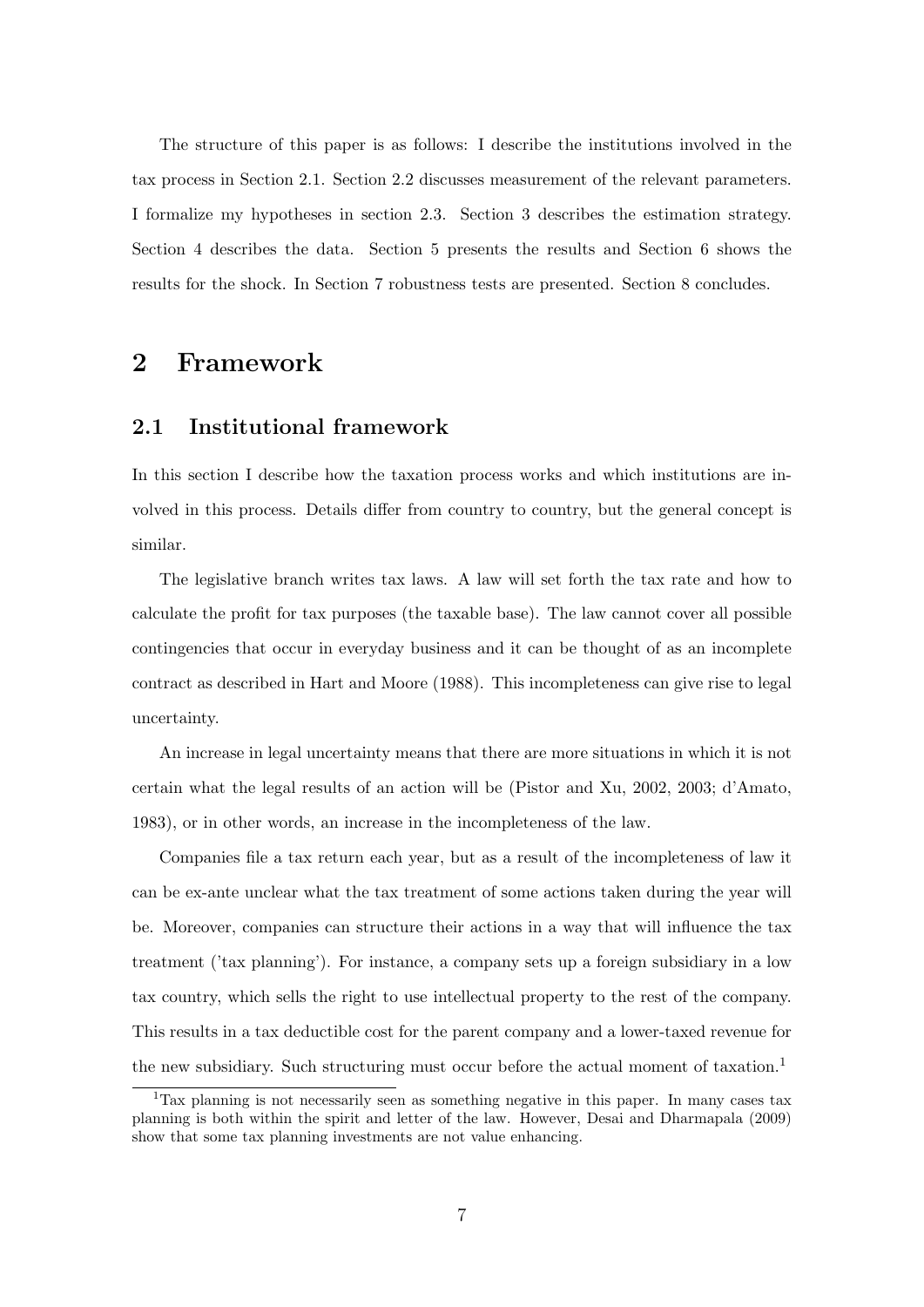The tax authority (executive branch) verifies the company's tax filing and collects the taxes. Due to the large amount of tax filings they can only audit a fraction of the companies that file each year. A company does not ex-ante know whether it will be audited. If an audit shows that a tax planning strategy was not adhering to the law, fines can be charged. In most countries fines are only imposed when a strategy is 'not defensible'. Defensibility suggests a strategy uses an interpretation of the law which is ex-ante reasonable, based on the law and previous court cases. Tax authorities or a court ex-post disagreeing with the strategy does not necessarily imply it was ex-ante unreasonable.

The parties can go to court (judicial branch) when they disagree about audit outcomes. After a court ruling the tax is collected or returned and in most countries interest is added. Parties can appeal the ruling at a higher court. Both the lowest and the appeal courts deal with the interpretation of the facts and how to apply the law to these facts. For instance, when evaluating in which country a company has to pay tax, the court establishes where the company is incorporated and where the company's management is or where it performs its main activities (facts). Next it rules on how the law should be interpreted and applied to these facts (interpretation).

Even if the tax planning strategy of a company follows the 'letter of the law' the court can rule that an action lacks economic substance and serves only a tax avoidance purpose, thereby violating the 'spirit of the law'. This would result in the company losing the case, even though it technically complied with the law as written. A famous example are so called letterbox companies. A company legally incorporates in a low tax country, but its main activity in that country is the use of a letterbox in that country. This raises the question: when is a company located in a country? What matters, being legally incorporated (letter of the  $law^2$ ) or having substantial economic activities in the country (spirit of the law)?<sup>3</sup>

As a last resort in conflicts, parties can appeal at the highest court of the country. Generally, the highest court can only rule on the interpretation of the law and not on the

<sup>&</sup>lt;sup>2</sup>Most countries by now have updated their laws to move away from this being the legal definition.

<sup>3</sup>Countering tax planning which uses letterbox companies has proven difficult in reality (Cremers, 2017). Several countries have already included economic activity as part of the letter of the law. However, the meaning of economic activity is still uncertain in many cases.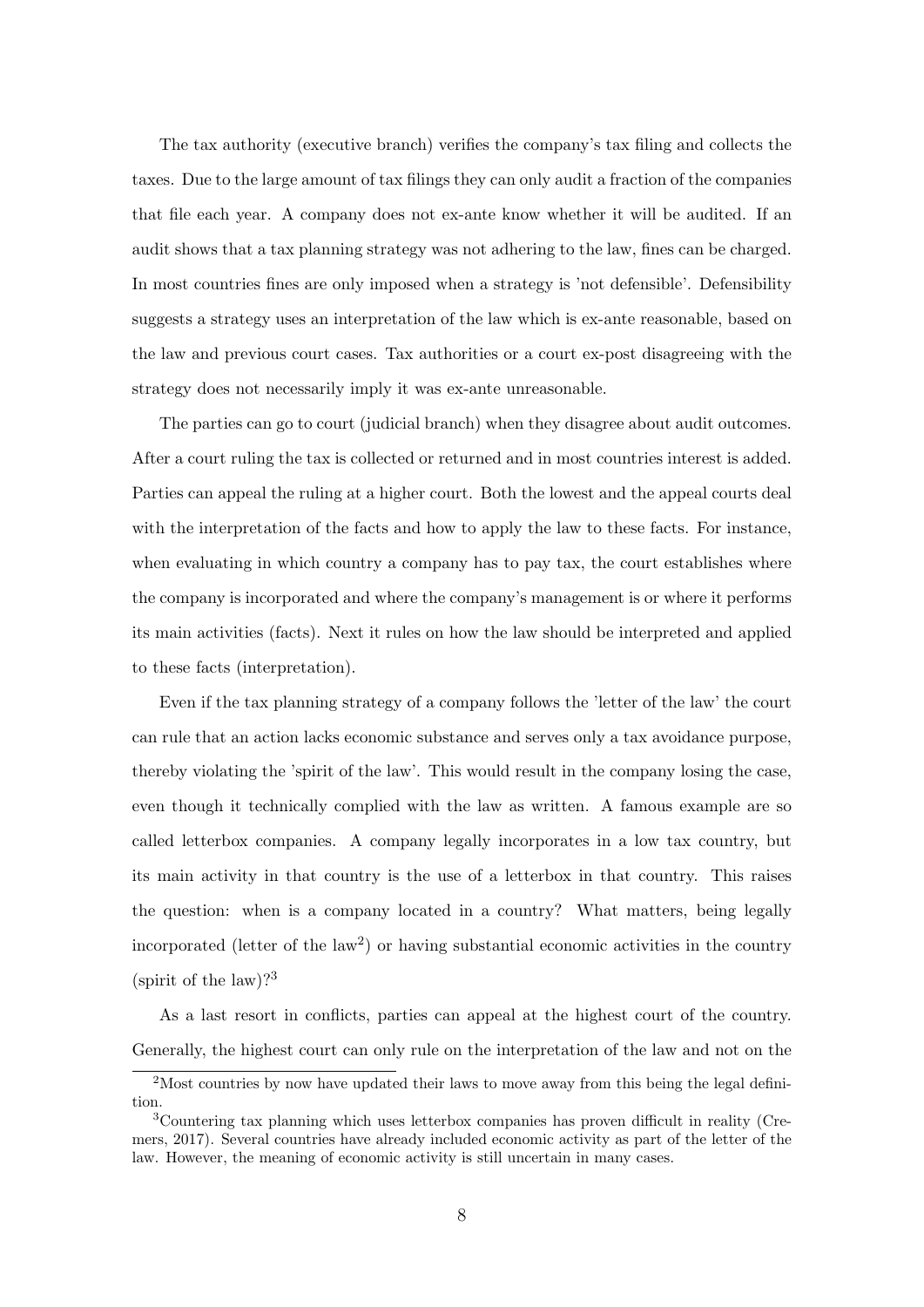interpretation of the facts of a case. For instance, the court can rule on whether economic substance requires a foreign subsidiary to have local management, but does not investigate who was in fact managing the subsidiary. Such a court is typically referred to as a court of cassation. It will rule on the interpretation of the law, which will be applied by the lower court in this case and to future cases with a similar setting. So even in civil law countries case law carries significant weight.

Note that the legal literature distinguishes three types of so called non-compliant actions. Tax evasion, which is an-after-the fact action in which a company hides (part of) the information relevant to determine the tax base. Tax planning, which is the beforethe-fact structuring of actions to minimize taxes paid within the limits of the law. Tax avoidance, which is tax planning which has been ruled to violate the spirit of the law, or lacks economic substance (Oner, 2018). So any defensible use of the law is a tax planning strategy until the legal uncertainty about the strategy is resolved. Once resolved it will become tax avoidance if ruled unfavorably, or remain tax planning if ruled favorably. Since I look at the effect of legal uncertainty, I will refer to the strategies of the company as tax planning strategies throughout this paper. The company is uncertain about whether its strategy is a tax avoidance or a tax planning strategy. Tax evasion is ignored in this paper as tax evasion deals with a company which specifically hides relevant information from authorities. This makes it impossible to detect without performing an audit, a luxury that is not afforded to the econometrician. Due to the possibility of jail sentences and high fines the incentive structure of tax evasion is different from that of tax planning.

## 2.2 Measurement of legal uncertainty

### 2.2.1 Construction of the measure

Legal uncertainty is inherent in law. A law cannot cover all contingencies and actions of companies. Therefore, it has to leave room for interpretation (Hart and Moore, 1988). This room for interpretation is later limited by rulings of courts, which clarify how the law should be interpreted. This is why my measure captures the room for interpretation of the law, with a legislative component, and the clarification by courts, with a judicial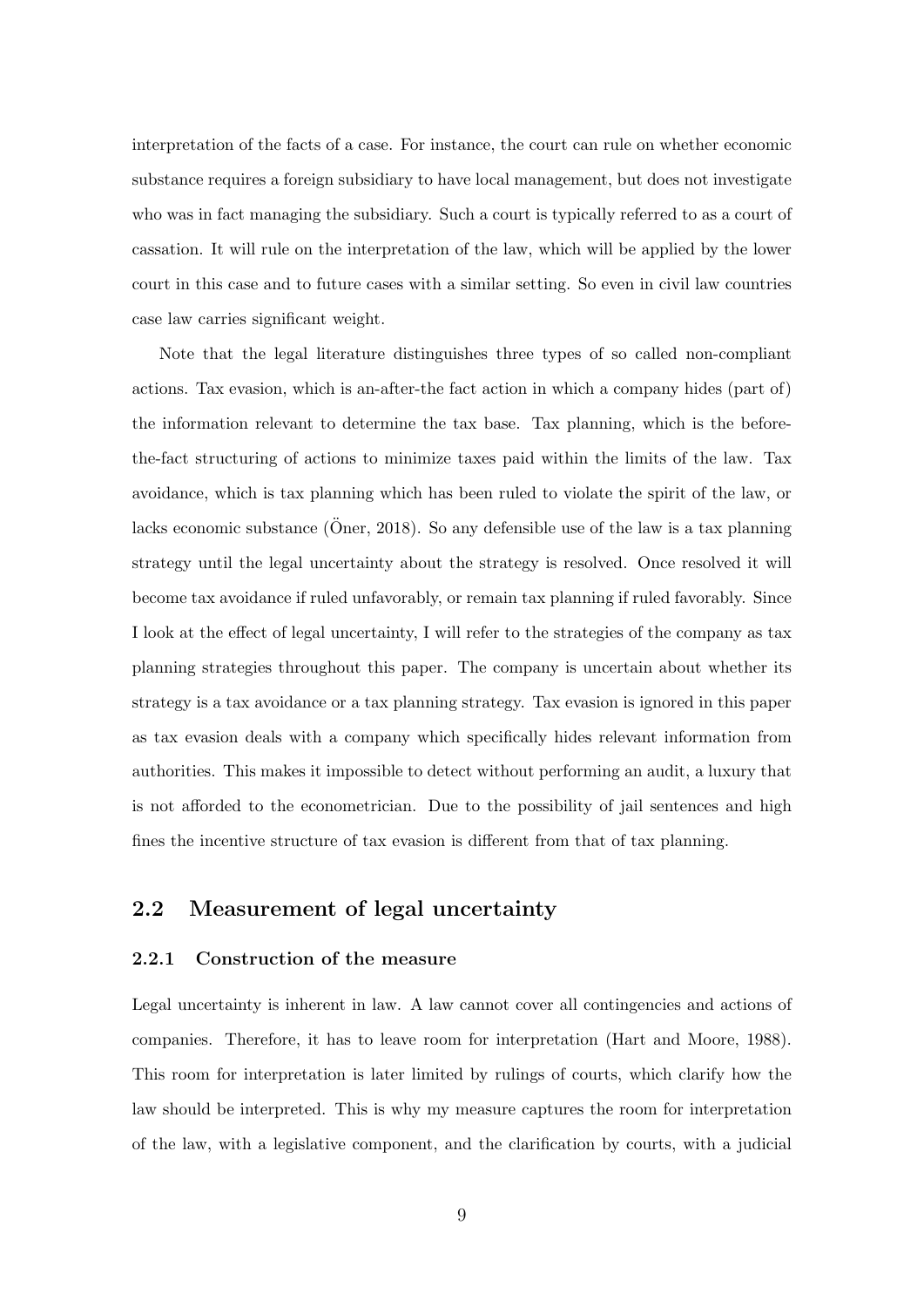component.

For the legislative component I look at the structure of the law (Pistor and Xu, 2002, 2003; Dari-Mattiacci and Deffains, 2007). The literature on the structure of law suggests that law articles can be classified as suggestive or limitative.

Suggestive articles tend to be more dynamic and broadly usable, but lack a clear definition. These articles most represent the incomplete contracts as in Hart and Moore (1988) and create legal uncertainty as a result of using undefined general principles. On the other hand, limitative articles state clearly defined rules, creating little legal uncertainty.

An example of a limitative article is Article 22 of the Dutch corporate tax code (Wet op de Vennootschapsbelasting 1969, 2005)<sup>4</sup> states: The tax due is 31.5% of the taxable base, or the Dutch taxable base, with the caveat that the tax due is 27% on the first 22 689 euros.

Since the taxable base is defined in the rest of the law, this article is limitative. It defines the clear rule of what the tax rate is. The articles defining how to calculate the taxable base are all individually analyzed and classified as suggestive where necessary. For instance article 3.20 of the Dutch income tax code (Wet op de inkomstenbelasting 2001, 2005) defines profit as: The profit attributable to a year has to be determined according to good merchant practice, with a consistent application which is independent of the expected outcome. The consistent application can only be changed if good merchant practice justifies it.

In Appendix A I discuss when an article will be classified as limitative or suggestive.

The above example of a suggestive article highlights the importance of the judicial component of my measure. Years of court cases have taught us how to interpret 'good merchant practice'. Without these court rulings it is unclear what 'good merchant practice' means. Companies can use rulings by the courts as an indicator for how courts will rule in future cases, thereby reducing uncertainty. I use rulings made by the highest courts, which will be used by lower courts to interpret the law in future court cases. Both the tax authority and the company can call on this 'case law' as a justification for their

<sup>&</sup>lt;sup>4</sup>Dutch laws are referred to by the year they became active. Subsequent changes to the law don't change this designation. Hence the corporate income tax law is called Corporate Income Tax Law 1969. The version I am citing from here is the text as last updated on 1-1-2005.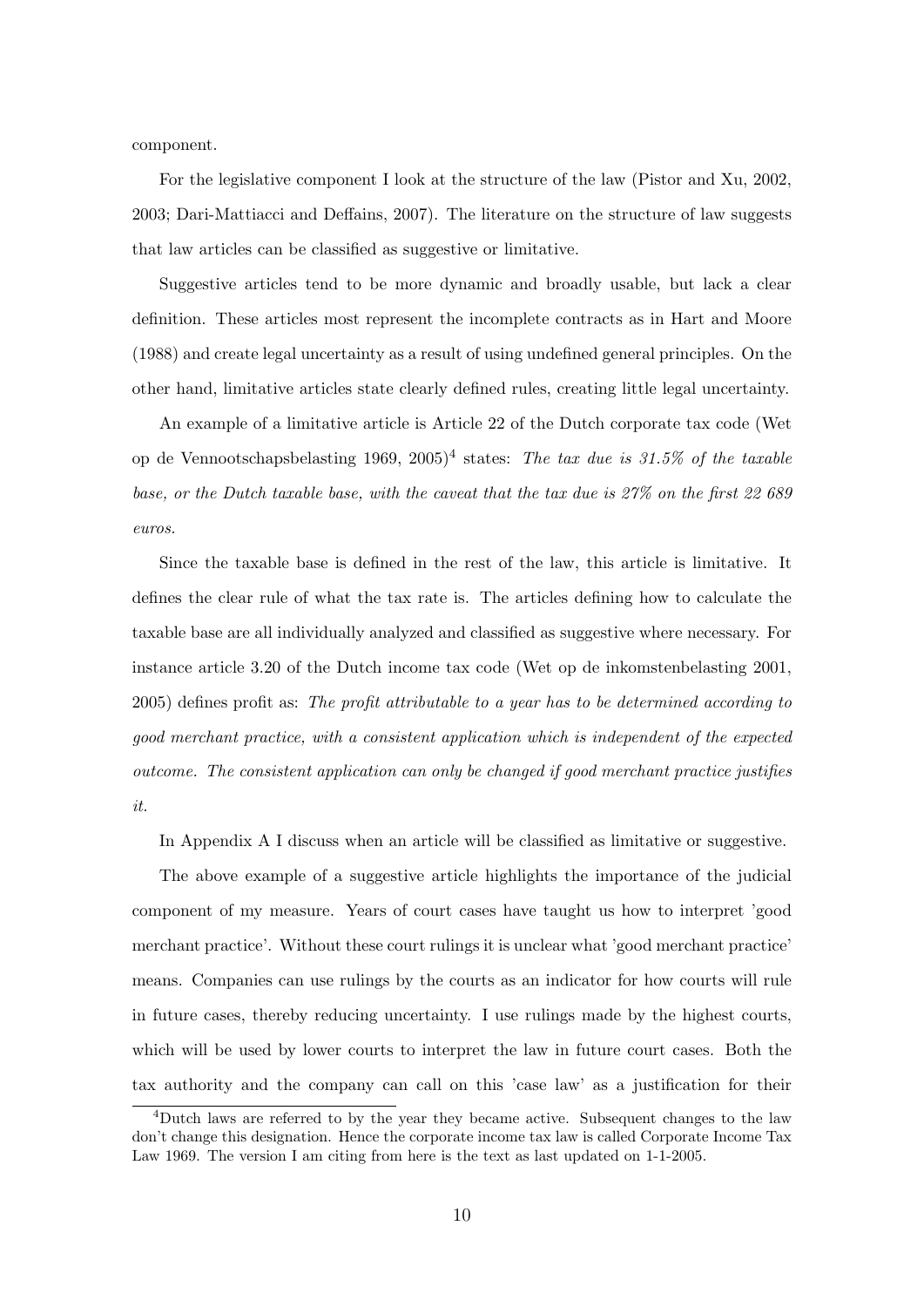interpretation of the law. A suggestive rule which has been discussed in case law is not as uncertain as one without any case law.

I limit the case law to the cases from the courts of cassation of each country. These courts only rule on the interpretation of the law. The rulings therefore provide clarification of the law and will on average reduce 'legal uncertainty'. By only using cases from the courts of cassation I also ensure that my measure does not capture the general propensity to litigate in a country, or the efficiency of the court in ruling on many cases.

I define legal uncertainty by combining the legislative and judicial component. The legislative component is the ratio of suggestive articles to total articles in a given country and year. The judicial component is the summed amount of case law rulings in a country from the start of my sample up to the end of the year. There are hundreds of case law rulings each year. To ensure this part of the measure does not completely overpower the suggestiveness ratio (which is defined on the [0,1] interval) I scale the judicial component by its mean across countries and years. The more suggestive articles there are in the law, the more uncertain the law is and the higher my measure for legal uncertainty is. Similarly, case law rulings decrease legal uncertainty and therefore I substract this component. Section 4.2 describes the quantitative details of the legal uncertainty measure.

$$
\text{Legal uncertainty}_{ct} = \frac{\text{Suggestive articles}_{ct}}{\text{Total articles}_{ct}} - \frac{\sum_{1}^{t} \text{Case law rulings}_{ct}}{(C*T)^{-1} * \sum_{1}^{T} \sum_{1}^{C} \text{Case law rulings}_{ct}} \tag{1}
$$

Where c indicates the country and  $t$  the year. Their capitalized versions indicate the total number of countries and years respectively.

The countries used in this paper are Austria, Belgium, Czech Republic, Germany, France, Finland, Poland, Netherlands, Spain and Sweden. Country selection depends on availability of legal texts and information on court cases. The sample is further restricted by language constraints, since most documentation is only available in the original language.

Information about the structure of the law is obtained by reading the laws of the countries involved. This means that for each country in the sample I obtain the tax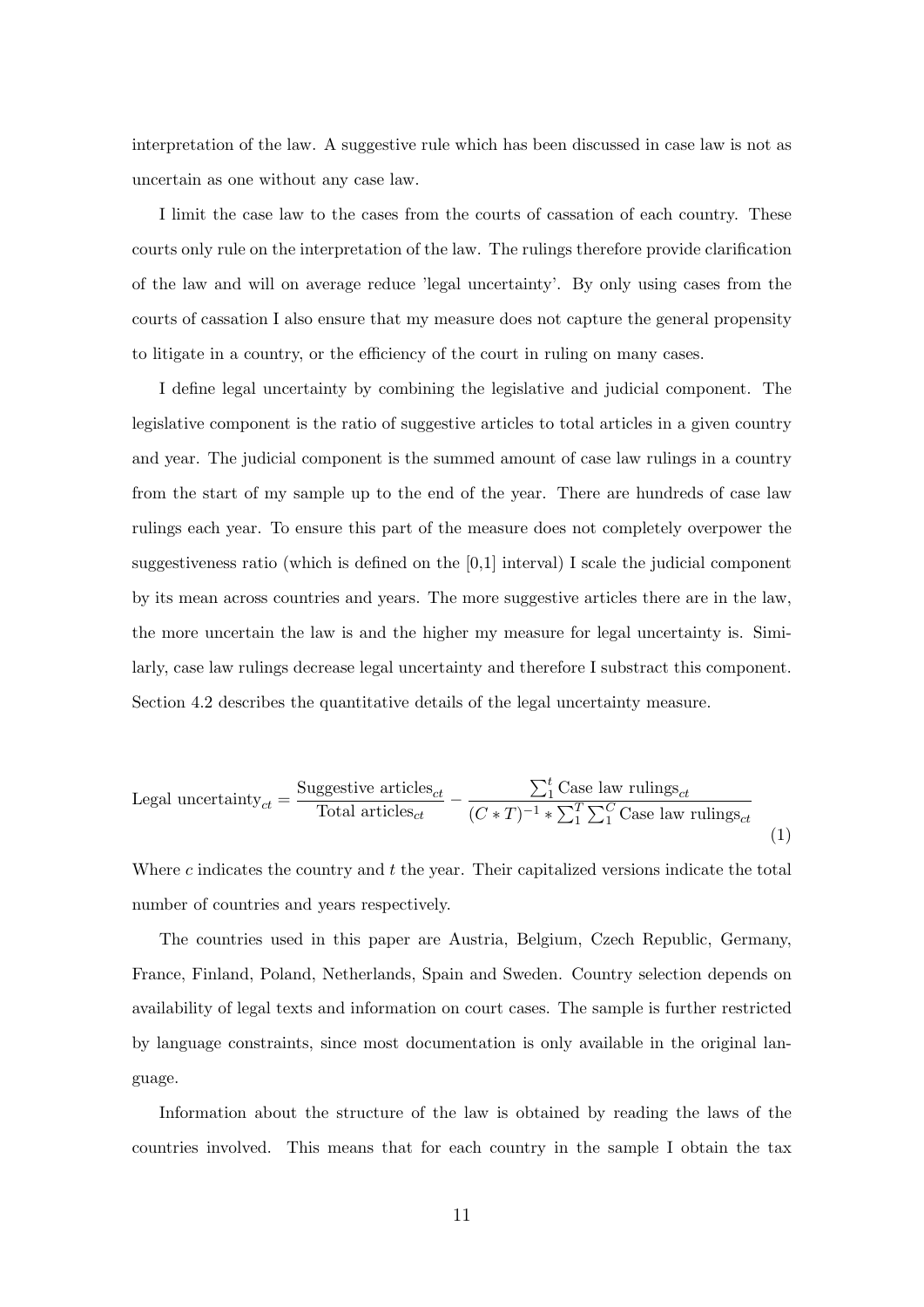law as it existed in 2005. The relevant tax laws are the corporate tax code and where necessary the general income tax code. Original law texts from 15 years ago are not easily obtained. In cases where the 2005 law text is not available, I start from the 2017 text. I then backwards engineer the changes to the law by going through the bills that passed parliament and contain changes to the tax code. I verify that I capture all changes by looking at the complete text of the tax law in earlier years, when available.

When a suggestive article refers to other laws I ensure that these other laws do not give a limitative explanation of the article. Similarly, I track down decrees issued by the government when these are explicitly mentioned in the law and verify that these don't clarify suggestive phrasing.

Law texts were obtained from the International Bureau for Fiscal Documentation (IBFD) in Amsterdam or directly downloaded from government websites. For several countries the law texts are only available in hard-copy and/or the original language. Furthermore, many articles have explicit exceptions, refer to other articles, or only work on request. Therefore, the use of automated textual analysis programs will lead to data inaccuracies. Instead, every article is read and the set of rules, as described in Appendix A, is applied to classify the articles as suggestive or limitative. After completing this for each country, all laws are re-read to ensure consistent application of the classification rules across countries.

Information on the rulings by courts of cassation is obtained from the websites of the courts of cassation. These courts publish annual reports on their caseload. In some countries the data is aggregated at the level of all taxes, in others as total administrative cases. To ensure the numbers are comparable across countries I also obtain the full texts of all published rulings of these courts when available. These are processed using a word search program to find which ones deal with taxes. I then compare the amount of cases dealing with taxes to the total amount of administrative cases. I use this to adjust the information from published reports, when the level of aggregation is not total tax related cases.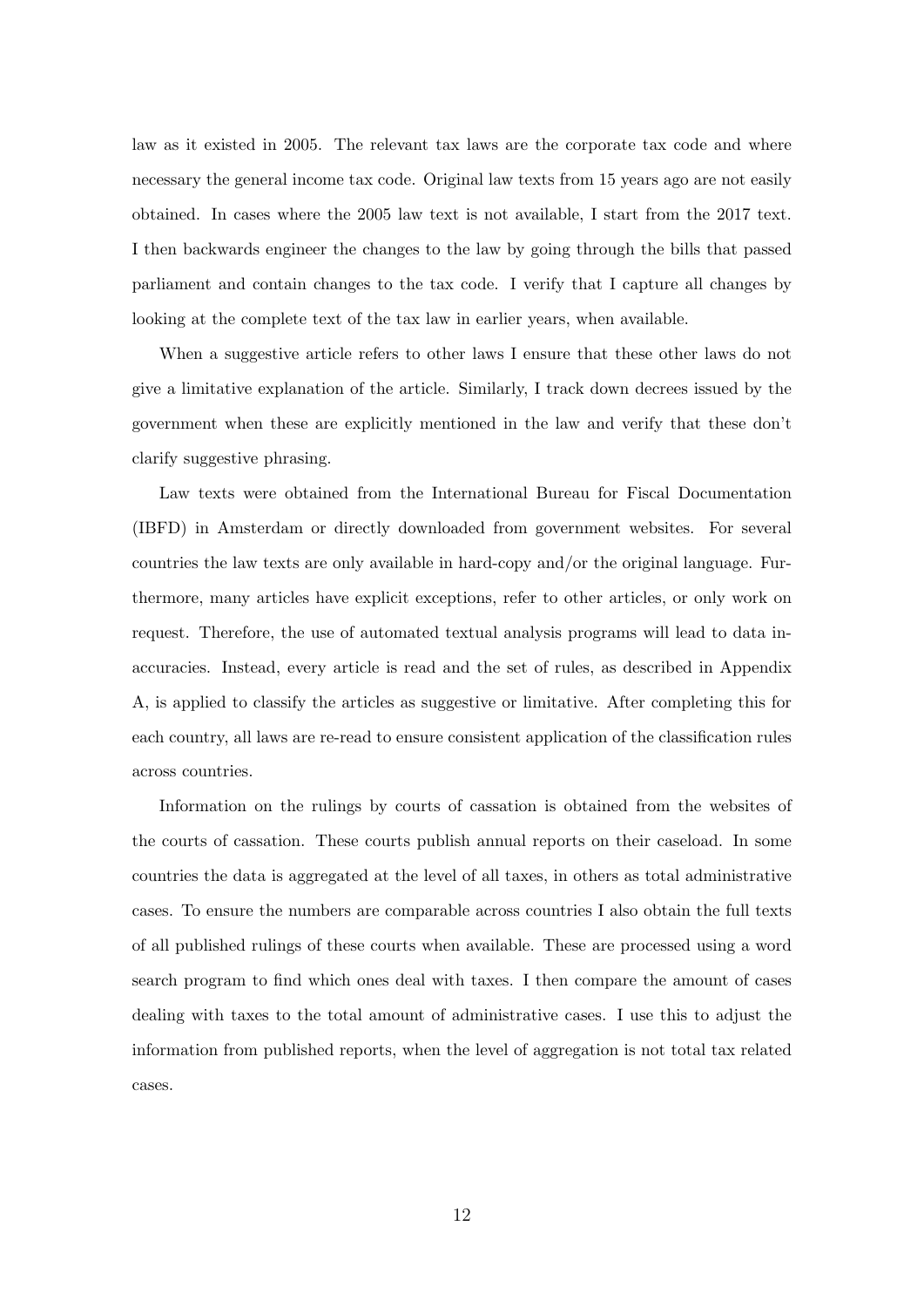### 2.2.2 Validation of the measure

To validate my measure I look at how often the court of cassation overturns cases of lower courts. This indicates that even courts don't agree on the legal interpretation and can be thought of as an ex-post measure of legal uncertainty. The correlation between my metric and this ex-post measure is 87%. Unfortunately the ex-post measure is not available for most countries and can therefore not be used as a measure for legal uncertainty.

The most common suggestive phrases refer to general principles, a tax avoidance motive, or an undefined 'real' or 'economic' value of non-traded assets. This is in line with survey evidence from Hoppe et al. (2017), who show that the setting of transfer prices, and anti-avoidance rules cause the most uncertainty with interpretation of tax law.

I do not investigate uncertainty about what the law will look like in the future, as this is a topic investigated in Gulen and Ion (2016). However, it is important to rule out that my measure captures the same or a related effect. Gulen and Ion (2016) use a measure from Baker et al. (2016), which has also been constructed for several European countries. The Baker et al. (2016) measure is based on political and macro uncertainty using newspaper mentions of uncertainty. I correlate it with my measure and find the correlation between my measure and this macro uncertainty is less than 2%. Table 12 shows correlations between the uncertainty measure and several country level variables related to law, law enforcement, and courts.

### 2.3 Theoretical framework

Legal uncertainty creates room for multiple interpretations of the law. A company can use this room for interpretation to interpret the law in its favor. Utilizing such a beneficial interpretation leads to a decrease in the expected tax rate. On the other hand, the tax authority is bound by principles of justice and equity, not profit maximization, making the effect of 'legal uncertainty' asymmetric. Nevertheless, there is a risk of being audited by the tax authority and end up in costly litigation.<sup>5</sup>

The lower expected tax rate will make companies want to use the legal uncertainty

<sup>&</sup>lt;sup>5</sup>Setting up tax planning strategies is also costly. It might involve restructuring the company or hiring outside council.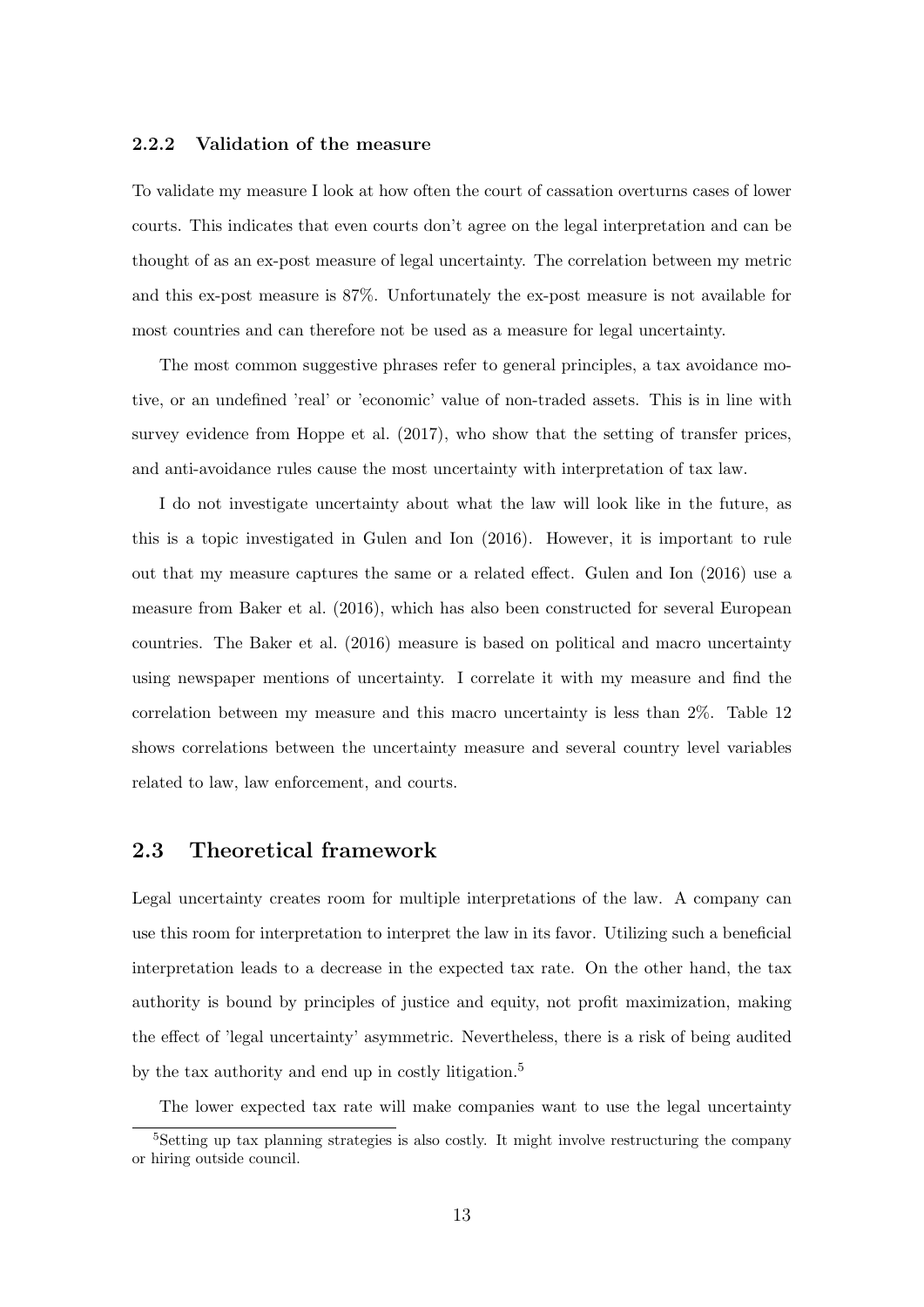to its benefit. This reduces expected taxable profit. The theoretical framework is based on DeAngelo and Masulis (1980), who show that the effect of corporate taxes on leverage depends on non-debt tax shields. Tax shields lose their value when profit in some states of the world are negative. Decisions on tax planning are made before profits are known. Debt-tax shields are only of value when the company is profitable. If profit in some states of the world is negative the value of the tax shield is reduced. Since non-debt tax shields reduce taxable profit, they 'crowd out' debt tax shields.

Hypothesis 1: A relative increase in the opportunities for uncertain tax planning strategies is associated with a decrease in the use of the certain tax planning strategy.

Hypothesis 2: Higher legal uncertainty leads to lower leverage.

However, when the risk of an audit is higher the company might dislike using legal uncertainty. As this increases the expected litigation costs, and risk of fines.

Hypothesis 3: Higher audit probabilities reduce or possibly reverse the effect of legal uncertainty on leverage.

So legal uncertainty creates room for interpretation, which allows companies to engage in tax planning. Risk of ending up in court and potentially losing a case, curbs tax planning behavior.

# 3 Methodology and measurement

# 3.1 Identification

In this section I describe my identification strategy. I discuss how I identify the effect of legal uncertainty and audit probabilities in a country, before discussing several hurdles and how I overcome them.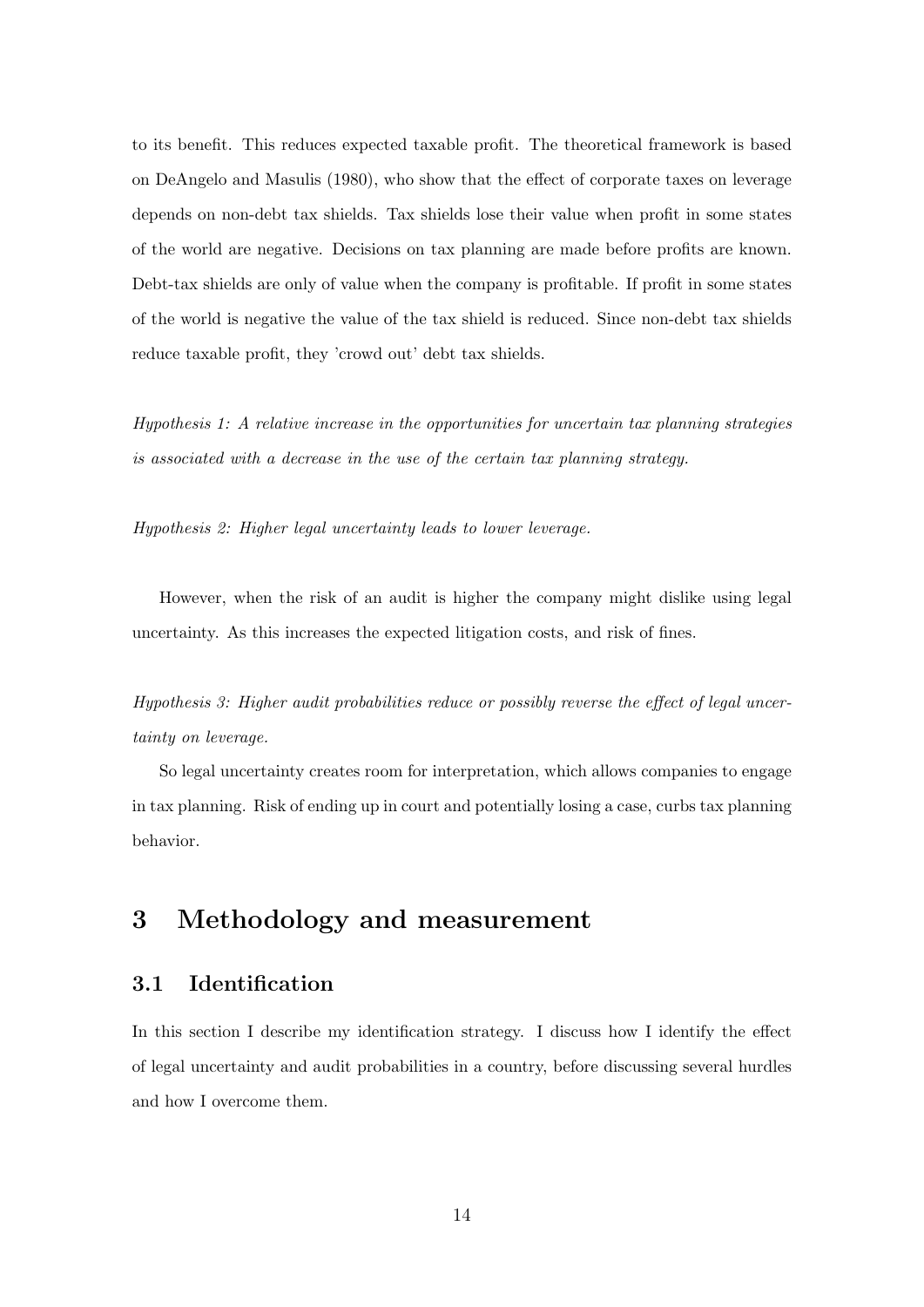#### 3.1.1 Legal uncertainty and audit probability

I construct a proxy for legal uncertainty and audit probability in a country. Hypothesis 3 suggests that the interaction of the two is relevant, as higher audit probabilities increase the probability a company will suffer a sanction.

Hypotheses 1 and 2 suggest the following regression equation:

$$
Leverage_{ict} = \beta_1 * \text{Legal uncertainty}_{ct} + \beta_2 * \text{Audit probability}_{ct} + \beta_3 * \text{Interaction}_{ct}
$$

$$
+ \beta_4 * \mathbf{X}_{ict} + \beta_5 * \mathbf{Z}_{ct} + \gamma_{ic} + \zeta_t + \epsilon_{ict}
$$

$$
\tag{2}
$$

Where c indicates the country, t time and i the multinational.  $\beta_1$  captures the effect predicted in hypothesis 2. Interaction is the interaction term between legal uncertainty and the audit probability and its coefficient  $\beta_3$  captures the effect predicted in hypothesis 3. X is a vector of company level control variables which includes tangibility, profitability, sales and depreciation. These are based on findings in Rajan and Zingales (1995) and are standard in the literature. Z is a vector of country level controls, which includes corporate tax rates, GDP growth and interest rates.

Throughout, I include a year and a multinational-country fixed effect. These control for year-specific Europe-wide factors and entity-specific time-invariant unobserved heterogeneity. I cluster standard errors at the multinational level, as leverage decisions within a multinational can be correlated. Tax changes occur at the country level, which would make this a logical level to cluster at as well. There are too few clusters, so instead I cluster by the countries the multinational is present in. I also cluster on industry-country levels in additional tests.

#### 3.1.2 Endogeneity

A possible problem in identification is the fact that the use of tax planning strategies is a choice of the company. Some companies may elect to use uncertain strategies, while others elect to use more conservative strategies. This means that the company chooses its tax planning strategy and as a result the amount of uncertainty it faces, thereby creating an endogeneity problem. I account for this by measuring the uncertainty inherent in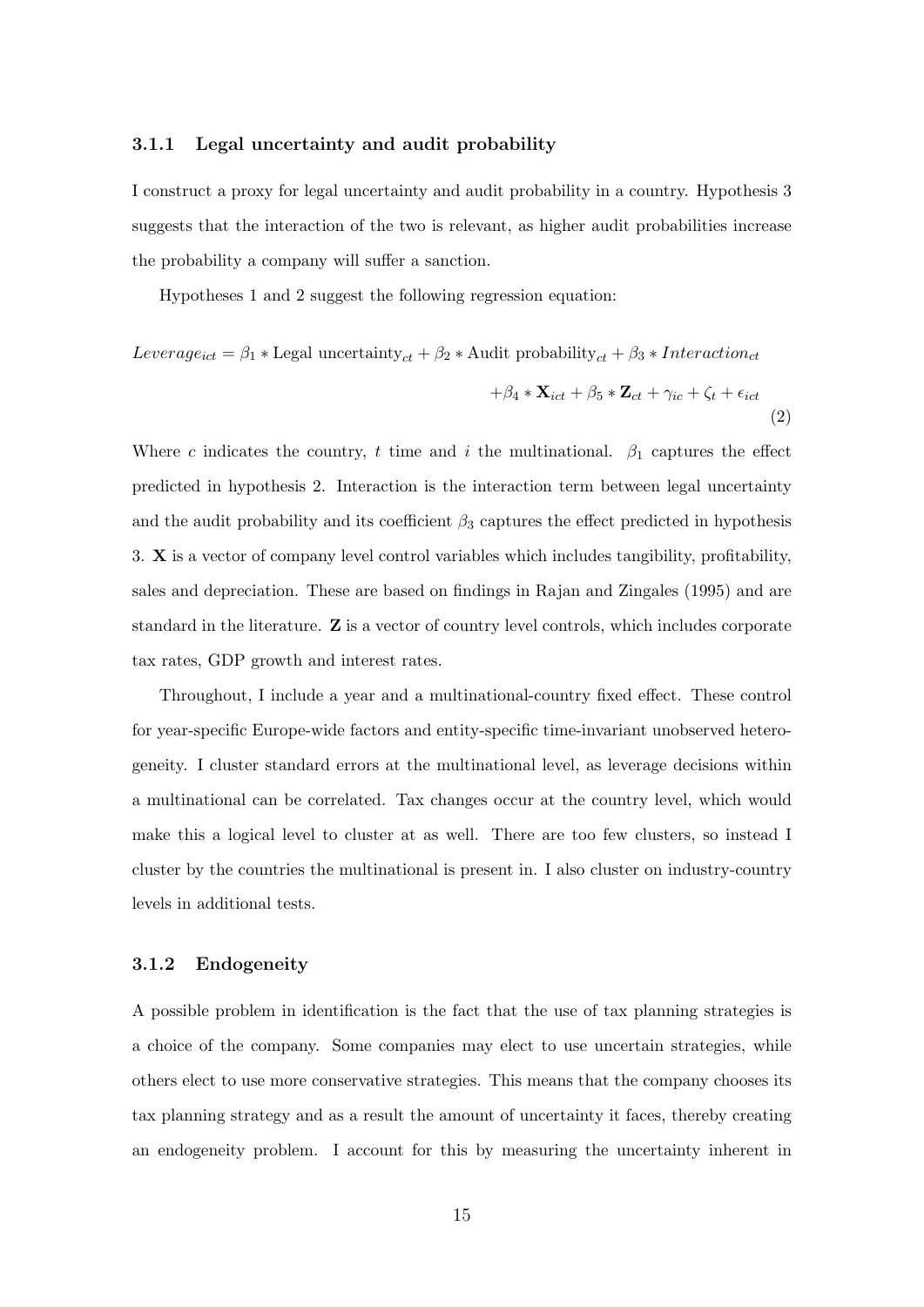the law. This inherent legal uncertainty is exogeneously imposed on the company by the government. The only way to adjust exposure is by entering or exiting a country. Therefore, I adjust for endogeneous entry in a robustness test.

Measuring legal uncertainty at the country level also has downsides. Not all companies are necessarily equally affected, due to some companies being in a better position to use legal uncertainty. This makes the measure noisier, making it less likely to find a result. Furthermore, by measuring at the country-level it is harder to rule out alternative explanations, as the measure does not change across companies in the same country and year. This means that it could be correlated with other country level variables.

This is why I use multinational companies for my research. For multinational companies I can identify actions which indicate more uncertain tax planning strategies. I can test for the prevalence of these strategies. Any alternative explanation for the change in leverage will also have to explain the increase in the use of more uncertain tax planning. This is in line with suggestions by Klassen et al. (2015); ? who show that multinationals can use the fact that they have profits abroad for tax planning purposes. They also suggest that access to tax havens can be important. I exploit legal uncertainty surrounding the opening up of several tax havens in Section 6.

I include a multinational-country fixed effect to control for time invariant effects like a company's aversion to uncertainty in tax planning. This implicitly assumes a multinational's preference for uncertain tax planning is non-time-varying. I also include company level fundamentals as controls as they may affect tax planning choices.

A last issue is that of reverse causality. Companies could lobby for more legal uncertainty or enter in countries which have higher legal uncertainty to make use of the gaps in legislation this might create. Similarly, the legislator may create legal uncertainty to make use of the risk aversion of companies to keep them from using gaps. For this to be a problem, companies on average have to act in a way that would cause a response by the government in their favor. My measure for legal uncertainty is based on both a legislative and judicial component. This means that companies will have to capture both branches of government to create this reverse effect. Or the judicial branch needs to take an active interest in creating legal uncertainty, contrary to their mandate. In Section 7 I explicitly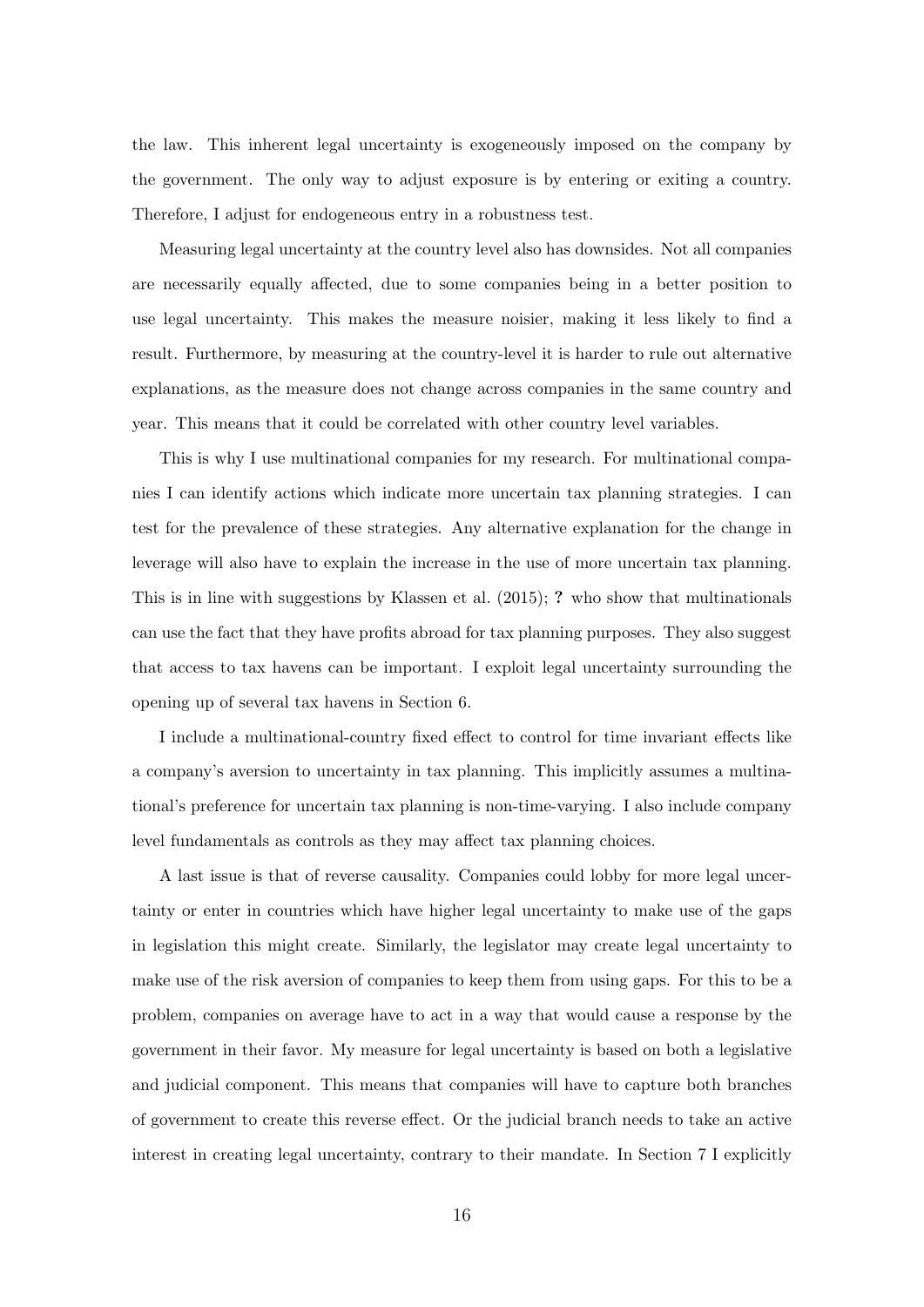test for lobbying using insights from Hill et al. (2013).

# 4 Data and summary statistics

### 4.1 Data

I use accounting and ownership information from Bureau van Dijk's Orbis database. I construct a sample consisting of multinational companies, as I can detect non-debt tax planning strategies for them.

I obtain corporate tax rate data from the Ernst & Young's "World Wide Corporate Tax Guides". Ernst & Young is a large accounting and advisory company that summarizes the tax systems around the world on a yearly basis. Changes in tax rates are available in these guides. Data on the macro-economic environment is obtained from Datastream and the World Bank. All variables are defined in Table 1.

#### 4.1.1 Legal uncertainty and audit probabilities

For the expectation of being audited I use the actual amount of audits conducted in a country as a fraction of companies active in the country. While this is admittedly a rough proxy, as some companies are by their nature more likely to be audited than others, it does ensure that the behavior of the company does not affect my proxy. This makes it exogeneous to the choices of any one company located in the country as it cannot affect the countrywide level of audits.

Information about audit probabilities are directly obtained from the tax authority's annual reports. Countries don't all specify exactly the same information. However, all countries in my sample publish information on the total number of thorough audits of companies (audits where the tax inspector went on site, or conducted a full audit of the books). I divide this number by the total amount of corporations in the country, which I obtain from the governmental statistics agencies of the respective countries. Ideally, I would use the audits with respect to corporate income taxes only. However, this data is not available for all countries, due to the fact that audits often cover multiple taxes.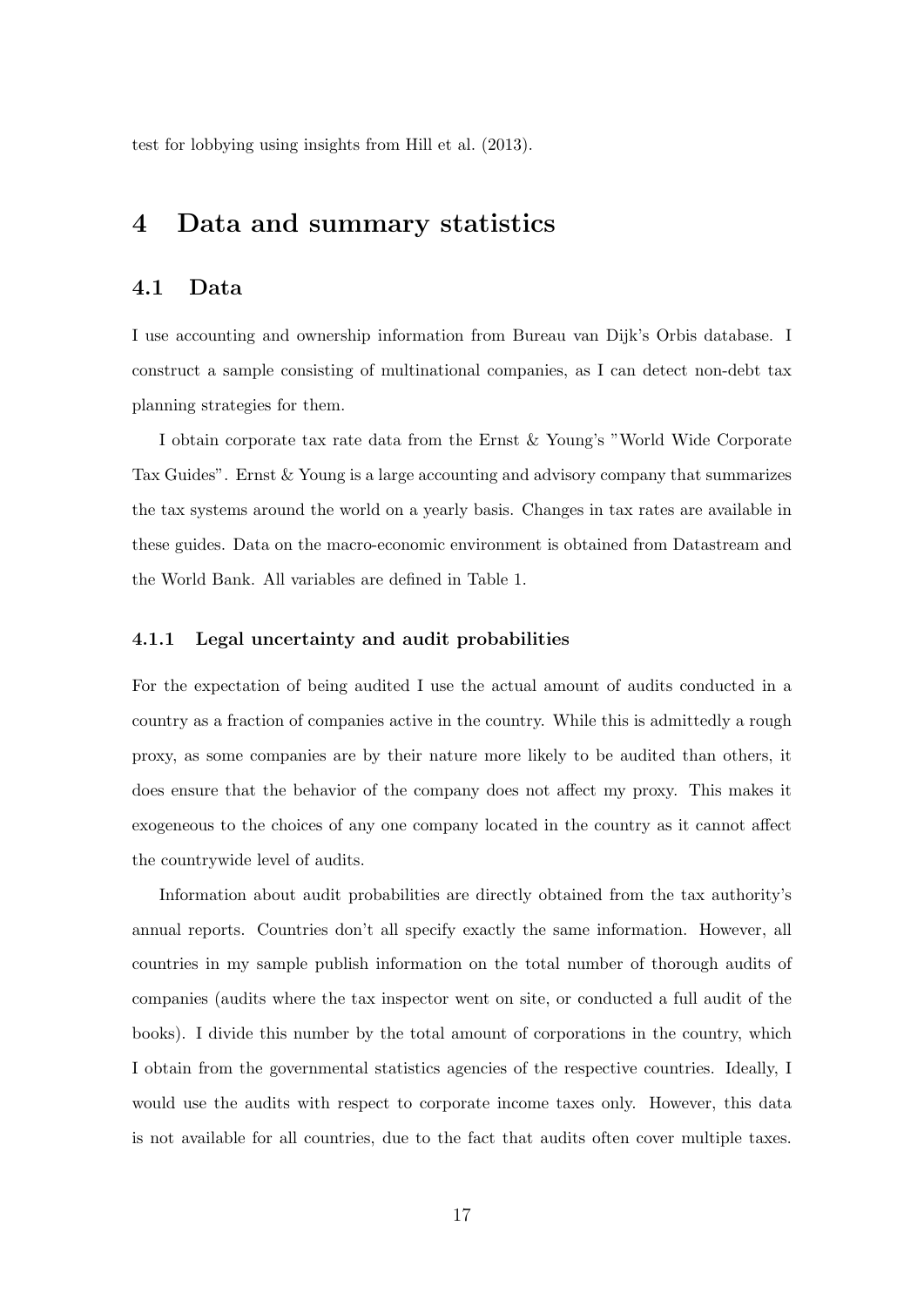Therefore, I use total corporate audits. After collecting the information for a specific country, I revisit the annual reports of the other countries to ensure the definition of an audit is comparable across countries.

I construct this audit probability and my legal uncertainty measure for 10 countries: Austria, Belgium, Czech Republic, Germany, Spain, Finland, France, Netherlands, Poland, and Sweden. Reporting on auditing and court cases is more extensive in Northern Europe. Furthermore, some of the legal information is only available in the language of the country itself. The availability of English texts, language proficiency, or availability of proficient translators limits the extent to which I can retrieve information for additional countries.

I merge this data with company data from Bureau van Dijk's Orbis database over the years 2005-2011. I use a dataset mapping the entire structure of the multinational. The dataset with the entire multinational structure will make it easier to detect nondebt tax planning strategies. The dataset used is the same as used in Brok (2018) and includes information on a large subset of multinationals in Europe. This dataset aggregates the information of a multinational at the country-year level. The unit of observation is a multinational-country-year. A multinational with three firms in the Netherlands and two in Belgium will show up in the data as one observation in the Netherlands and one in Belgium. This ensures that multinationals with many subsidiaries don't get over represented in the data.

## 4.2 Summary statistics

Variables are defined in Table 1. In Table 3 I show the summary statistics. The suggestiveness ratio shows the ratio of suggestive articles to total articles in a law. Figure 4 shows the development of the suggestiveness ratio and its components over time. The most incomplete law contains almost 13% suggestive articles. The total amount of articles in a law can be as many as 790 in Sweden or as few as a 100 in Finland. Larger laws don't necessarily have the lowest suggestiveness ratio. In 2005 Sweden has a corporate tax law consisting of 790 articles and a suggestiveness ratio of 6.6%. Germany has a suggestiveness ratio of 5.7%, using only 250 articles of law, while Austria uses 197 articles, but has a suggestiveness ratio of 10.15%. This shows that there is no clear relation between the size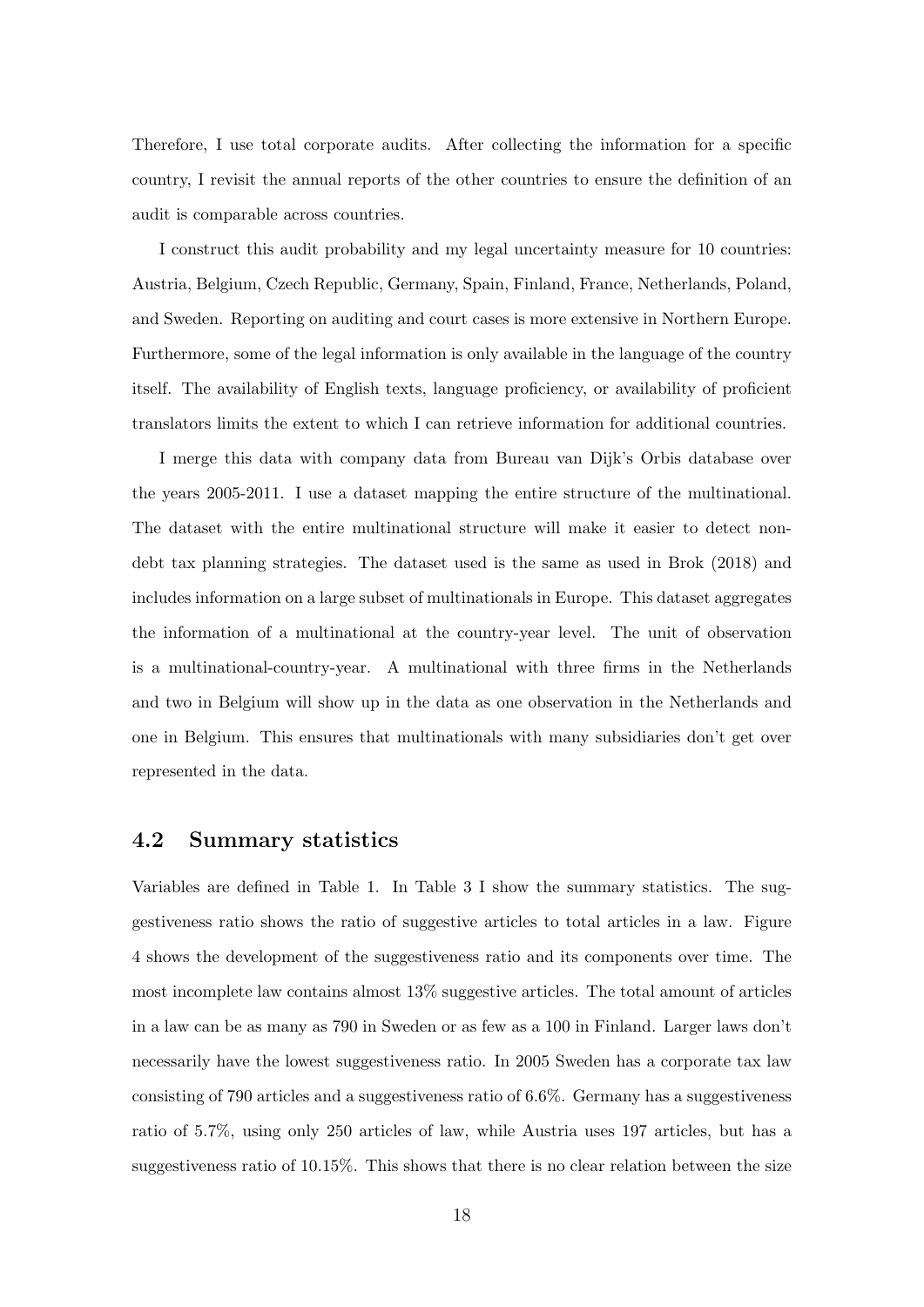of the law and the suggestiveness of the law. While a bigger law can legislate for more specific cases, it does not necessarily resolve legal uncertainty by doing so.

The suggestiveness ratio has a substantial cross-country variance, however the variance across time is considerably smaller. The fact that the variance across time is limited is not surprising, as most changes to the tax law are small. The most consistent country is Finland, which added no suggestive articles and only expanded its corporate tax code by 2.1%. Belgium on the other hand increased the amount of articles in its tax code by 47% and the amount of suggestive articles by 51%. The biggest change in the suggestiveness ratio is observed in the Czech Republic, which despite only increasing total articles by 19%, doubled the amount of suggestive articles. Spain is the only country to reduce its tax code over the sample period, reducing the total size of the code by a net amount of 1 article. Increasing tax codes don't necessarily carry more legal uncertainty. The Dutch tax code expanded by 2.1%, but reduced the amount of suggestive articles by 25%. It is important to note that the above numbers are based on the net changes in articles. Countries can simultaneously drop and introduce new articles of law.

The average amount of court cases is 1909. It is important to point out that this is based on the summed total for the country. This means that the 2007 amount of case law consists of case law from previous years, plus the new case law of that year. On average courts of cassation produce around 300 rulings a year. The amount of rulings is not dependent on the size of the country. For instance, France produces an average of a 125 cases a year, while the Netherlands produces almost 200. These rulings maintain relevant over time, even if the article a case relates to does not exist anymore, the principle can still apply similarly in different cases. Figure 5 shows the development of the judicial component over time.

The court cases measure is on average bigger than the suggestiveness ratio, leading to negative mean legal uncertainty of -1.056. This has no real meaning as the measure can only be interpreted in relation to other countries and years.

The legal uncertainty measure changes substantially over time (standard deviation of 0.54) and across countries (standard deviation of 0.96). The time variance is mostly, though not exclusively, due to case law. The variance across countries is strongly affected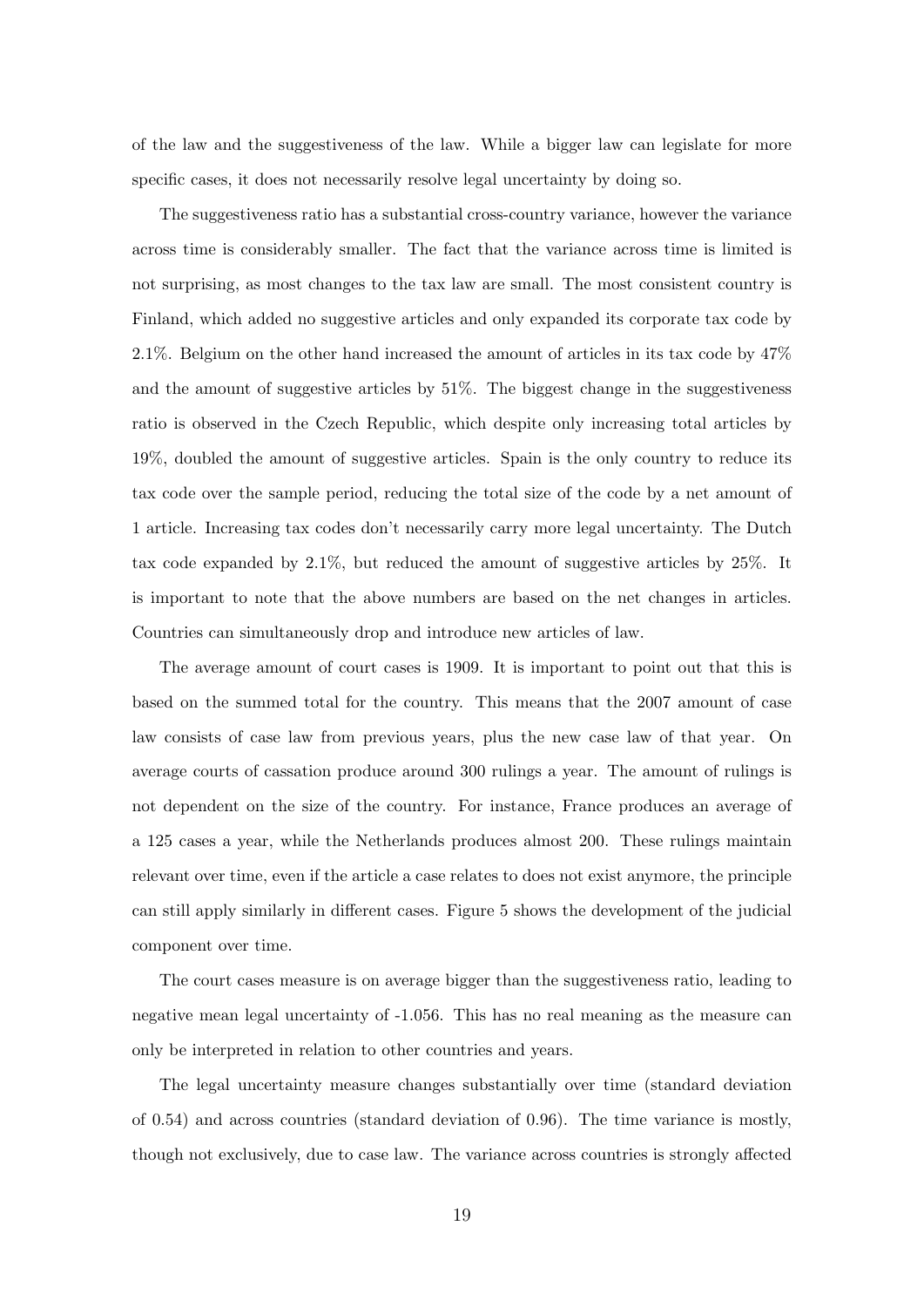by both the suggestiveness ratio and case law. This suggests that the legislative branch writes the law and only adjusts were necessary, or when a specific new goal needs to be obtained, creating limited variance across time. The judicial branch is then left to its role of interpreting the law, creating substantial variance over time. The laws that countries write are unique, creating the cross-country variance. Courts of different countries also function differently, adding to this variance. In Table 2 I show the results of a naive regression of leverage on the two components of my uncertainty measure. It can be seen that both components are statistically significant. An increase of one standard deviation (0.025) in the legislative component is associated with a 0.054 drop in leverage, while an increase of one standard deviation (0.796) in the judicial component is associated with a 0.017 increase in leverage.

The audit probability is fairly small, this is due to the fact that this is the probability of being audited for any company in a country. Bigger companies are more likely to be audited. However, audit probabilities by size class are only available in three countries. I verify that for these countries the relative ranking is the same for the total audit probability and the size-adjusted audit probability. To compensate for different audit rates at different size buckets I will use a dummy indicating above or below median audit probabilities throughout the paper. Since I control for size in all regressions, this captures the effect of a relatively high audit probability for a given size.

I define leverage as interest bearing debt over total assets minus non-interest bearing debt.

Figures 2 and 3 show the correlations between the suggestiveness ratio, court cases, and leverage. Figure 2 shows the relation when audit probabilities are high. At high audit probabilities legal uncertainty and leverage are positively correlated according to Hypothesis 2. Therefore, we would expect a negative correlation between court cases and leverage and a positive correlation between the suggestiveness ratio and leverage. This is exactly what the figure shows. Figure 3 shows the same relation, but for all companies. Hypothesis 1 suggests the opposite relation should be observed. Figure 3 shows that leverage trends upwards, while the suggestiveness ratio has no such upward trend.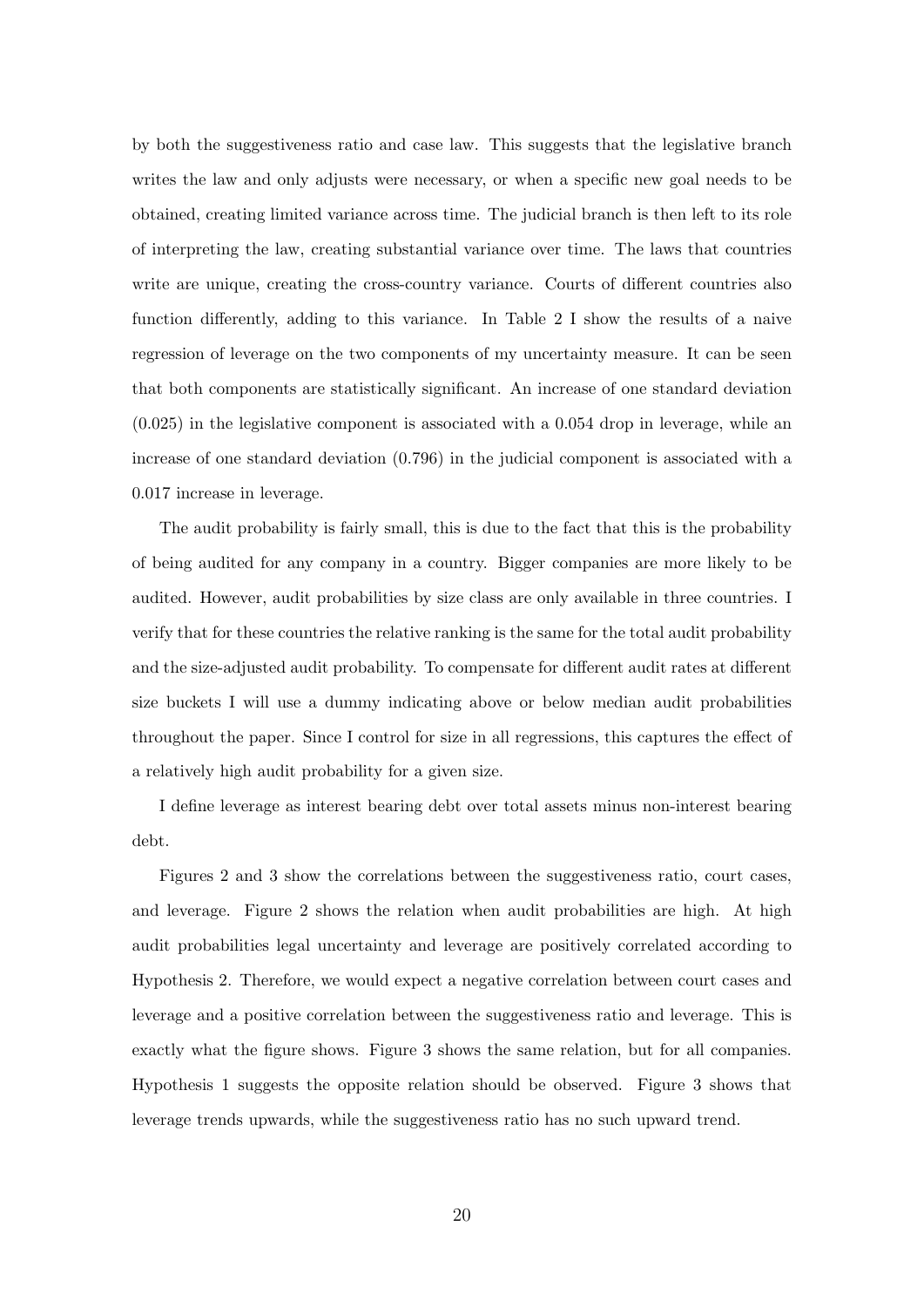# 5 Results

### 5.1 Legal uncertainty and audit probability

The results of this section will shed light on the roles of the different branches of government in creating, augmenting and relieving the effects of legal uncertainty. The legislative branch designs the law which caused the legal uncertainty, the judicial branch reduces the amount of legal uncertainty. The audit probability captures the role of the executive branch. Testing hypotheses 2 and 3 will show how legal uncertainty and the audit probability affect corporate policies and thereby how the different branches of government impact company decisions through legal uncertainty.

#### 5.1.1 Effect on leverage

Hypothesis 2 suggests that legal uncertainty should have a negative effect as it increases the possibilities for tax planning. The interaction between the two should positively affect leverage according to hypothesis 3. This is exactly what I find in Table 4. At low audit probabilities a one standard deviation increase in legal uncertainty is associated with a 0.011 decrease in leverage. Hypothesis 3 suggests that this effect should be reduced when the audit probability is high. The Interaction shows the result of interacting a high audit probability with legal uncertainty. The audit probability does indeed temper the effects of legal uncertainty. It is important to note that the average high-audit probability is 3x higher than the average low-audit probability. So the effect of an audit represented here is equivalent to a 2 standard deviation jump.

In column 4 we can see that the legal uncertainty faced by other companies in the same multinational group have the same effect on domestic leverage as domestic legal uncertainty does. This suggests that the multinational as a whole sets its tax planning strategy, based on the combined options and risks.

In column 5 I investigate whether the effect is stronger for companies with top quartile profits. These companies have a higher incentive to use uncertain tax planning strategies as they can benefit from them more and therefore more easily bare the costs of setting up these strategies. At the same time these companies are more likely to be able to use both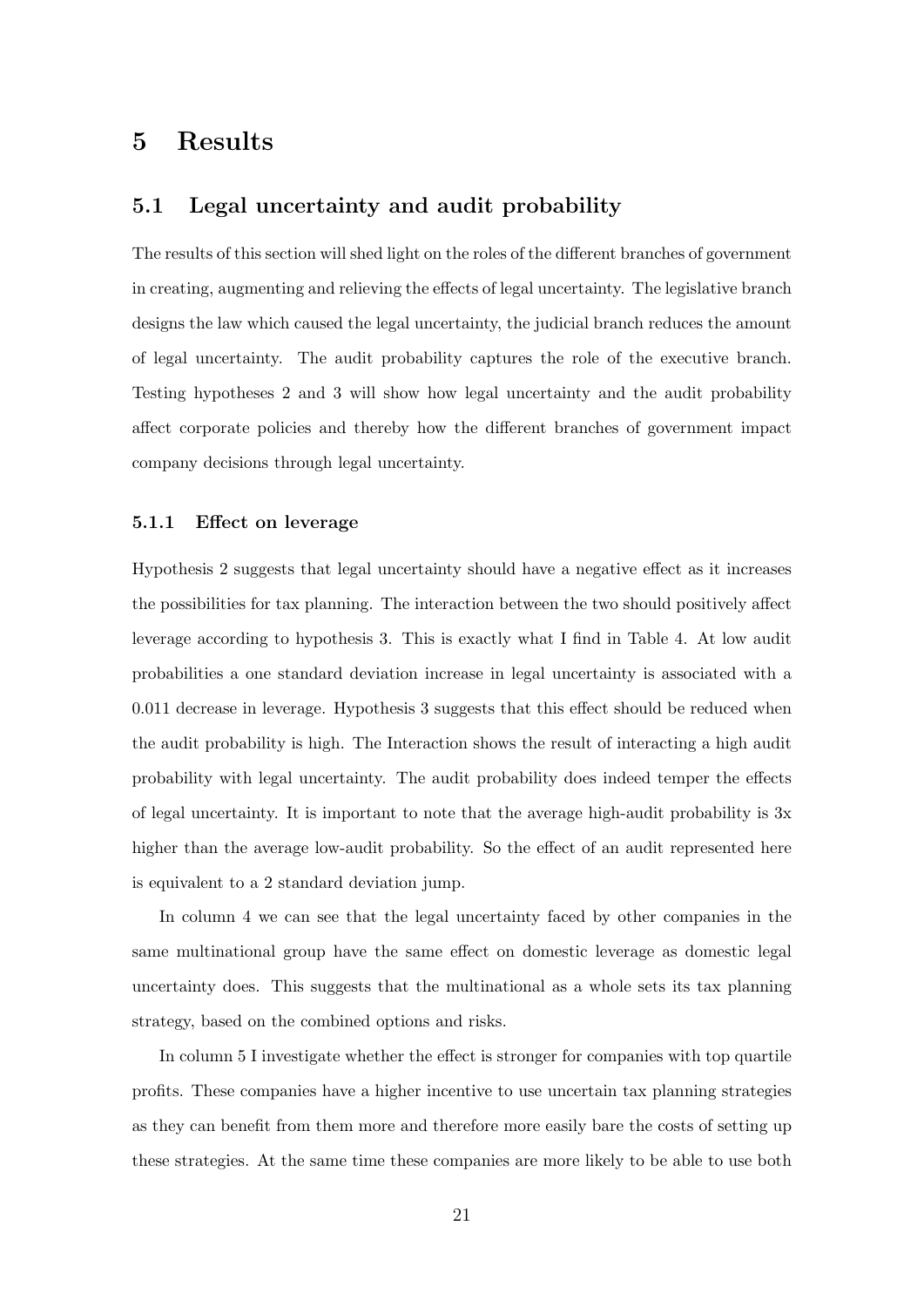uncertain tax planning strategies and debt-based tax planning without hitting the lower bound (zero profit). The fact that I observe a stronger effect for profitable companies suggests that the first effect is stronger.

#### 5.1.2 Effect on uncertain tax planning

While it is hard to pin down actual strategies due to their complexity, there are some actions that can suggest tax planning.

Following Huizinga et al. (2008) I test whether there are indications of profit shifting as a result of my measures. When legal uncertainty increases companies have more options for tax planning. One such option is shifting profits to low-tax countries. Higher legal uncertainty in the high-tax countries can allow companies to shift more profits to low-tax countries. I test this by looking at how the exposure to legal uncertainty in high tax countries affects the natural log of EBIT in both low and high tax countries. I define low-tax countries as any country with a statutory tax rate of more than one standard deviation below the average tax rate for the whole multinational company.

In the low-tax countries we would expect an increase in EBIT as the company tries to shift income towards these countries. In the high tax countries the opposite should occur, as we expect income to be shifted out. As always, I expect this effect to be larger for more profitable companies, as these benefit more from tax planning.

Control variables are as in Schenkelberg (2018); Huizinga and Laeven (2008), who include the Cobb-Douglas production factors, GDP growth, and foreign and domestic tax rates. I include a company fixed effect, contrary to earlier literature where only an industry fixed effect was used. To ensure that the time period used does not affect the estimation, I also add a year fixed effect to control for any year specific effects on profit.

Table 5 shows the results. We can clearly see that the signs for the low-tax countries take the expected values. The coefficients for the high tax countries show the opposite signs, which is suggestive of profit shifting behavior. The effect of a standard deviation change in exposure to legal uncertainty in high tax countries is about a 40% increase in EBIT in the low-tax country. It is important to note that EBIT in low-tax countries is substantially lower than it is in high-tax countries. So while there is substantial profit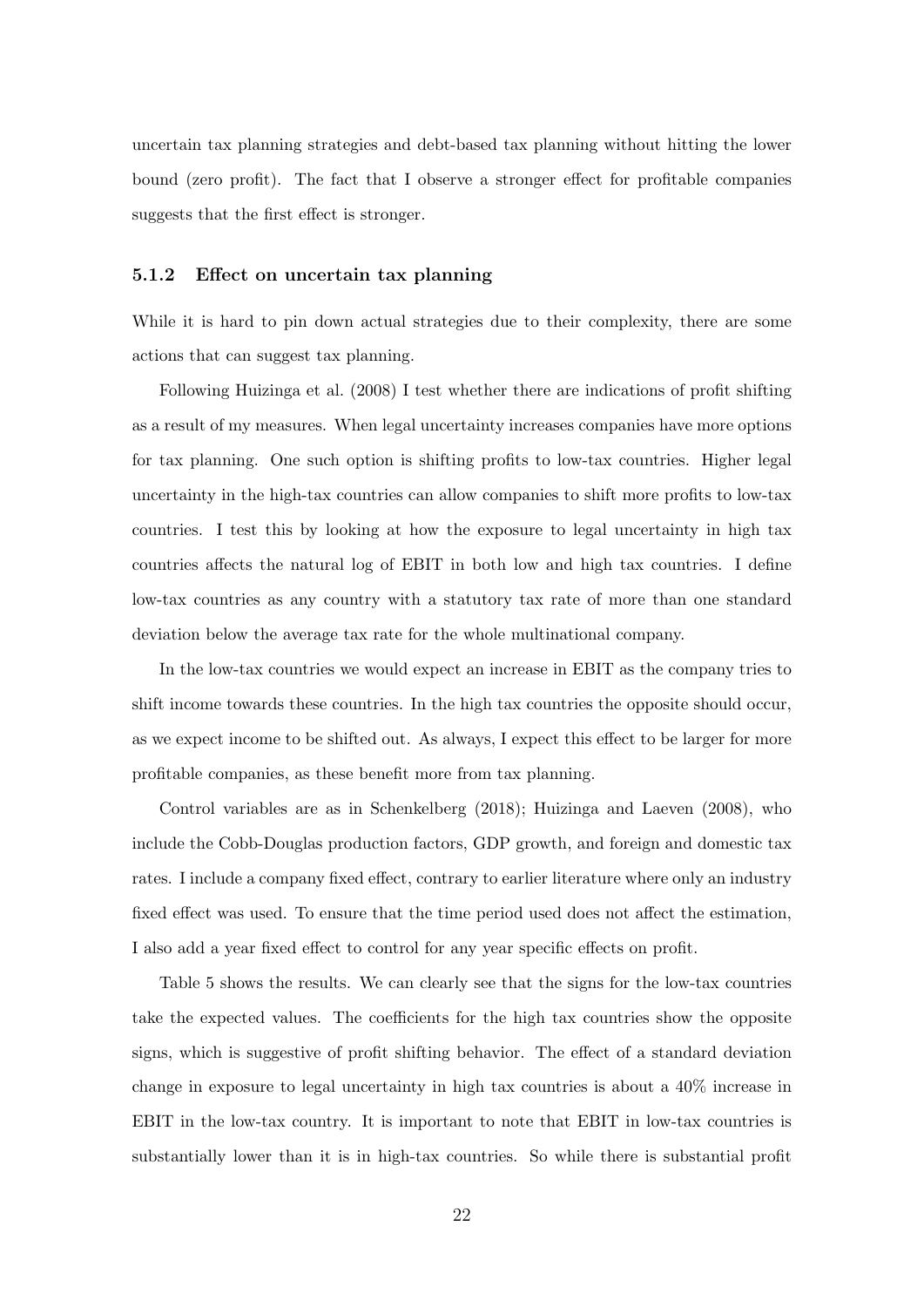shifting, the majority of profit remains in the high-tax countries.

It is important to note that the r-squared is very high. This is driven by the control variables. Huizinga and Laeven (2008); Schenkelberg (2018) already displayed high r-squared as the Cobb-Douglas like controls explain most of the profit of a company. Adding the company and year fixed effects further drives up the r-squared. Using the same specification as in the previous literature already explains 90% of the variation in the data. The two production factors have combined coefficients of 0.922, suggesting that they together almost fully explain changes in the profitability of a company. Company fixed effects, like quality of management and relative technological superiority, as well as time fixed effects such as the overall stance of the economy seem to explain much of the remaining variation. Tax effects, like the effect of the tax rate itself, as shown in Huizinga and Laeven (2008), and my legal uncertainty measure explain the rest of the variation.

# 6 Quasi-natural experiment

### 6.1 Institutional setting

In the European Union courts can ask the European Court of Justice (ECJ) for a ruling on any aspects of a case that deal with European treaties and regulations. Judgments from the ECJ are applicable to the entire EU.

One case of particular interest is the so called Cadbury Schweppes case (European Court of Justice, 2006). In this case a law in the United Kingdom was under contention. The UK applied a Controlled Foreign Company rule (CFC). Several countries used CFC rules and while the details differ from country to country, they all work in a similar fashion. A company which has a subsidiary in a country with a tax rate below a specified percentage is subject to additional tax on (parts of) the profit of that subsidiary for the difference between the foreign and domestic tax rate. Figure 1 shows an example. Company A is located in a CFC country and has a subsidiary in a country with a low corporate tax rate like Ireland and a subsidiary in Austria, which is not a low tax country. Company B is located in a non-CFC country, but also has a subsidiary in a low tax country and in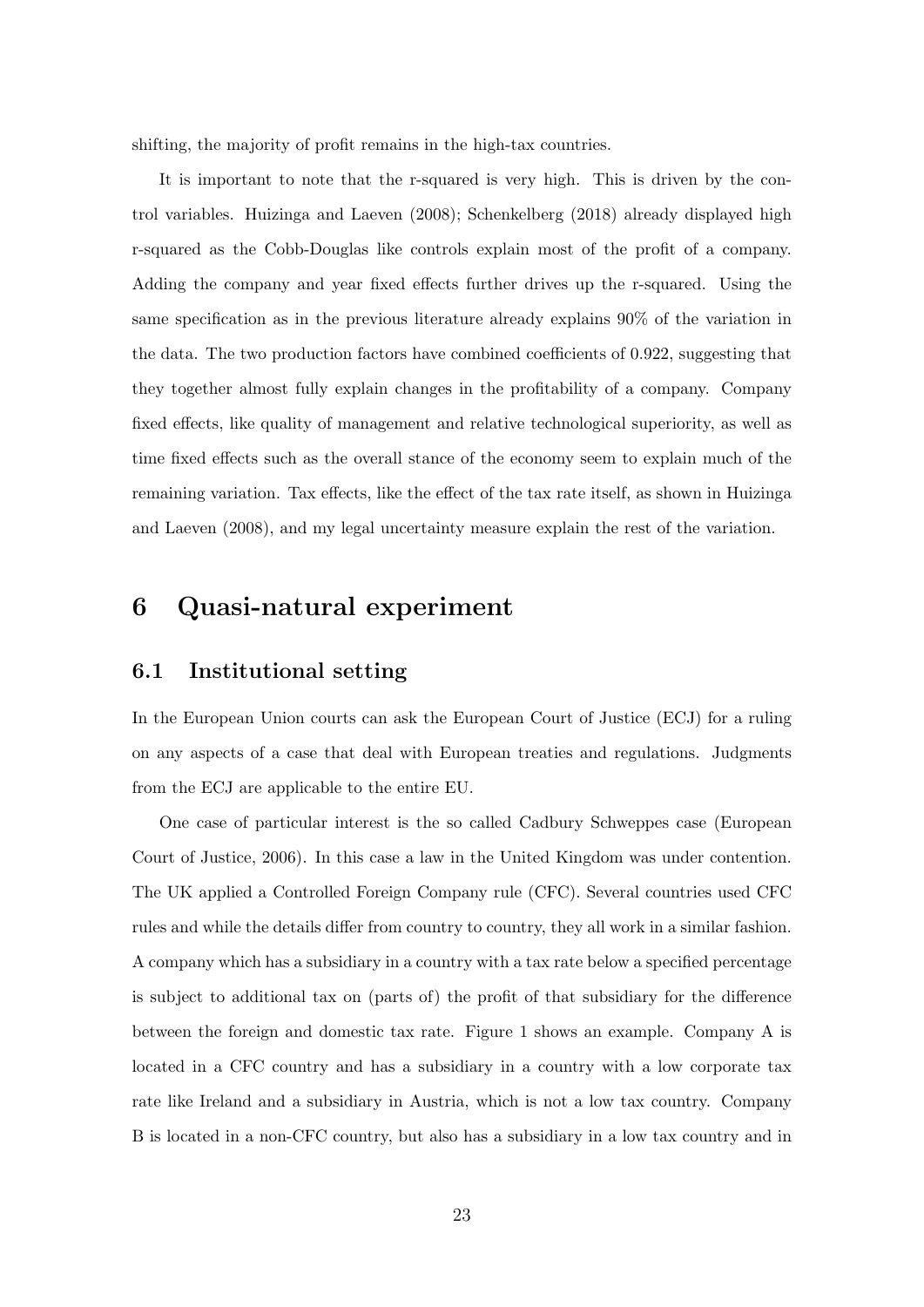another country, which is not a low tax country. Company A pays 17.5% additional tax on (part of) the profit from the Irish subsidiary, but no additional tax on the Austrian profit. Company B pays no additional tax on either of the subsidiaries, as the parent company is not located in a CFC-country.

In the Cadbury Schweppes case the ECJ judged that the indiscriminate application of CFC rules to all companies with a low tax subsidiary is a violation of EU basic freedoms. The application of the rules to the profits of EU subsidiaries was deemed a limitation on a company's freedom to establish anywhere in the EU. Such a limitation to the freedom of establishment is allowed under EU-law if it serves an important function like curbing tax avoidance. The CFC rules presumed tax avoidance on the basis of the location of the subsidiary, which the ECJ deemed a non-proportional response to possible tax avoidance. The ruling meant that national tax authorities have to prove that a company's main motivation for establishing in the low-tax EU country is a reduction of the taxable base. This increased legal uncertainty, as the application of CFC rules now required that the company lacked economic substance reasons beyond tax avoidance for establishing the subsidiary. What economic substance is, was not clearly defined.

The ruling states:  $(\ldots)$  such a tax measure must not be applied where it is proven, on the basis of objective factors which are ascertainable by third parties, that despite the existence of tax motives that controlled company is actually established in the host Member State and carries on genuine economic activities there.

# 6.2 Identification

My identification strategy uses the fact that for instance a UK company (30% corporate tax rate) with a subsidiary in a low-tax country like Ireland (12.5% corporate tax rate) is affected by the shock. However, a Belgian company (34% corporate tax rate) with a subsidiary in Ireland is not affected, as Belgium did not have CFC rules. Using non-CFCcountry companies with subsidiaries in the same country as the CFC-country company mitigates concerns about endogeneous location choice. The identifying assumption is that the control group was exposed to the same economic and regulatory environment with one major exception, the Cadbury Schweppes ruling. Looking at Figure 1, I compare Company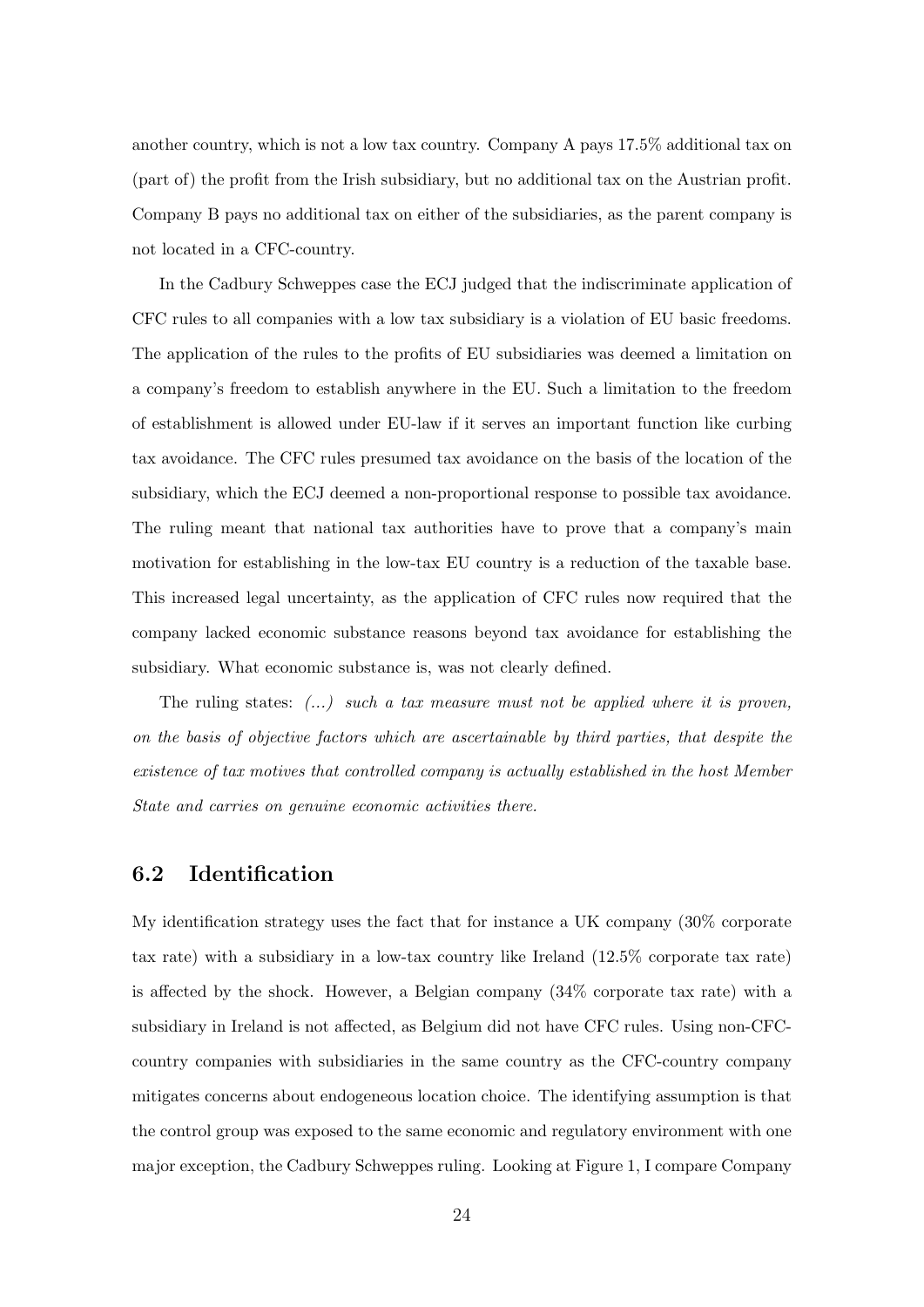A with Company B, controlling for tax rates, country and company characteristics. This ensures that the subsidiaries are based in a similar location. The only difference is the country of the parent. In additional tests I compare two companies, both located in a CFC country, one with and one without a subsidiary in a low-tax country. This ensures that the parent countries are comparable, while the subsidiaries are in different countries. Finding similar results in both cases ensures that the effects are not driven by local economic factors.

It is important to point out a characteristic of the CFC rules. Without CFC rules it is beneficial for a low-tax subsidiary to provide a loan to the high tax parent. The parent can deduct the interest at a higher rate than the rate charged on the interest received by the subsidiary. With CFC rules the interest received would be additionally taxed for the difference between the low and high tax countries' tax rate, eliminating the benefit of lending to the high tax parent. The change in CFC rules could therefore lead to an increase in the parent's leverage. However, my legal uncertainty hypothesis suggests that there should be a reduction in leverage, as there are more profitable ways of reducing the tax bill. The result I find is therefore likely to be a lower bound.

I cluster standard errors by parent company. In additional tests I cluster by countryindustry.

### 6.3 Data

I use a different data sample for this quasi-natural experiment than for the main results. This is necessary as the availability of data to construct the legal uncertainty measure and audit probability was limited to 2005 and beyond, but the shock requires me to use data from 2004. The data sample ends in 2008, ensuring two years before the shock, the year of the shock, and two years after it. I use parent companies which directly own (part of) at least one foreign subsidiary. For each of these companies I determine whether it is located in a country with CFC-rules and whether or not it has a subsidiary in a low-tax country. If a parent has both subsidiaries in low-tax countries and non-low-tax countries it is classified as having a low-tax subsidiary. After all, the parent company obtains the new opportunities for tax planning regardless of where the other subsidiaries are located.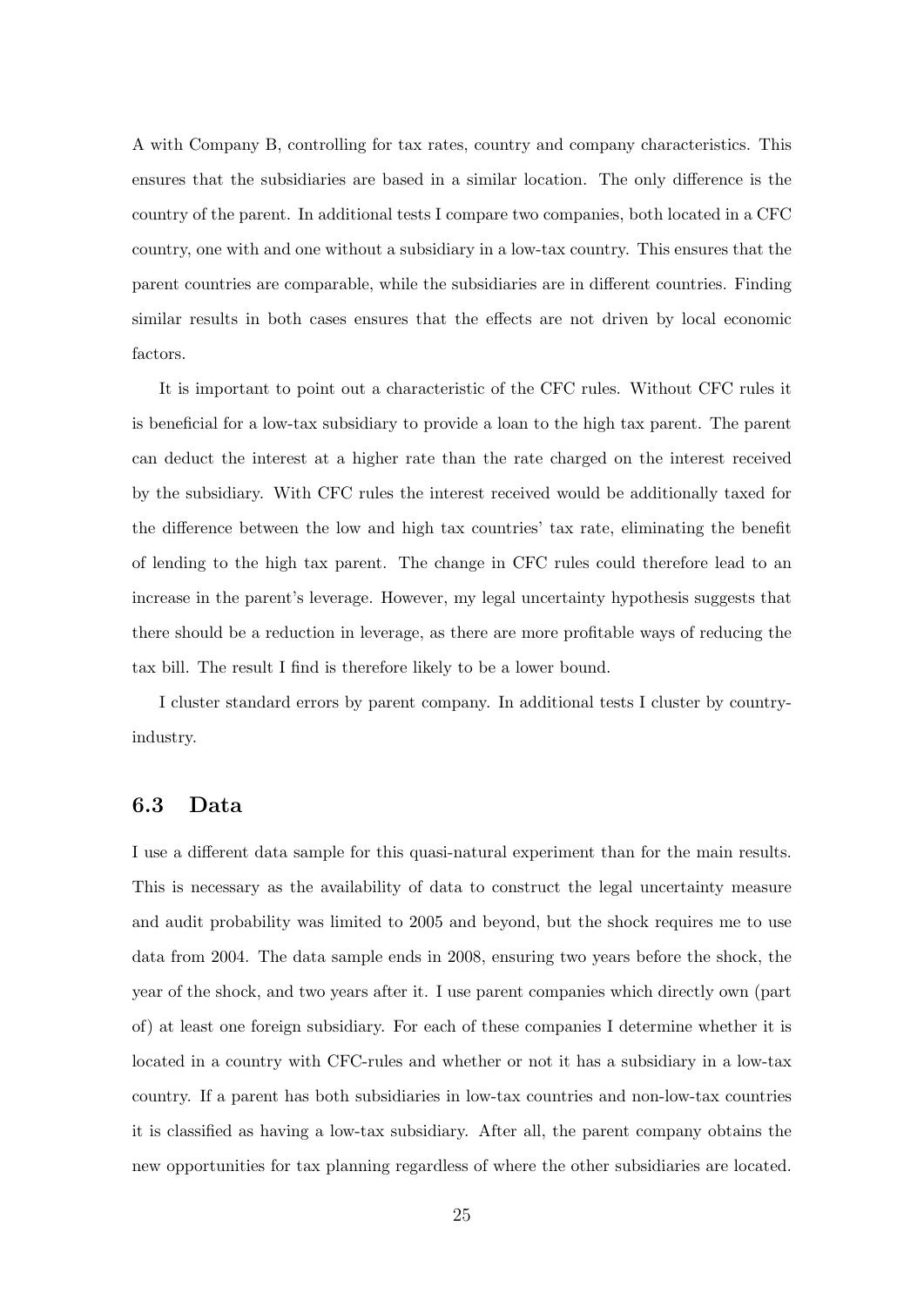This means that the example in Figure 1 (a) is a treated company, despite also having a subsidiary in a country with a tax rate that does not incur an additional tax under the CFC rule.

I do not impose a restriction on the ownership percentage of the parent as missing data would restrict the sample too much. If a parent does not own a substantial part of the subsidiary it would not benefit from the change in CFC-rules, since the benefits of tax planning would have to be shared with outside shareholders. Therefore, I would not expect to observe an effect for these cases, likely biasing against finding a result.

Denmark, Germany, Hungary, Luxembourg, Norway, Portugal and Sweden had CFC rules in effect at the time of the ruling. Each country used its own definition of what a low-tax country is. Depending on the specific country there were between 3 and 10 countries in Europe marked as low-tax countries.<sup>6</sup>

Information about the details of the CFC rules are obtained from national laws. Differences in the rules across countries mostly entail what qualifies as a low-tax country. Some countries like Finland exclude all countries with which they have a tax treaty. Others like Germany include all countries with a corporate tax rate below 25%. Panel A of Table 7 details which countries had CFC rules and what tax rate is considered low under that countries rule. Panel B details the tax rates in the year prior to the shock (2005) for all countries in my sample. Finland is excluded from the sample as it did not apply the CFC rule to countries it had a treaty with, which would exclude all EU countries. Italy is excluded as it used a blacklist of countries which are low-tax. The only EU country on this list was Slovakia. France and Spain are excluded as they changed their CFC rules during the pre-period.

### 6.4 Effect on leverage

The treated companies are companies located in a CFC country, with a subsidiary in a low-tax country. The control group are companies in non-CFC country with a subsidiary in a low-tax country. In Figure 6, I investigate whether there were different trends in

 $6N$ ote that the application of CFC rules on profits from non-EU subsidiaries is not in violation of EU law.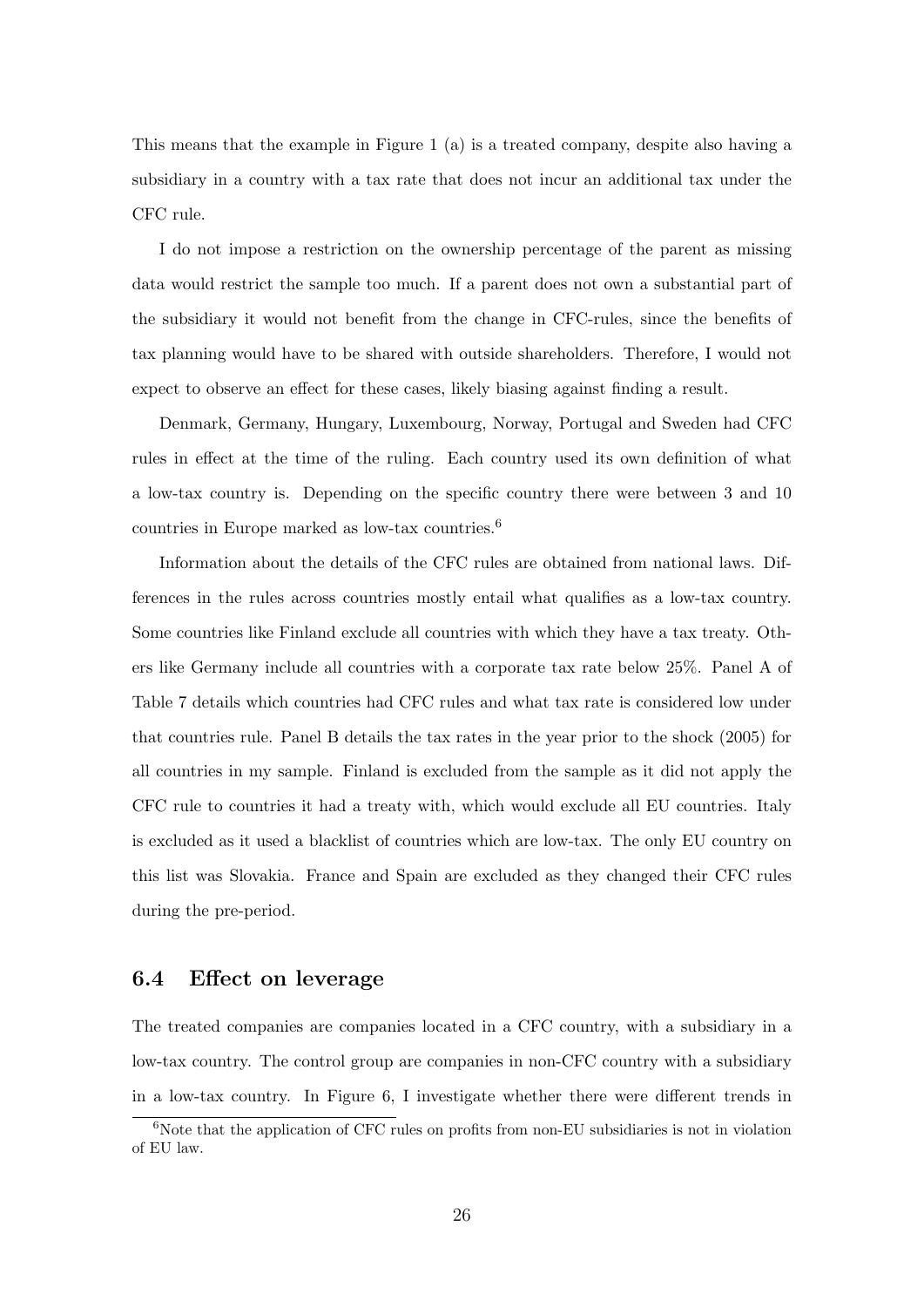leverage before the shock. I use a regression based approach (Angrist and Pischke, 2013), where I include an interaction between year dummies and the assignment to the treated group.

$$
Leverage_{ict} = \sum_{t=-2, t \neq 0}^{2} Treatment_{it} \beta_t + X_{it} \beta_1 + Z_{ct} \beta_2 + \epsilon_{ict}
$$

I use the year before the shock as a baseline, 2005 is therefore omitted. The coefficients can be interpreted as a difference compared to this baseline. Figure 6 shows that in 2006, the year of the shock, the leverage of the treated companies dropped compared to that of non-treated companies. More importantly, the 2004 coefficient is zero, meaning there is no difference with the baseline. This shows there was a common trend before the shock. The rather quick effect might be due to the use of internal debt to quickly respond to changes in the tax environment.<sup>7</sup>

In Table 8 I show the effects of the Cadbury Schweppes ruling on leverage. The difference between the domestic and foreign tax rate is significant and positive, this is in line with Huizinga et al. (2008) and suggests that debt is shifted to the country where it can be deducted against the highest interest rate. The coefficient on the domestic tax rate is in line with trade-off theory (Kraus and Litzenberger, 1973). A one standard deviation increase in the tax rate leads to a 0.017 increase in leverage. This is in line with findings in Huizinga et al. (2008), which use a similar sample.

Hypothesis 1 and 2 suggest that the treatment should have a negative effect on leverage. This is due to the increase in legal uncertainty caused by the Cadbury Schweppes ruling. This increases non-debt tax planning opportunities and therefore reduces debt based tax planning. Table 8 shows that the treatment has the expected negative effect on leverage. The coefficient implies that being part of the treatment group has the same effect on leverage as a tax rate decrease of 3.5 percentage points.

In column 2, I use a different control group. This group includes companies from CFC countries which did not have low-tax subsidiaries before the shock. This is an intention to treat analysis, as I use the initial treatment assignment, even though some of the companies might select in to treatment. I include these companies in the control group here. As one

<sup>7</sup>? show that internal debt of multinationals can be as much as 20% of all debt of a company.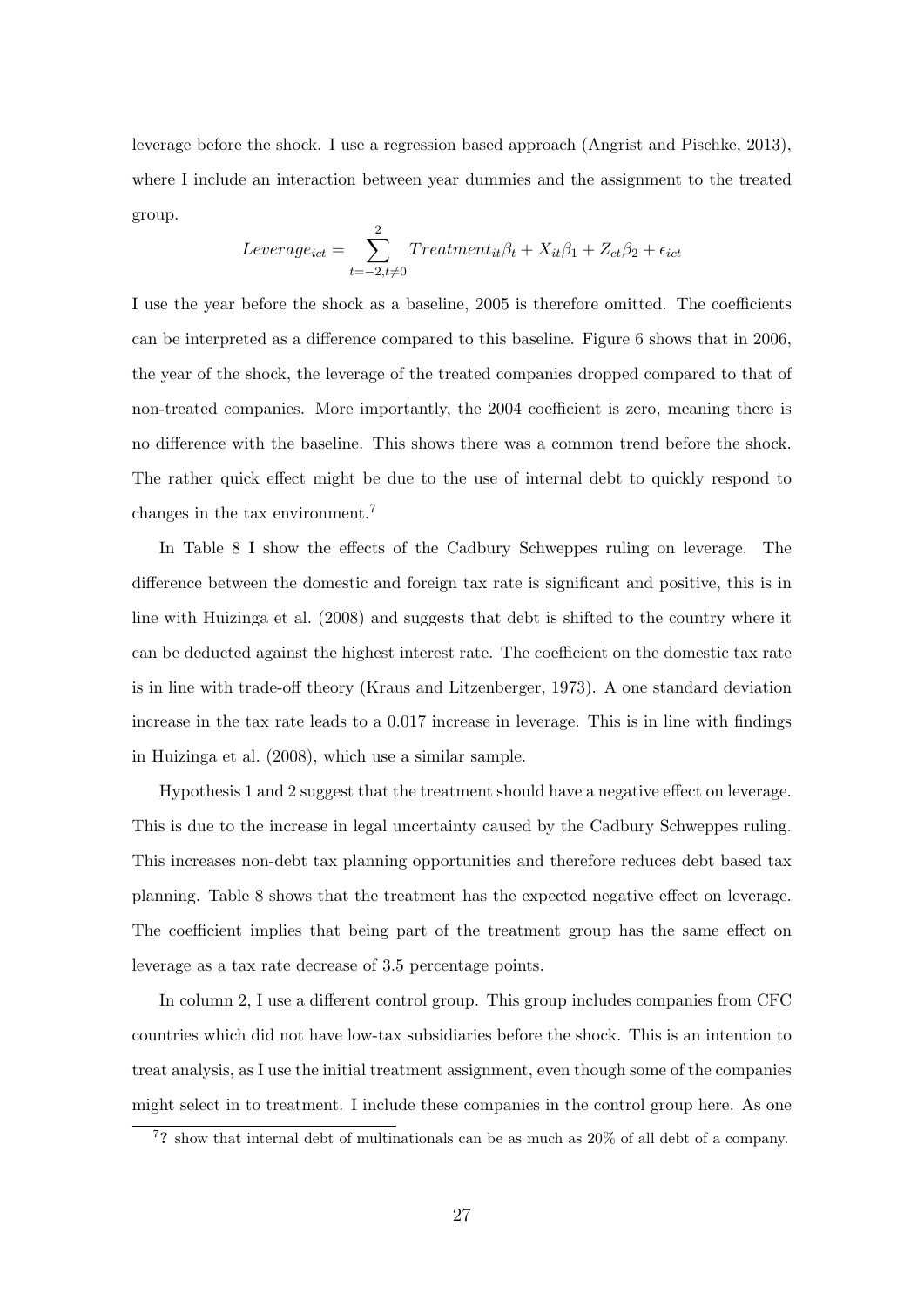would expect, the coefficient is slightly smaller for this adjusted control group.

In column 3 I make sure that the effect is indeed related to uncertainty and not just an overall increase in potential benefits. I interact the treatment effect with a dummy for an ultimate owner being a non-diversified shareholder. Since the information is on ultimate ownership is not available for a large fraction of the companies I use the larger control group used in column 2. A shareholder is classified as non-diversified if the company is held by a large family or management. These types of owners have been shown to be less risk seeking Faccio et al. (2011). If the effect of the treatment is indeed due to firms using the increased legal uncertainty, then we would expect that these companies would react less. This is exactly what I observe.

Cross-sectional differences should arise as a result of the CFC rules themselves. These rules mostly targeted passive income like dividends, interest and royalties. This means that companies in high-tech industries could particularly benefit from the change in the CFC rules. This is investigated in column 4. High-tech industries are those industries which are among the top 20% patent producing industries. The effect is indeed stronger for companies in these industries.

I use further tests to examine the effect is strongest for companies we expect to be more affected. As mentioned in Section 2.3 less profitable companies have no incentive for tax planning and should be less affected. Column 5 of Table 8, shows the effect is indeed stronger for companies with above average profits.

As mentioned in Section 2.3 the substitution of leverage for other tax planning strategies is dependent on the amount of states of the world in which a company expects to earn profits lower than the combined tax planning benefits of both strategies. Companies with more possible states of low profit have more incentive to reduce leverage when other tax planning strategies are used. Therefore companies with higher variance in their profitability are more likely to be affected. Column 6 tests this and shows that indeed the effect is stronger for companies with above average variance in their profit before the shock.

Hypothesis 1 suggests that the decrease in leverage found above is only half of the story. The other half is an increase in the use of more uncertain tax planning strategies. The Cadbury Schweppes case made it beneficial for companies to use low-tax EU countries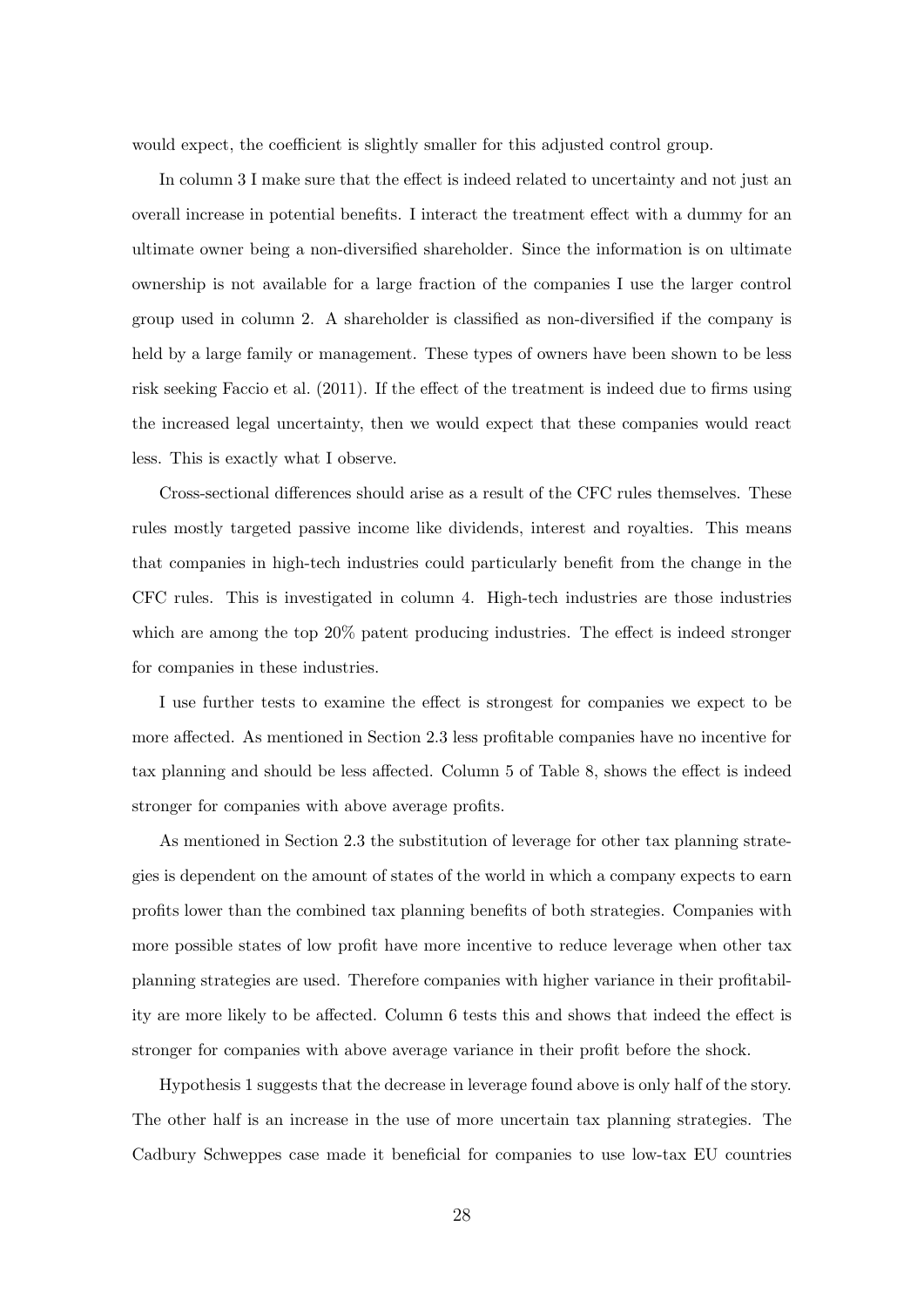to reduce taxes. Schenkelberg (2018) investigates the effect of the Cadbury Schweppes ruling on income shifting and finds that companies with low-tax EU subsidiaries who were affected by the shock shifted their income to these low-taxed subsidiaries. This results in company's tax base decreasing in the parent country and increasing in the low-tax country. This means more of the companies income is taxed at a lower tax rate leading to an overall lower tax bill. In line with my findings, the author found that this was especially true for high tech companies.

# 7 Robustness and alternative explanations

### 7.1 Risk aversion

In Table 6 I show the effects for both leverage, subsidiary location choice and profit shifting for companies with diversified and undiversified ownership. Faccio et al. (2011) suggest that companies with undiversified ownership are less willing to take risks. This suggests that these companies should be less willing to use legal uncertainty to their advantage, as there is risk involved. The results show that the effect is concentrated in the diversified companies.

### 7.2 Thin-capitalization rules

A popular anti-tax planning tool used by governments are Thin-capitalization rules. These rules put a hard cap on the deductibility of interest when a company has a leverage ratio beyond a given cap. This could drive the effect on leverage if a change in thin-capitalization rules coincides with the change in legal uncertainty or the quasi-natural experiment.

Therefore, I formally test if omitting observations after the change of a thin-capitalization rule changes my results. By excluding observations after a change I ensure that the effect before the change will be captured by the fixed effects. The excluded countries are France after their changes to the thin-capitalization rules in 2007; Belgium after their introduction of the Notional Interest Deduction in 2006; and Germany after the change to their thin-capitalization rules in 2008. The results are presented in column 3 of Table 9 and are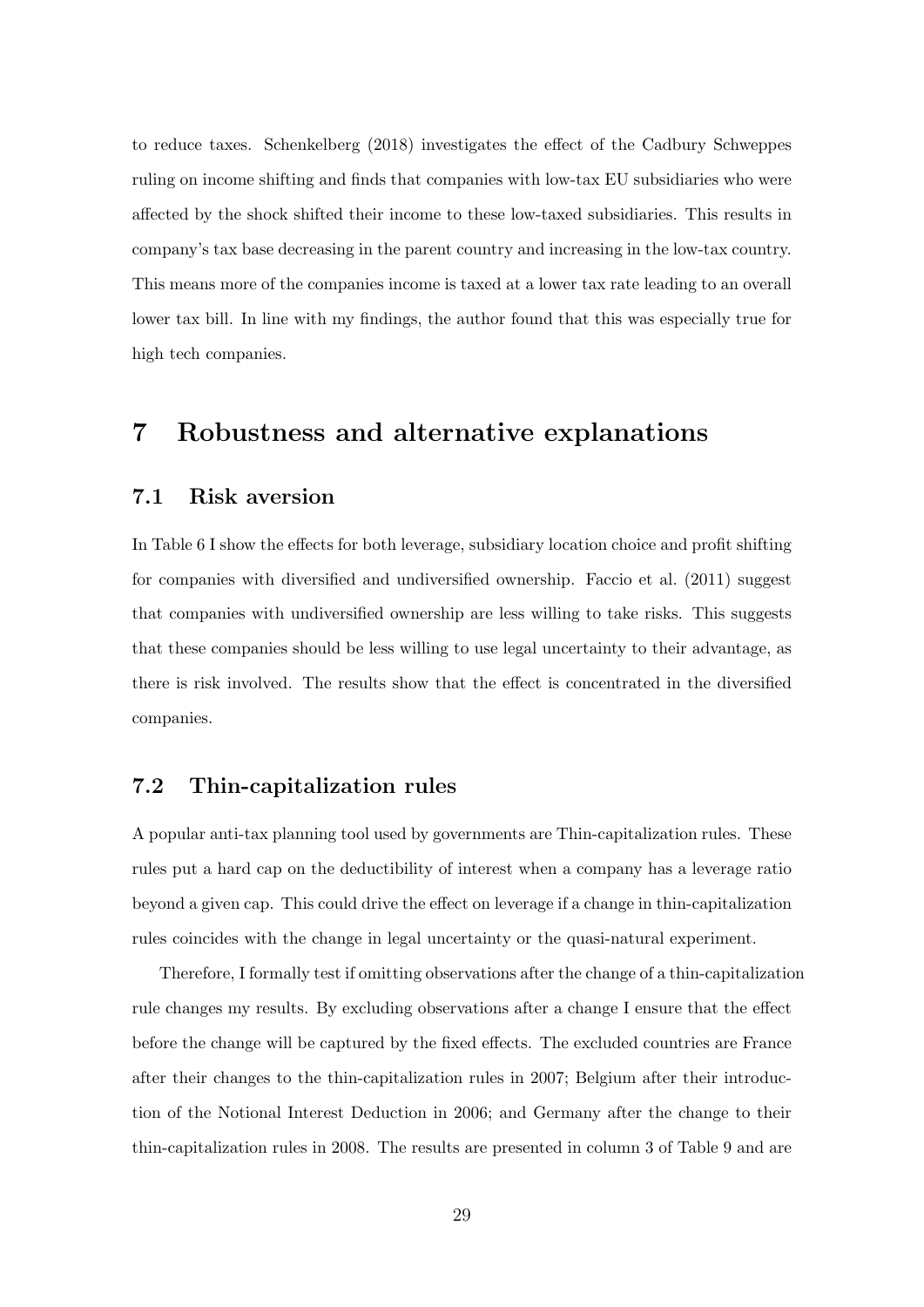slightly stronger than before.

# 7.3 Endogeneous entry

A possible problem with investigating the effect of legal uncertainty on company leverage and income shifting is that companies can enter in to high or low uncertainty environments to use the benefits associated with them. This would bias the results. The results in Brok and Homanen (2019) suggest that this concern is justified.

In the shock based sample this problem is already taken into account by using a control group which only contains companies which already had a presence in both the parent and the subsidiary country before the shock.

The problem remains for the legal uncertainty and audit probability regressions. I tackle this problem by dropping companies incorporated after the sample start. This ensures that an increase in operations in a country does not endogeneously affect exposure to the legal uncertainty of specific countries. The results of these tests are shown in Table 9 columns 4 and 5, the results are qualitatively unaffected.

# 7.4 Lobbying

A further concern is that companies lobbied for an increase in legal uncertainty. These companies selected into an environment with more legal uncertainty by affecting legal uncertainty directly. These companies might not be reacting to the legal uncertainty, as much as legal uncertainty is reacting to these companies. This reverse causality concern is mitigated by the fact that my measure would require these companies to also capture the judicial branch.

To formally test for this concern I use insight from the literature on the determinants of lobbying. Hill et al. (2013) shows that the main determinant for lobbying is the size of the company. Neretina (2018) shows that only a small subset of companies can effectively lobby for policy changes and that trade associations are not effective at representing smaller companies in the lobbying process.

Detailed data on which companies lobbied on specific laws is not available in most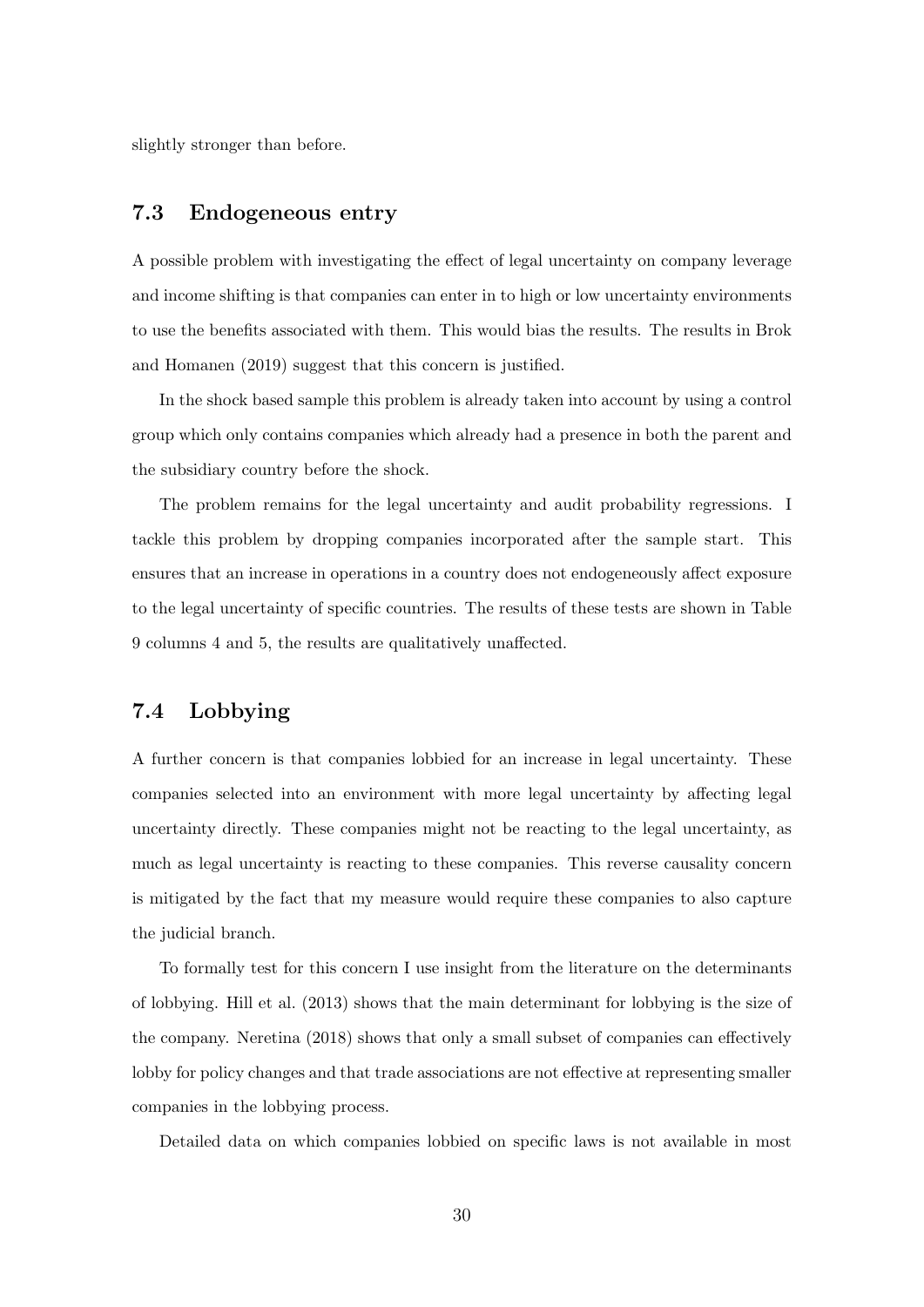European countries. To ensure my results are not driven by lobbying I omit the 10% largest companies from my sample and rerun the regressions. Columns 1 and 2 of Table 9 shows the results. The results are qualitatively unchanged and are economically similar to the ones obtained in Tables 5 and 4.

# 7.5 Additional tests

• Costs of tax planning

The substitution between debt-based tax planning and other tax planning suggest that the costs of other tax planning strategies are not prohibitively high. Based on the accounting information available it is impossible to determine what alternative tax planning strategies the company is applying. However, it is possible to determine for which firms the costs of debt-based tax planning is higher. Financially constraint firms have an incentive to switch away from debt based tax planning. In Table 10 I test this hypothesis. It can be seen that the effect is indeed stronger for financially constraint firms. I use the AS-index suggested by Hadlock and Pierce (2010) as a measure for financial constraints.

• Court efficiency

As my measure for legal uncertainty includes the rulings from courts of cassation it is possible that this is correlated with the functioning of courts. Rodano et al. (2016) show that court efficiency can affect leverage. I include several measures obtained from the Fraser institute to control for this. I include quality of the legal system, legal enforcement of contracts, integrity of the legal system and judicial independence. I also include the summary index provided by the Fraser institute. Most of these proxies only show limited variance for these highly developed countries. Including the World Bank's measure for average time a case takes in court is not possible as it shows no time series variation and therefore drops out, due to fixed effects. Table 10 shows the results.

### Tax compliance

I might simply be picking up cultural aversions to tax compliance. I add a proxy for tax compliance from the Fraser institute.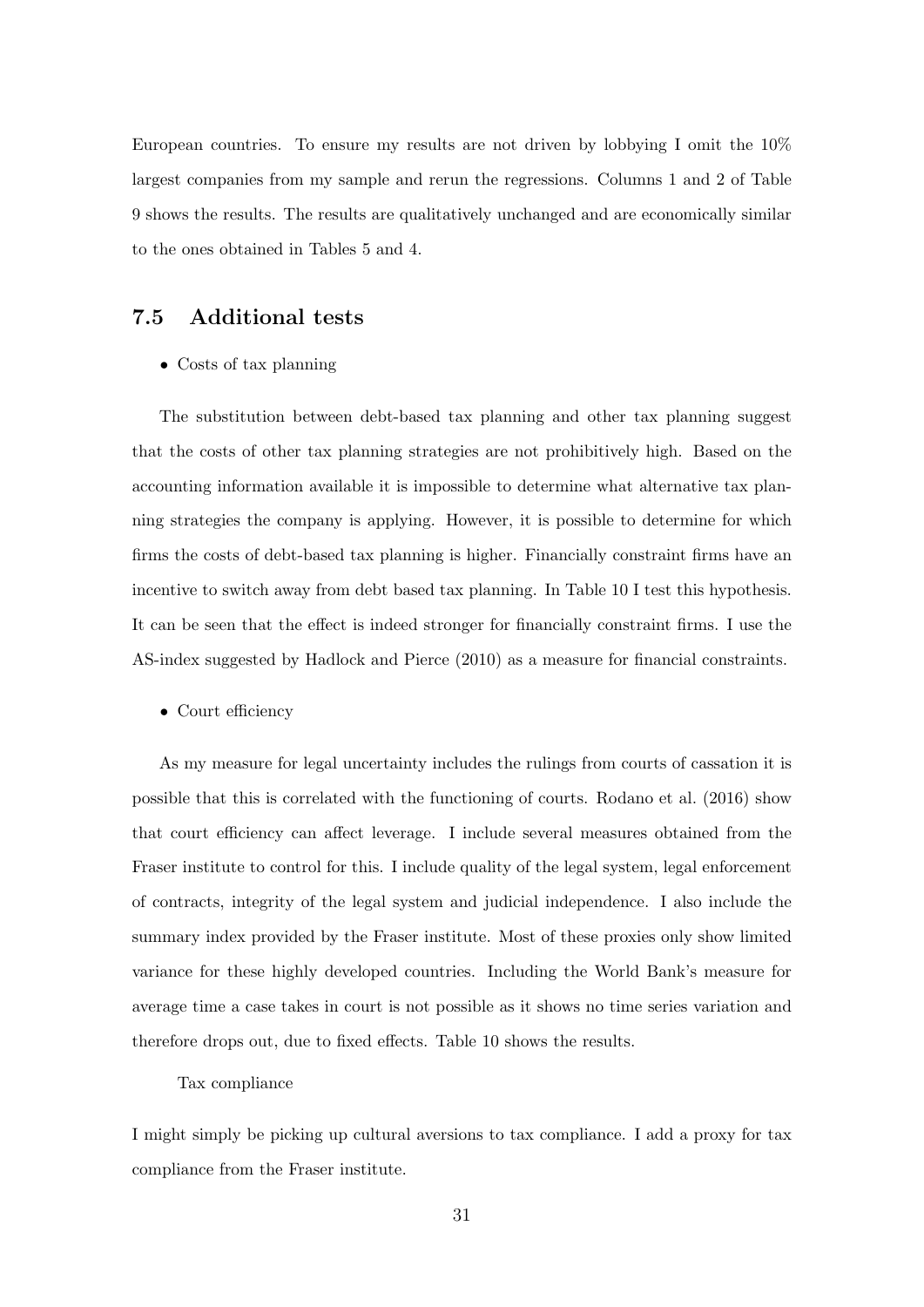#### Employment protection

Serfling (2016); Simintzi et al. (2014) show that employment protection can have an impact on leverage as a result of a trade-off between operating leverage and financial leverage. These authors use shocks to labor regulation to show this effect. Non of their shocks affect the countries in my sample period. To further alleviate concerns that I pick up effects of labor regulations I include a proxy for labor market regulation from the Fraser institute, as well as a proxy for hiring and firing regulation. Table 10 shows the results.

#### Standard errors

Table 11 shows the results utilizing different types of clustered standard errors. The main results use multinational clustering. Column 1 of Table 11 shows results for clustering on the countries the multinational is active in. Meaning that all multinationals active in Belgium and the Netherlands are in one cluster, all those active in Germany, Sweden, and France in another, etc. In column 2, I double cluster on multinational and the countries it is active in. In column 3, I cluster by country-industry.

# 8 Conclusion

In this paper I investigated the effect of legal uncertainty on leverage and tax planning. I hypothesized that uncertain tax planning and debt-based tax planning are substitutes and that legal uncertainty and audit probabilities are a key driver of this trade off. Where legal uncertainty creates the room for non-debt tax avoidance and the audit probability curbs te behavior, by creating the risk for costly court proceedings.

I show that legal uncertainty does indeed lead to this same substitution. My measure of legal uncertainty captures the roles of both the judicial and legislative branch of the government. I show that the judicial branch on average alleviates legal uncertainty, while the legislative branch writes the law that creates the legal uncertainty. The executive branch can mitigate the effects of uncertainty on leverage, as higher audit probabilities lead to less substitution. I verify the results using a shock created by the ECJ and show that this substitution does indeed happen.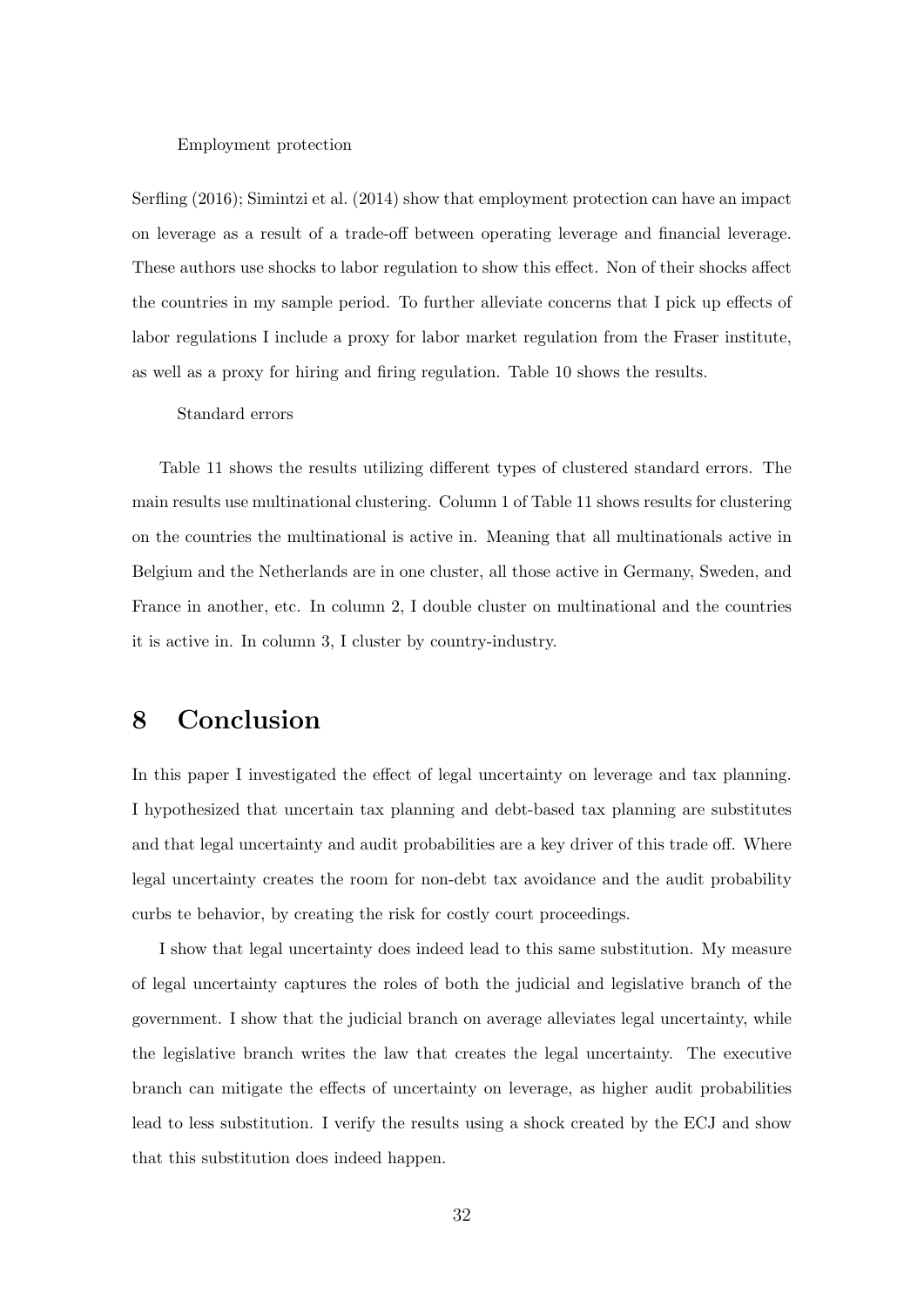The results of this paper suggest that governments should keep the strength of their enforcement agency in mind when writing the tax law, as they can greatly affect the eventual outcome.

Lastly, the results suggest that companies will utilize tax planning, one way or another. No single policy can eliminate tax planning fully. This is interesting in light of recent policy developments. The OECD has recently proposed new regulation to limit the deductibility of interest on debt (OECD, 2014). These new regulations can curb debt based tax planning. The results in this paper suggest that a law with considerable legal uncertainty accompanied by a high auditing intensity drives companies away from using uncertain tax planning strategies. With the alternative of debt based tax planning cut of by the new regulations it will be interesting to see whether companies find a new avenue for relatively certain tax planning, adjust their preferences for exposure to legal uncertainty, or reduce overall tax planning.

# References

- Angrist, Joshua David and Jörn-Steffen Pischke (2013), Mostly Harmless Econometrics: an Empiricists Companion. Cram101 Publishing.
- Baker, Scott R., Nicholas Bloom, and Steven J. Davis (2016), "Measuring economic policy uncertainty." The Quarterly Journal of Economics, 131(4), 1593–1636.
- Becker, Gary S. (1968), "Crime and punishment: An economic approach." Journal of Political Economy, 76(2), 169–217.
- Brok, Peter (2018), "Corporate structure, international tax spillovers and capital structure." mimeo.
- Brok, Peter and Mikael Homanen (2019), "Labour effects of tax avoidance." mimeo.
- Buettner, Thiess, Michael Overesch, Ulrich Schreiber, and Georg Wamser (2012), "The impact of thin-capitalization rules on the capital structure of multinational firms." Journal of Public Economics, 96, 930–938.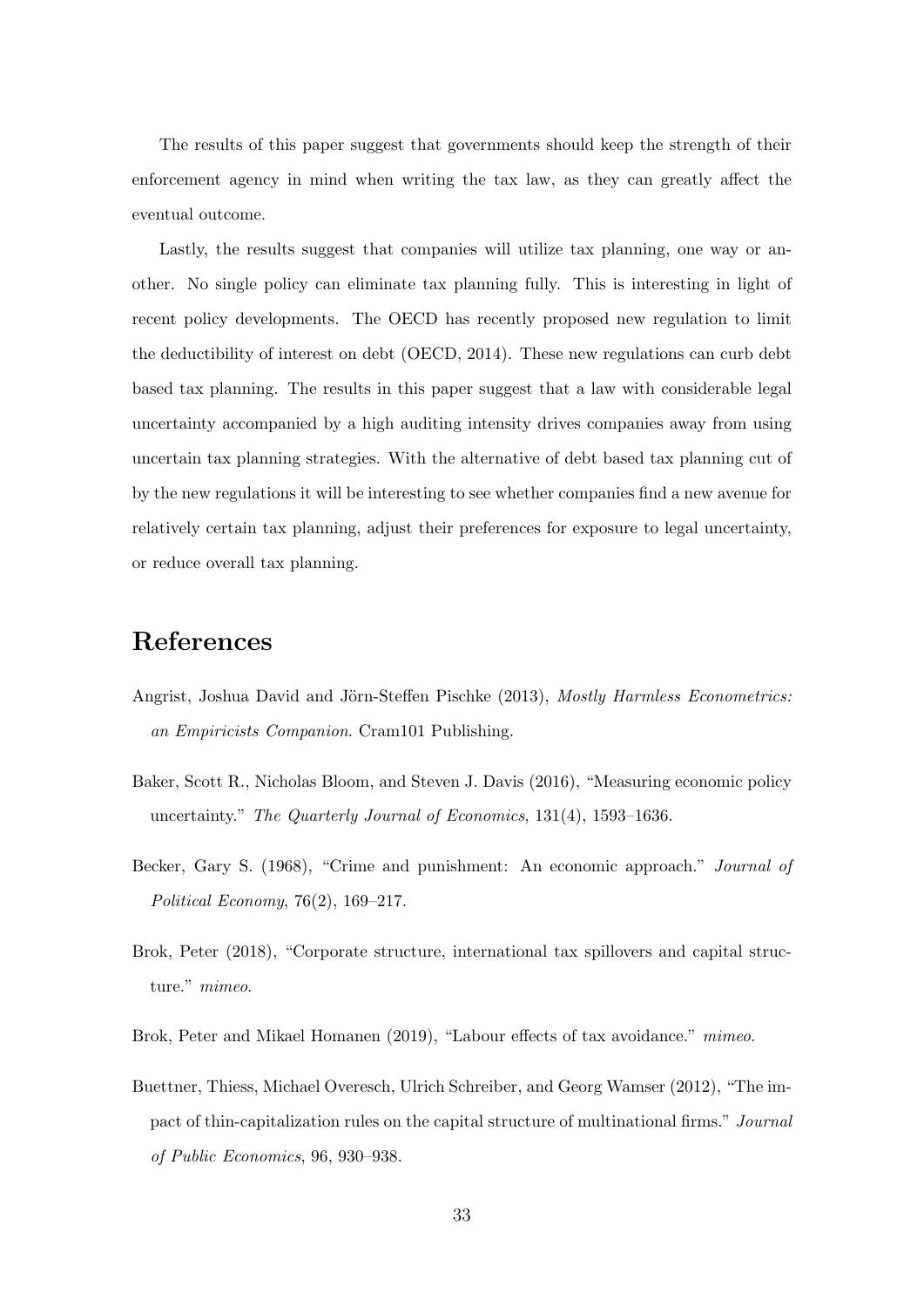- Calfee, John E. and Richard Craswell (1984), "Some effects of uncertainty on compliance with legal standards." *Virginia Law Review*, 70(5), 965–1003.
- Cobham, Alex and Petr Janský (2017), "Global distribution of revenue loss from tax avoidance." WIDER Working paper, 2017/55.

Code Général des Impôts (2005).

- Cremers, Jan (2017), "Developing an approach for tackling letterbox companies." Background paper for the European platform on tackling undeclared work seminar.
- Cristea, Anca D and Daniel Nguyen (2016), "Transfer pricing by multinational firms: New evidence from foreign firm ownerships." American Economic Journal: Economic Policy, 8, 170–202.
- d'Amato, Anthony (1983), "Legal uncertainty." California Law Review, 71.
- Dari-Mattiacci, Giuseppe and Bruno Deffains (2007), "Uncertainty of law and the legal process." Journal of Institutional and Theoretical Economics, 163, 627–656.
- DeAngelo, Harry and Ronald W. Masulis (1980), "Optimal capital structure under corporate and personal taxation." Journal of Financial Economics, 8, 3–29.
- Desai, Mihir A. and Dhammika Dharmapala (2009), "Corporate tax avoidance and firm value." The Review of Economics and Statistics, 91(3), 537–546.
- Desai, Mihir A, C Fritz Foley, and James R Hines (2006), "The demand for tax haven operations." Journal of Public economics, 90, 513–531.
- Dharmapala, Dhammika (2014), "What do we know about base erosion and profit shifting? a review of the empirical literature." CESifo Working Paper Series.
- Dharmapala, Dhammika and Nadine Riedel (2013), "Earnings shocks and tax-motivated income-shifting: Evidence from european multinationals." Journal of Public Economics, 97, 95–107.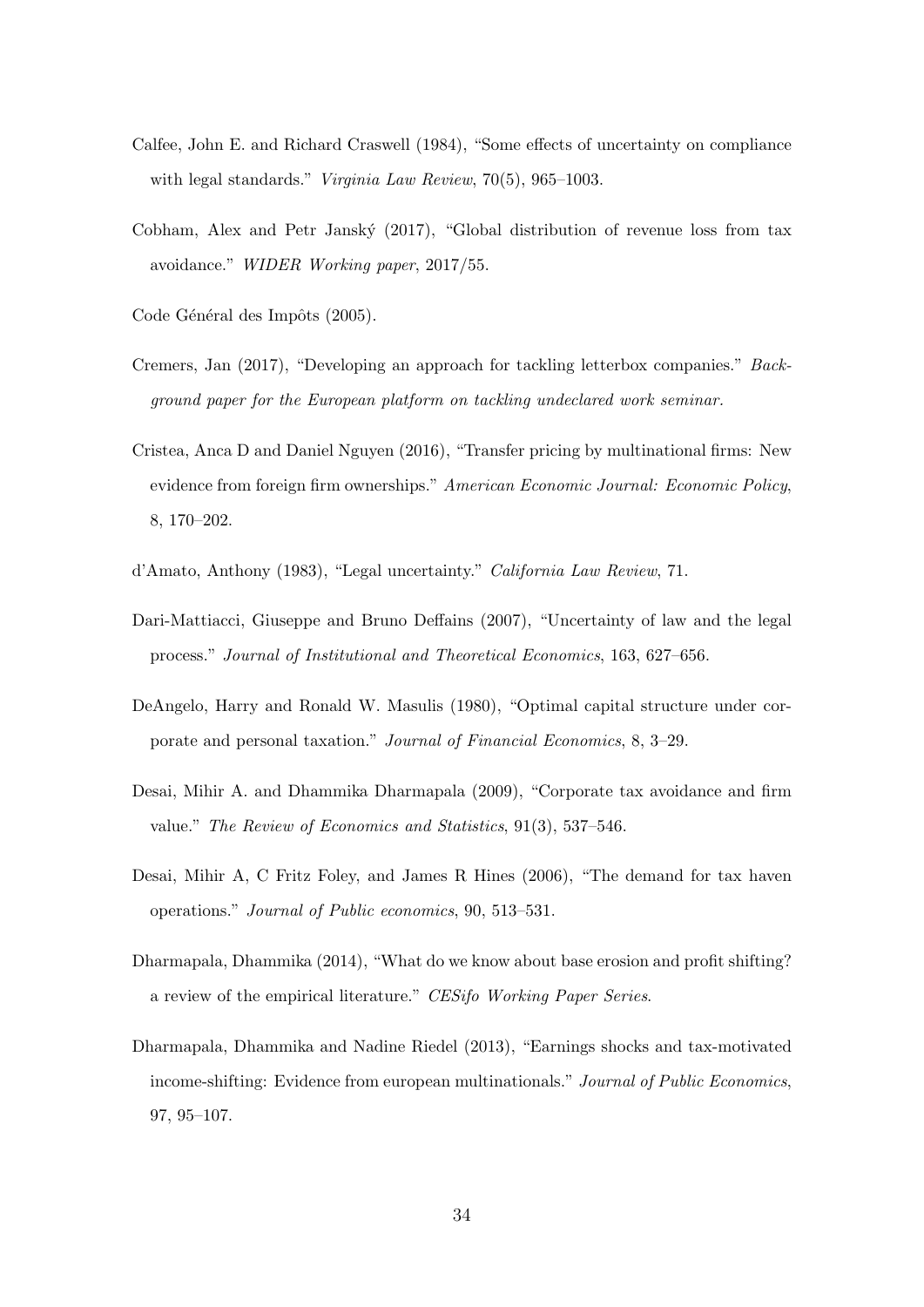- Dyreng, Scott D., Michelle Hanlon, and Edward L. Maydew (2008), "Long-run corporate tax avoidance." The Accounting Review, 83(1), 61–82.
- Dyreng, Scott D., Michelle Hanlon, and Edward L. Maydew (2010), "The effects of executives on corporate tax avoidance." The Accounting Review, 85(4), 1163–1189.
- Einkommensteuergesetz 1988 (2005), "Bundesgesetz vom 7. juli 1988 ¨uber die besteuerung des einkommens natürlicher personen."
- European Committee (2016), "State aid: Ireland gave illegal tax benefits to apple worth up to 13 billion."  $IP/16/2923$ , http://europa.eu/rapid/press-release $IP-16-2923e$ n.htm.
- European Court of Justice (2006), "Judgement from september 12." C-196/04 ECR 2006 I–07995.
- Faccio, Mara, Maria-Teresa Marchica, and Roberto Mura (2011), "Large shareholder diversification and corporate risk-taking." Review of Financial Studies, 24(11), 3601–3641.
- Franklin, Benjamin (1819), The Works of Benjamin Franklin, chapter Volume XII, To M. Le Roy, Philadelphia, 13 November, 1789, 160.
- Givati, Yehonatan (2009), "Resolving legal uncertainty: the unfulfilled promise of advance tax rulings." Harvard John M. Olin Fellow's Discussion Paper Series No. 30; Harvard Law School Program on Risk Regulation Research Paper No. 09-3.
- Graham, John R. (2000), "How big are the tax benefits of debt?" Journal of Finance, 55(5), 1901–1941.
- Graham, John R., Michelle Hanlon, Terry Shevlin, and Nemit Shroff (2014), "Incentives for tax planning and avoidance: Evidence from the field." The Accounting Review,  $89(3)$ , 991–1023.
- Graham, John R. and Alan L. Tucker (2006), "Tax shelters and corporate debt policy." Journal of Financial Economics, 81(3), 563–594.
- Gulen, Huseyin and Mihai Ion (2016), "Policy uncertainty and corporate investment." Review of Financial Studies, 29(3), 523–564.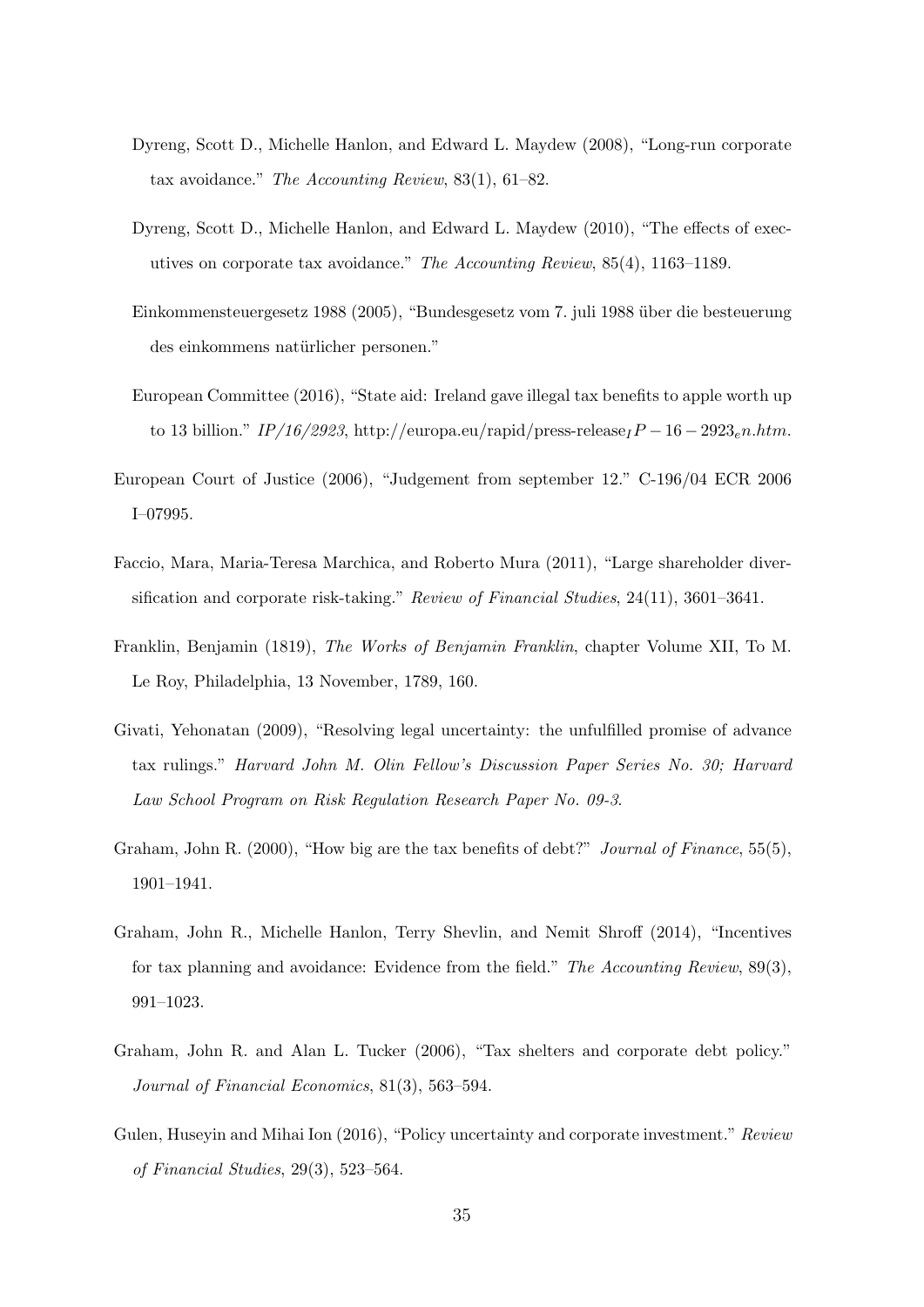- Gumpert, Anna, James R Hines Jr, and Monika Schnitzer (2016), "Multinational firms and tax havens." Review of Economics and Statistics, 98, 713–727.
- Hadlock, Charles J. and Joshua R. Pierce (2010), "New evidence on measuring financial constraints: Moving beyond the kz index." The Review of Financial Studies, 23(5), 1909– 1940.
- Hart, Oliver and John Moore (1988), "Incomplete contracts and renegotiation." Econometrica: Journal of the Econometric Society, 56(4), 755–785.
- Heider, Florian and Alexander Ljungqvist (2015), "As certain as debt and taxes: Estimating the tax sensitivity of leverage from state tax changes." Journal of Financial Economics, 118(3), 684–712.
- Hill, Matthew D., G. Wayne Kelly, G. Brandon Lockhart, and Robert A. Van Ness (2013), "Determinants and effects of corporate lobbying." Financial Management, 42(4), 931–957.
- Hoppe, Thomas, Caren Sureth-Sloane, Deborah Schanz, and Susann Sturm (2017), "2016 global mnc tax complexity survey - executive summary."
- Huizinga, Harry and Luc Laeven (2008), "International profit shifting within multinationals: A multi-country perspective." Journal of Public Economics, 92(5-6), 1164–1182.
- Huizinga, Harry P., Luc A.H. Laeven, and Gaetan Nicodeme (2008), "Capital structure and international debt shifting." Journal of Financial Economics, 88, 80–118.

Inkomstskattelag (2007), "1999:1229."

- Inkomstskattelag (2011), "1999:1229."
- Kaplow, Louis (1995), "A model of the optimal complexity of legal rules." Journal of Law, Economics, & Organization,  $11(1)$ ,  $150-163$ .
- Kaplow, Louis (1999), Encyclopedia of Law and Economics., chapter 9: General Characteristics of Rules.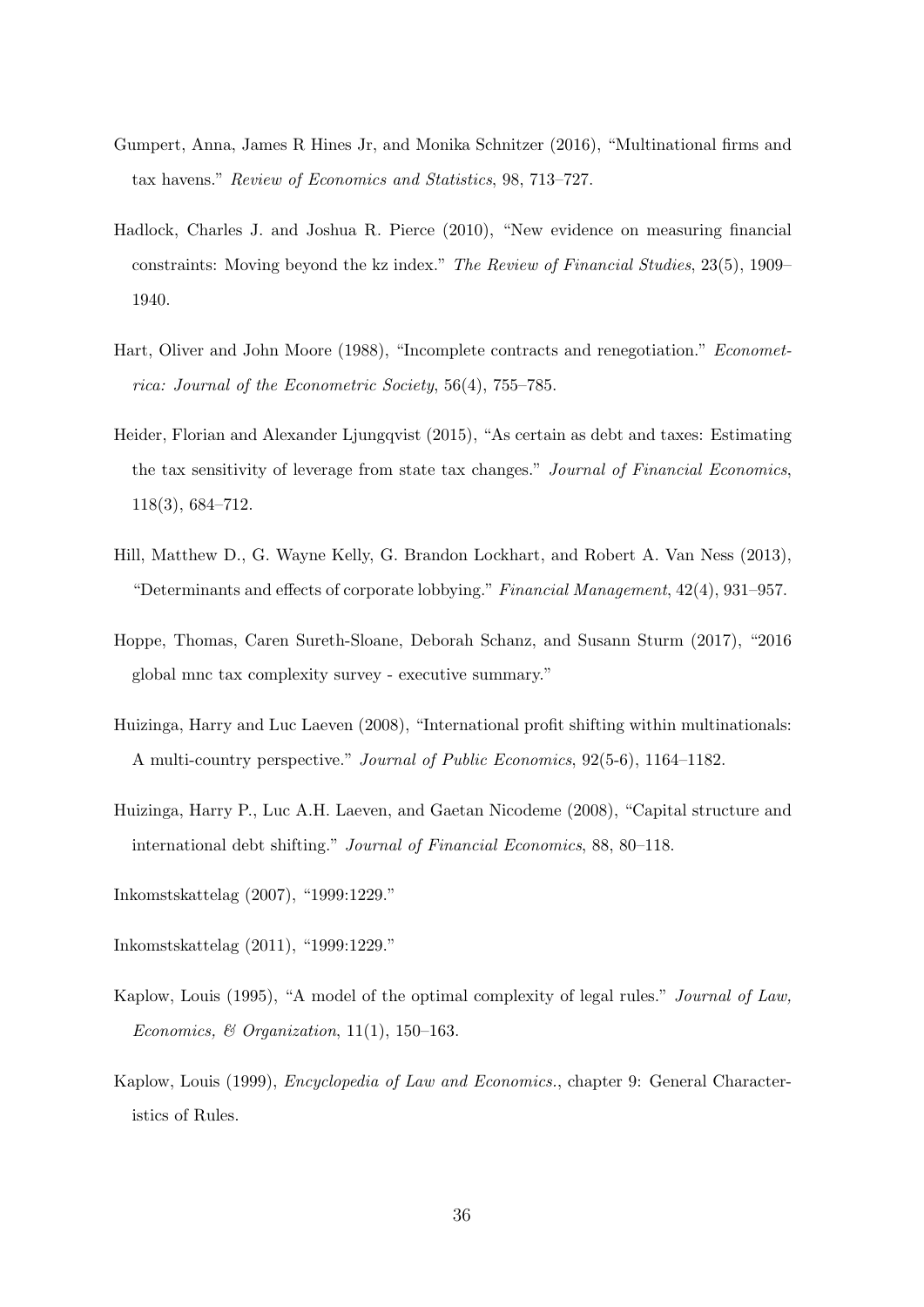- Klassen, Kenneth J., Petro Lisowksy, and Devan Mescall (2015), "The role of auditors, nonauditors, and internal tax departments in corporate tax aggressiveness." The Accounting Review, 91(1), 179–205.
- Kraus, Alan and Robert H. Litzenberger (1973), "A state-preference model of optimal financial leverage." Journal of Finance, 28, 911–922.
- Laki elinkeinotulon verottamisesta (2009), "24.6.1968/360."
- Ley del Impuesto sobre Sociedades (2005), "Real decreto legislativo 4/2004."
- Modigliani, Franco and Merton H. Miller (1963), "Corporate income taxes and the cost of capital: A correction." American Economic Review, 53, 433–443.
- Oner, Cihat  $(2018)$ , "Is tax avoidance the theory of everything in tax law? a terminological analysis of eu legislation and case law." EC Tax Review, 27(2), 96–112.
- Neretina, Ekaterina (2018), "Lobbying externalities and competition." mimeo.
- New York State Bar Association (2002), "Report on outbound inversion transactions." Report No. 1014.
- OECD (2014), "Limiting base erosion involving interest deductions and other financial payments, action 4 - 2015 final report." URL /content/book/9789264241176-en.
- Panier, Frederic, Francisco Pérez-González, and Pablo Villanueva (2012), "Capital structure and taxes: What happens when you (also) subsidize equity?" University of Stanford.
- Pistor, Katharina and Chenggang Xu (2002), "Law enforcement under incomplete law: Theory and evidence from financial market regulation." Columbia Law and Economic Working Paper.
- Pistor, Katharina and Chenggang Xu (2003), "Incomplete law-a conceptual and analytical framework and its application to the evolution of financial market regulation." Journal of International Law and Politics, 35(4), 931–1013.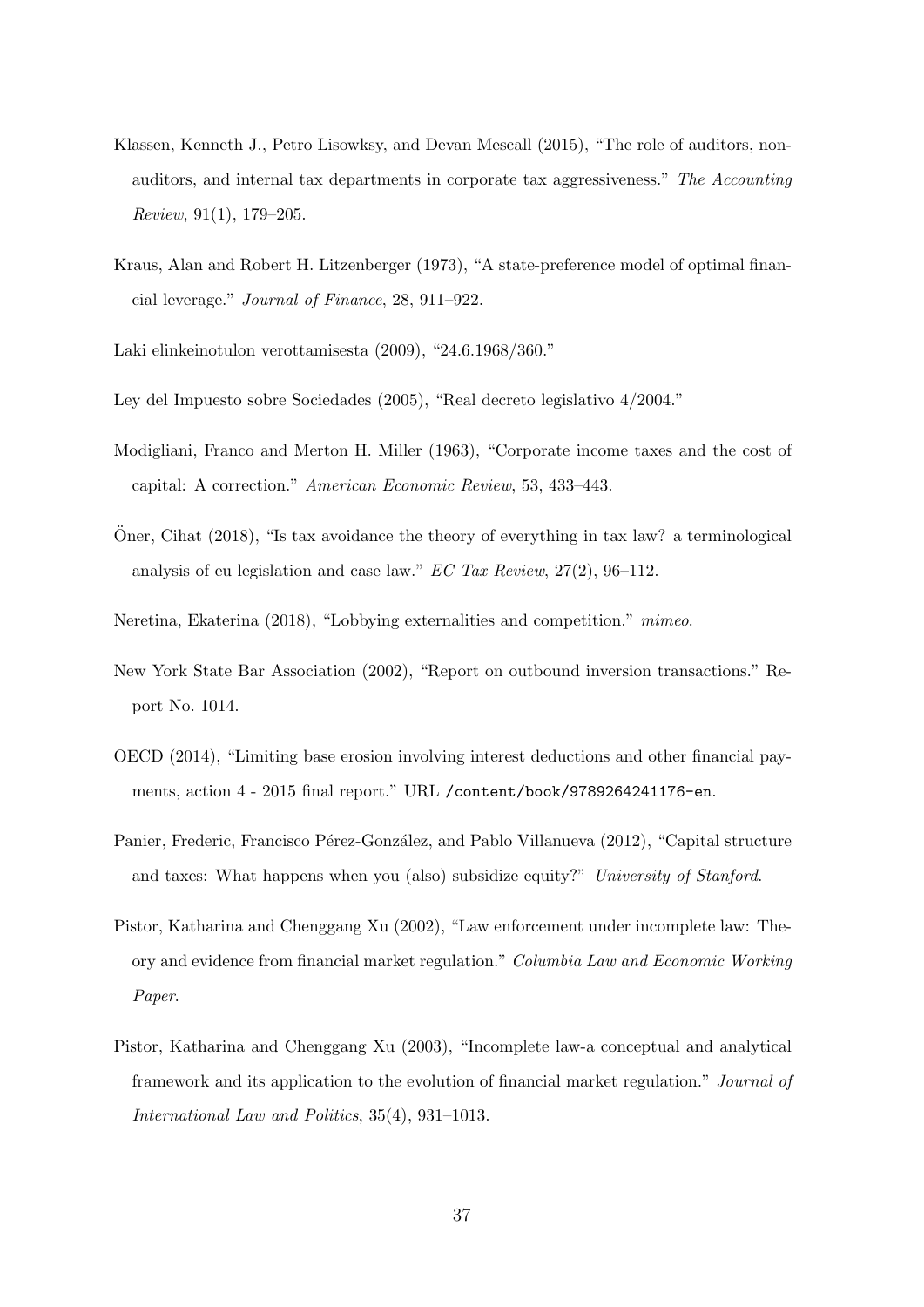- Podatek dochodowy od osób prawnych (2009), "Ustawa z dnia 15.02.1992 r. o podatku dochodowym od osób prawnych."
- Polinsky, A. Mitchell and Steven Shavell (1979), "The optimal tradeoff between the probability and magnitude of fines." The American Economic Review, 69(5), 880–891.
- Rajan, Raghuram G., and Luigi Zingales (1995), "What do we know about capital structure? some evidence from international data." Journal of Finance, 50, 1421–1460.
- Rodano, Giacomo, Nicolas Serrano-Velarde, and Emanuele Tarantino (2016), "Bankruptcy law and bank financing." Journal of Financial Economics, 120(2), 363–382.
- Ruf, Martin and Alfons J Weichenrieder (2013), "Cfc legislation, passive assets and the impact of the ecj's cadbury-schweppes decision." WU International Taxation Research Paper Series.
- Schenkelberg, Sabine (2018), "The cadbury schweppes judgment and its implications on profit shifting activities within europe." mimeo.
- Serfling, Matthew (2016), "Firing costs and capital structure decisions." The Journal of Finance, 71(5), 2239–2286.
- Shevlin, Terry J., Niklas Lampenius, and Arthur Stenzel (2019), "Corporate tax-rate and tax-base avoidance trends of us domestic and us multinational firms." SSRN working paper.
- Simintzi, Elena, Vikrant Vig, and Paolo Volpin (2014), "Labor protection and leverage." The Review of Financial Studies, 28(2), 561–591.
- Tørsløv, Thomas R, Ludvig S Wier, and Gabriel Zucman (2018), "The missing profits of nations." National Bureau of Economic Research.
- Weichenrieder, Alfons (1996), "Fighting international tax avoidance: The case of germany." Fiscal Studies, 17, 37–58.
- Wet op de inkomstenbelasting 2001 (2005).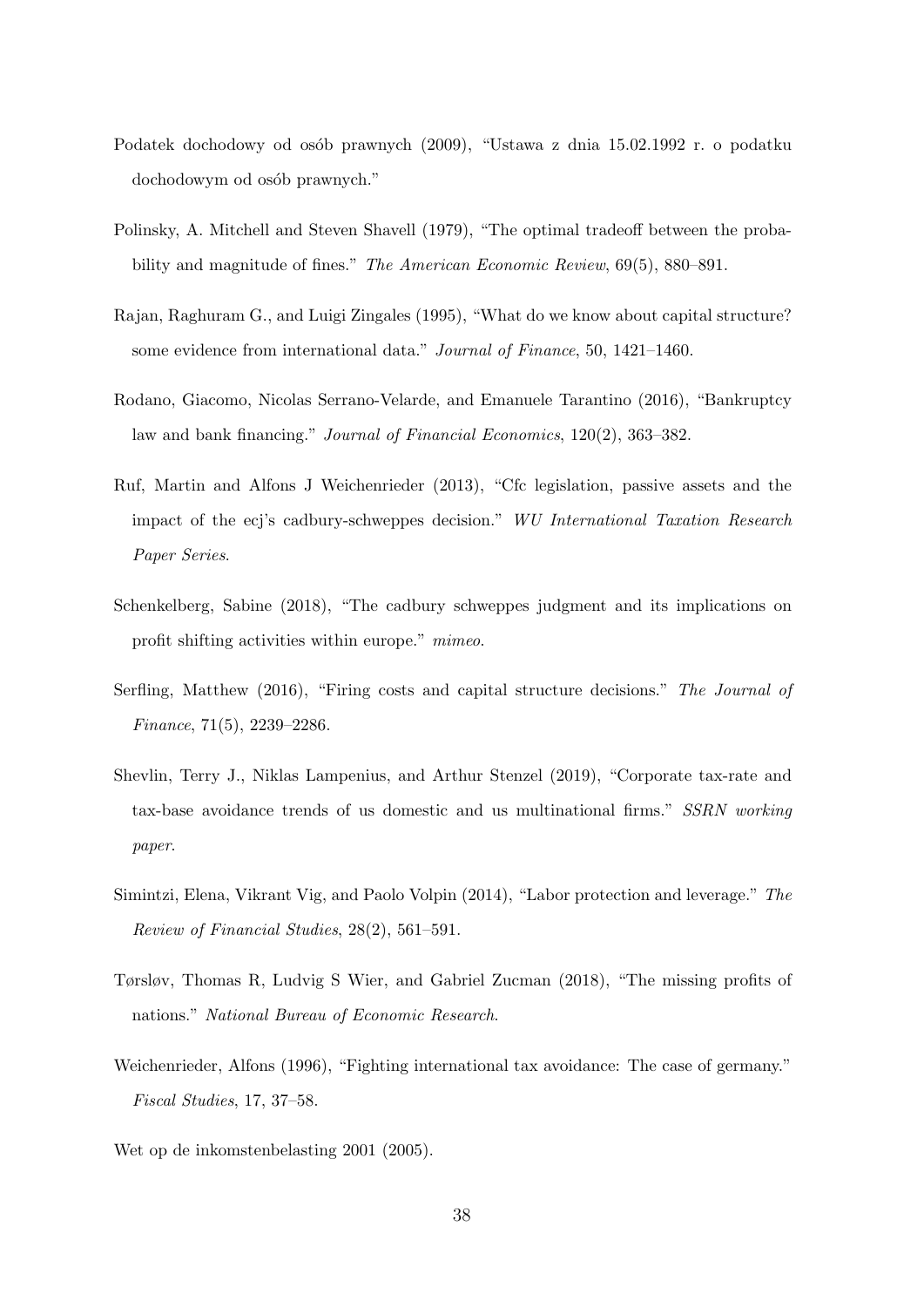Wet op de Vennootschapsbelasting 1969 (2005).

Zangari, Ernesto, Antonella Caiumi, and Thomas Hemmelgarn (2017), "Tax uncertainty: Economic evidence and policy responses." European Commission Working Paper, N.67.

Zákon České národní rady o daních z příjmů (2005), "Zákon č. 586/1992 sb."

# A Construction of the legal uncertainty measure

The measure of legal uncertainty consists of two parts. The first component is the degree of incompleteness of the law. The more incomplete the law is, the higher the uncertainty about the interpretation of the law. Determining the degree of incompleteness is done by using a simple count of suggestive and limitatively phrased articles. Suggestiveness implies that an article sets forth a general rule or guideline using words that do not have a consistent or known meaning in either common language or law itself. Any article that is not classified as suggestive, is limitative.

The laws that I look at are the corporate income tax laws of a country. In many countries the corporate income tax law refers to the personal income tax law for the base calculation of profit. This is due to the fact that the corporate income tax only covers legal entities, however 'natural persons' can also run companies without creating a legal entity. The laws governing the calculation of the profit of these companies are then also applicable to the corporations. This is the case in Austria, Germany, and the Netherlands. Contrary to this system, France, Sweden, and Belgium have a law covering both Corporate and Personal Income Tax. In these cases the chapters on corporate taxation are used as well as the chapters on personal taxation directly referenced in the corporate taxation chapters. The Czech Republic, Spain, Poland and Finland have separate, complete corporate income tax laws.

To ensure the definition of an article is comparable I define the sub articles of every article as an article. This ensures that countries where they have short articles don't end up with substantially higher degrees of incompleteness than countries with large articles. It is important to distinguish between enumerations and sub articles.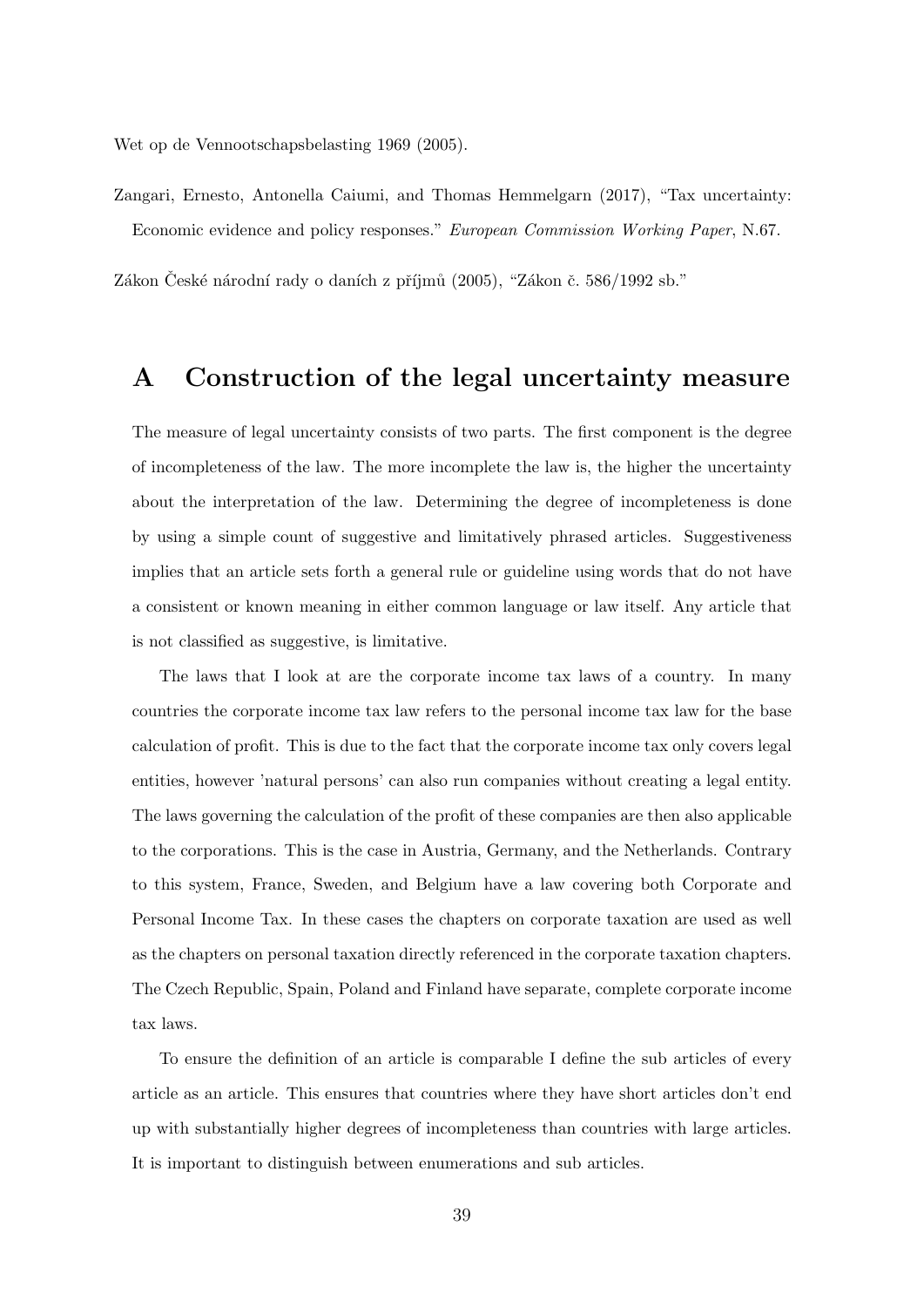For instance:

Article 5 Laki elinkeinotulon verottamisesta (2009) (Finish Corporate Tax law)

The taxable income referred to in section 4 above is among others: 1) price and other remuneration for turnover, investment and fixed assets and for other tangible and intangible assets used in the industry, with the exceptions stated in section 6, subsection 1 point 1, 2) compensation for rent, for work performed or service performed and for other such things, which have been carried out in the form of business activities,  $(...)$ 

Is one article, enumerating several specific cases (2 displayed here). From context it is clear that the points are in fact enumerating specific cases of the rule stated in this article. On the other hand:

Article 8 Wet op de Vennootschapsbelasting 1969 (2005) (Dutch Corporate Tax law)

1) The profit is understood and determined on the basis of articles 3.8 , 3.11 and 3.12 , 3.13, first paragraph, parts a and h, 3.14, first paragraph, parts b up to and including g, and second to sixth paragraphs , 3.21 up to and including 3.57 and 10.10 of the Income Tax Act 2001, whereby the entrepreneur is read as a taxable person. 2) The first paragraph does not apply insofar as: a. by or pursuant to this Act or pursuant to Article 3.65 of the Income Tax Act 2001, provision has been made otherwise; b. Article 3.53 of the Income Tax Act 2001 relates to the formation of a retirement reserve; c. the contrary arises due to a difference in essence between the taxable person and a natural person. (...)

consists of multiple articles (2 displayed here), the second of which consists of multiple enumerations (3 of which displayed here). The two articles (indicated by '1)' and '2)' are clearly separate sub-articles. The context and punctuation makes is clear that the points indicated by 'a., b., and c.' are enumerations. Whenever more than two levels are used (e.g. subarticles, enumerations, second layer of enumerations) only the first two are counted as articles. Counting further levels separately would result in the laws using these higher degrees of granularity getting artificially low degrees of uncertainty.

In the two cases shown above the Finnish article 5 of the corporate income tax is rated once as being either suggestive or limitative, based on the content of all the enumerations. The Dutch Article 8 consists of multiple sub-articles, each separately rated as suggestive or limitative.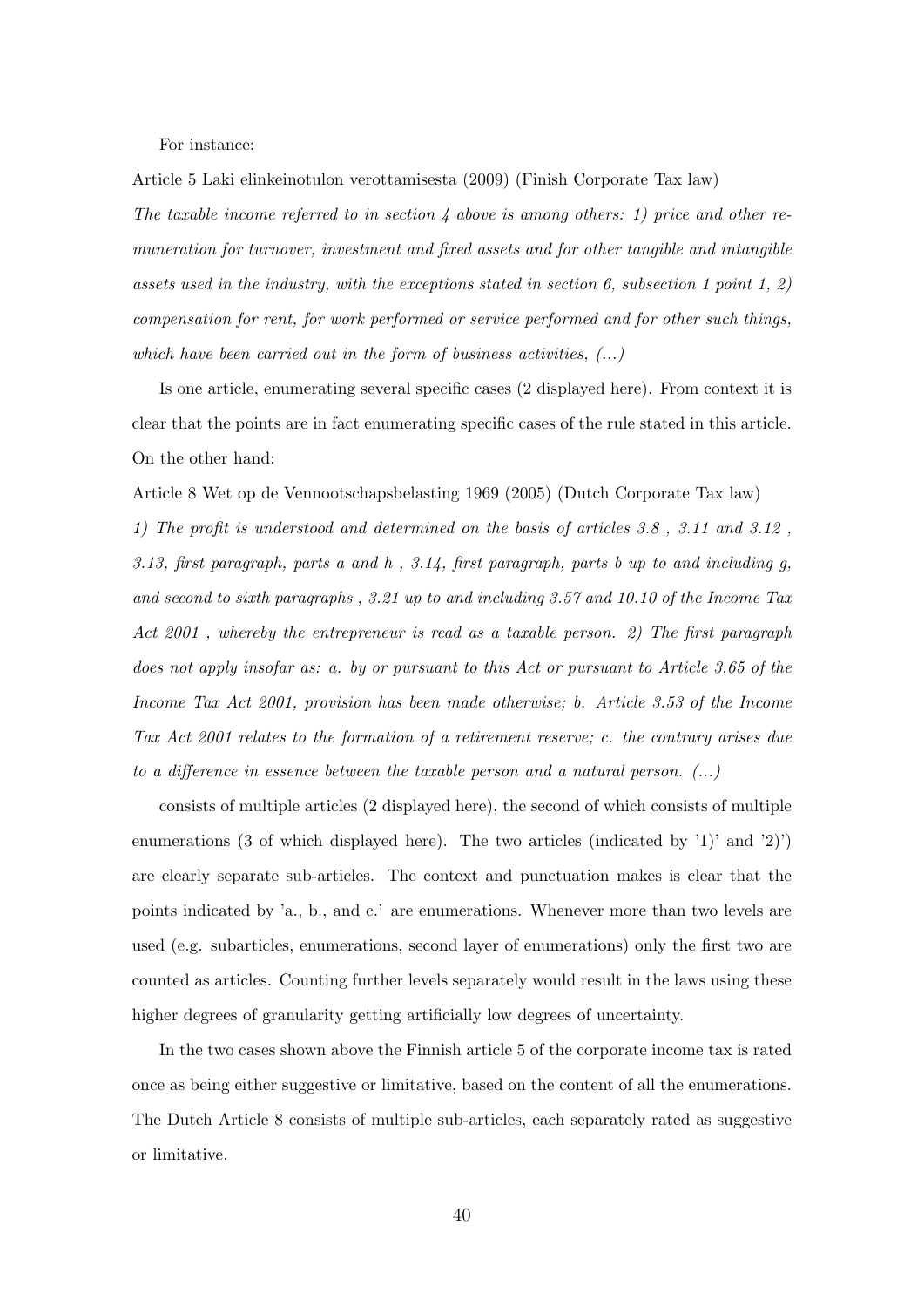To determine whether an article is suggestive a list of rules was used. The following types of phrases and their variations are qualified as suggestive:

• Economic/real/fair value (unless referring to exchange traded assets)

Several cases need to be considered.

Article 14 Podatek dochodowy od os´ob prawnych (2009) (Polish Corporate Tax law)

1. Revenue from the sale of property, property rights or the provision of services is their value expressed in the price specified in the contract. However, if the price, without justifiable economic reasons, significantly deviates from the market value of these things, rights or services, the tax authority determines this income at the market value.

Looking at Article 14 sub-article 1 of the Polish tax law we can see. It states that the price of property needs to be the market value. However, what the market value of property is is in many cases not obvious. Therefore this leaves room to play with the valuation (within reasonable bounds).

3. If the value expressed in the price specified in the contract significantly deviates from the market value of these things, rights or services, the tax authority calls upon the parties to change the value or indicate reasons justifying the price significantly different from the market value. In the event of failure to provide a response, failure to change the value or failure to indicate reasons that justify the price significantly different from the market value, the tax authority determines the value taking into account the expert's opinion. If the value determined in this way deviates by at least 33% from the value expressed in the price, the cost of the expert opinion shall be borne by the transferor or the service provider.

In sub-article 3 of the same article there is once again reference to the market value. However, here it is not discussed that the market value should be used, it is simply indicated what the consequences are of not adhering to correct market valuation. Therefore no room for interpretation is created, as the article only states a consequence. So, subarticle 1 creates the uncertainty by limiting deviations from an unknown market valuation. Sub-article 3 then stipulates the consequences of incorrect valuation. Therefore sub-article 1 is suggestive, but sub-article 3 is limitative.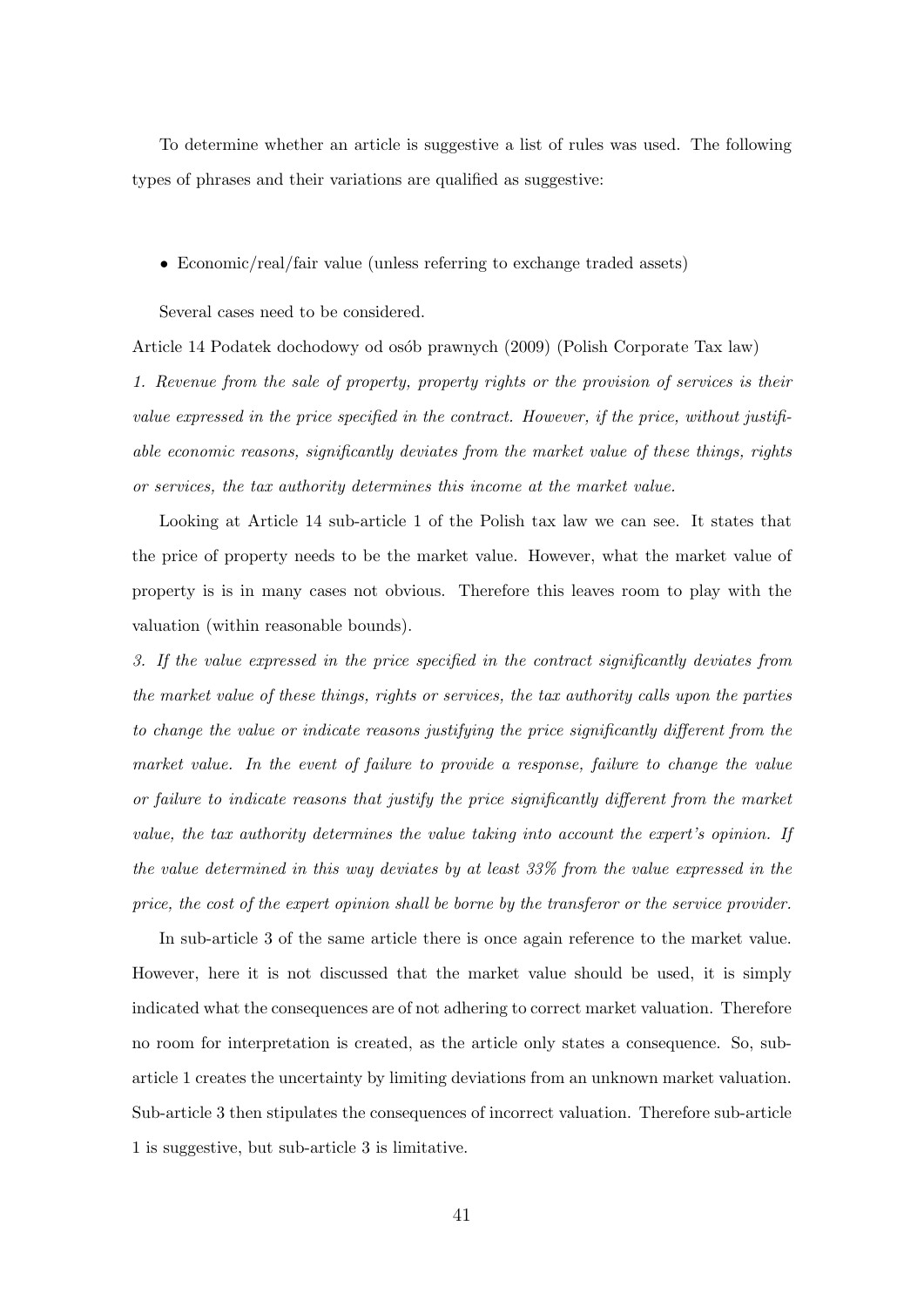Article 26 Laki elinkeinotulon verottamisesta (2009) (Finish Corporate Tax law)

Such gains on liabilities and receivables arising from the business activities, with the exception of financial instruments according to  $\S$  5, 8-10 and 13 of this Act, which are valued at fair value, and which are recognized as income in the income statement, constitute income for the tax year and exchange rate losses for the tax year during which the exchange rate of foreign currency has changed. (...)

Article 26 of the Finnish Corporate Tax law shows another example of the use of fair value. However, here it refers to fair value valuation being used for financial instruments. This refers to a choice the company has made with regards to the valuation of a class of assets. Not to an option available to the firm. This is therefore also a limitative article. Article 44.8a Inkomstskattelag (2011) (Swedish Tax law)

The person who has transferred investment assets according to the Act ( 2011: 1268 ) on investment savings account from an account that is not an investment savings account to a separate investment savings account shall be considered to have disposed of the assets against a compensation corresponding to the market value when they were listed in the account.

A last exception to the rule of reference to market value being suggestive is in the case of traded assets. When assets are traded on for instance a stock market. In those cases the market value known.

• Any principles

For instance article 3.20 of the Dutch income tax code (Wet op de inkomstenbelasting 2001, 2005) defines profit as:

The profit attributable to a year has to be determined according to good merchant practice, with a consistent application which is independent of the expected outcome. The consistent application can only be changed if good merchant practice justifies it.

Compare this to the French tax code (Code Général des Impôts, 2005) defining profit as:

Net profit is the difference between the net asset values on the balance sheet at the end and the net asset values at the beginning of the period, the results of which must be used as the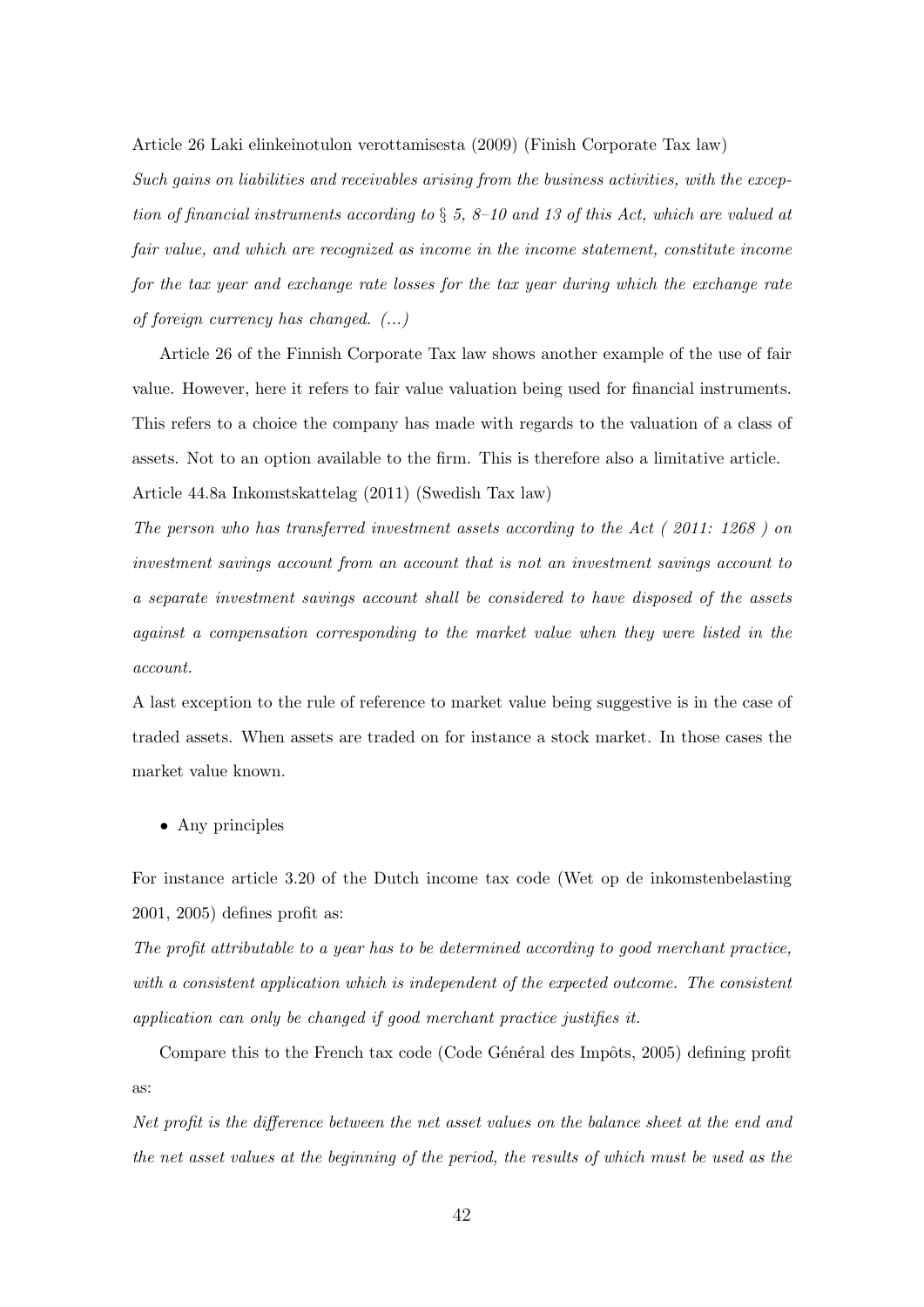basis for the tax reduced by the contribution surcharges and increased with the deductions for the period for the operation.

The Dutch case relies on an undefined concept called good merchant practice. This concept is not defined in the law or parliamentary proceedings. It is established in parliamentary proceedings that it is not equivalent to accounting standards, but it is not established what it is. Therefore this is a suggestive article, while the French article is limitative.

#### • Normal use or duration

An example of this phrase can be found in the French Article 39 Code Général des  $Impôts (2005):$ 

The depreciation of capital goods, other than immovable property, building sites and premises used for the exercise of the profession, acquired or manufactured as of 1 January 1960 by industrial enterprises, may be calculated following a declining balance system, taking into account the amortization period used in each type of industry. A decree in Council of State fixes the terms of the declining balance depreciation. Declining balance depreciation rates are obtained by multiplying the straight-line depreciation rates by a coefficient set at: a. 1.25 when the normal period of use is three or four years;  $(...)$ 

Compare this to the Czech Article 30 sub-article 1 Zákon České národní rady o daních z příjmů  $(2005)$ :

In the first year of depreciation, the taxpayer classifies tangible assets into depreciation groups specified in Annex 1 to this Act. (...)

The French law relies on normal periods of use, which are not clearly defined in the law. The Czech law mentions every asset in the mentioned Annex 1. Based on the classification in this annex it is determined what the depreciation time is. The French article is therefore suggestive, while the Czech article is limitative.

• Mostly business like

For example: Article 15ai Wet op de Vennootschapsbelasting 1969 (2005) (Dutch Corporate Tax law)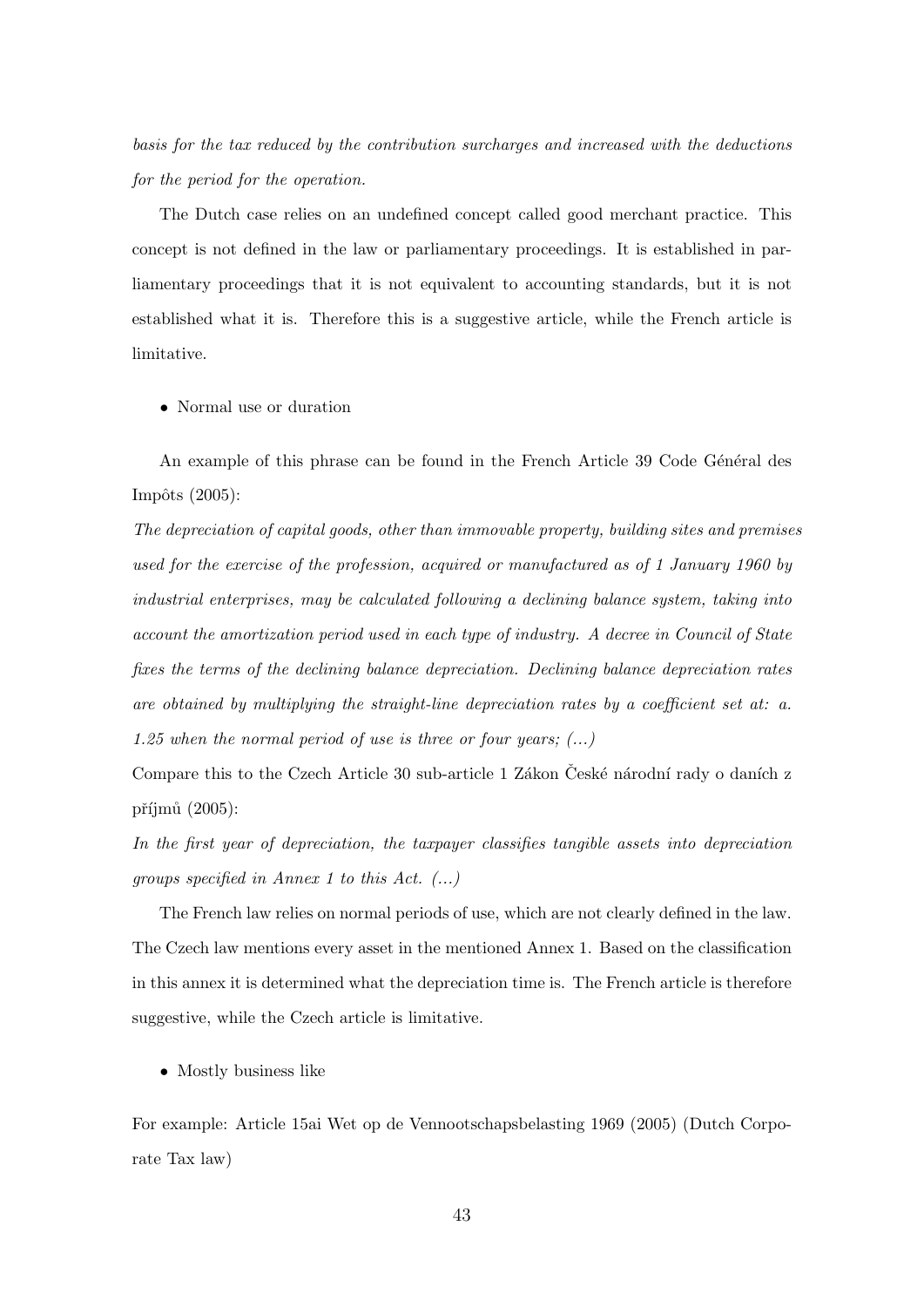3 The first paragraph does not apply if: a. the transfer took place in the context of normal business operations appropriate to the nature and size of the transferor and the transferee;  $(\dots)$ 

Normal business operations are not defined. This is a suggestive article, it allows companies room in determining what normal business operations are.

• Aimed at avoidance

This is one of the most obvious cases of suggestiveness. Whether an action is aimed at avoidance is hard to determine, it provides a lot of room for interpretation. An example: Article 52h Laki elinkeinotulon verottamisesta (2009) (Finish Corporate Tax law) The provisions of sections 52 and 52 (a) to 52 (g) do not apply, if it is clear that the sole purpose or one of the main purposes of the arrangements has been to circumvent or avoid tax.

• (Non-)excessive

Article 39 1 Code Général des Impôts (2005) (French Tax law)

1. The net profit shall be established after deduction of all charges, which, subject to the provisions of paragraph 5, shall include, inter alia: 1 General expenses of any kind, personnel and manpower expenses, rent of the buildings of which the enterprise is a tenant. However, remuneration is only deductible from the results insofar as it corresponds to actual work and is not excessive in view of the importance of the service rendered. This provision applies to all direct or indirect remuneration, including allowances, allowances, benefits in kind and reimbursement of expenses.

Article 18.19 Inkomstskattelag (2007) (Swedish Tax law)

In the case of accounting depreciation, the following applies if depreciation has been made with higher amounts in the accounts than what was accepted in the taxation. The value of the inventories according to the balance sheet at the end of the tax year shall be the basis for calculating the depreciation basis for the next tax year. Instead, the excess amount shall be deducted by depreciation by 20 per cent per year, calculated from the tax year after the year of depreciation with an excessively high amount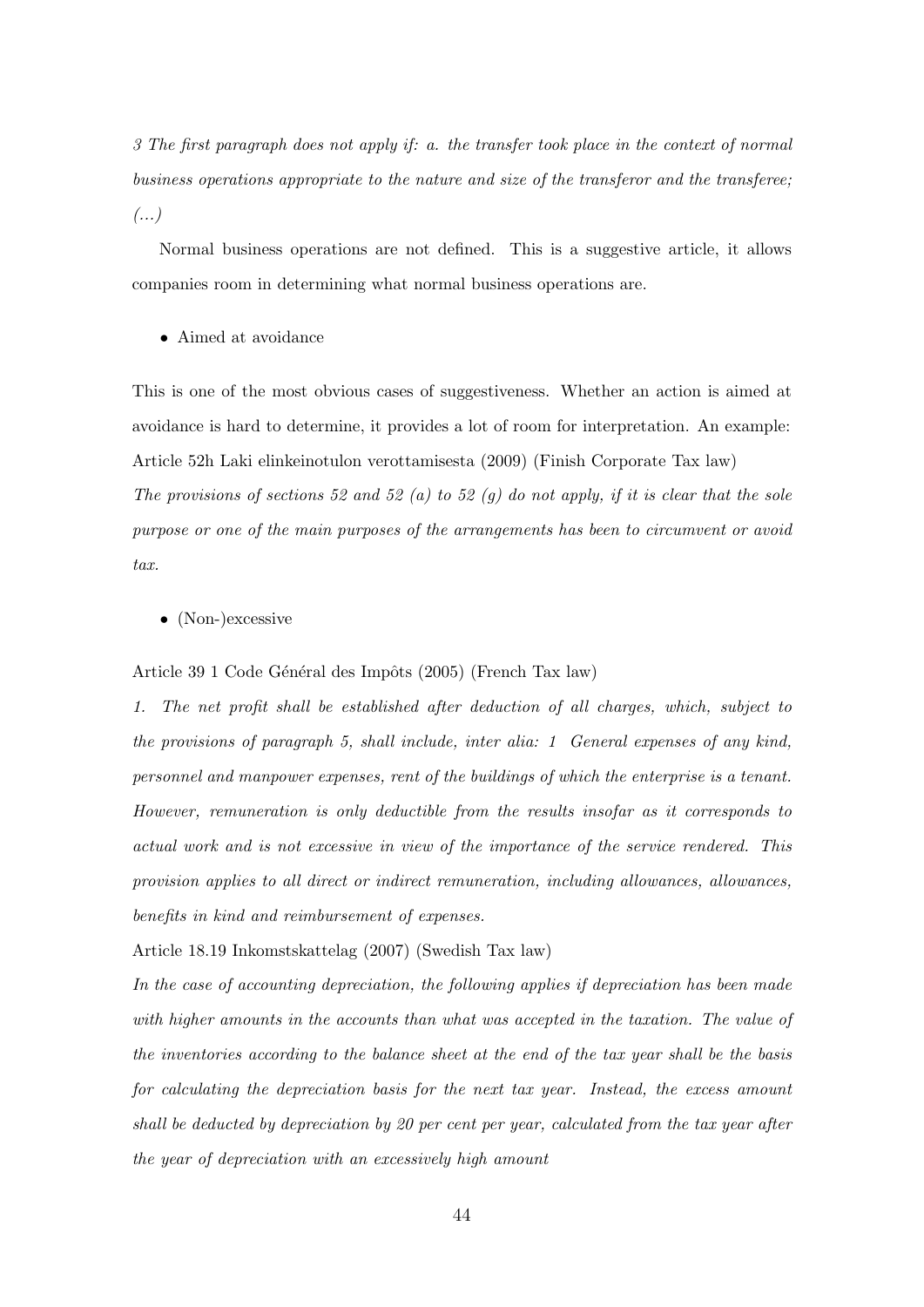Comparing the above two articles we once again see the distinction between leaving room for interpreting when work is excessive and stating the consequences of having done something excessive. The first is suggestive, the second is limitative.

• Reasonable

Article 17.30 Inkomstskattelag (2007) (Spanish Corporate Tax law)

If the taxpayer carries out a work on a fixed price for someone else's account, the value of the work shall be calculated according to what is reasonable, if there is a community of interests between the taxpayer and the client and there is reason to assume that the provisions of sections  $27 - 29$  § been used for the taxpayer or the client to receive an unauthorized tax benefit.

It is undefined what a reasonable value of this work is. Therefore it is suggestive.

There are certain phrases one might come across on reading the law that seem suggestive. I discuss several to explain why they were not rated as such:

#### • Goal of making profit/non-profits

It can be argued that it is hard to establish whether someone has a particular goal. However, this phrase is consistently used in all countries to distinguish between nonprofit associations and public services which incidentally make a profit, and incorporated entities with the main purpose of participating in economic activities. For multinational companies as studied in this paper to argue that they don't have a 'goal of making profit' is not feasible. They have substantial assets, sales, and support to suggest economic activity.

• Incidental

Another phrase frequently used to separate non-profits from companies. Also, the nature of the word incidental ensures that the distinction cannot be used to consistently avoid taxes.

Compare Article 9 Ley del Impuesto sobre Sociedades (2005) (Spanish Corporate Tax law):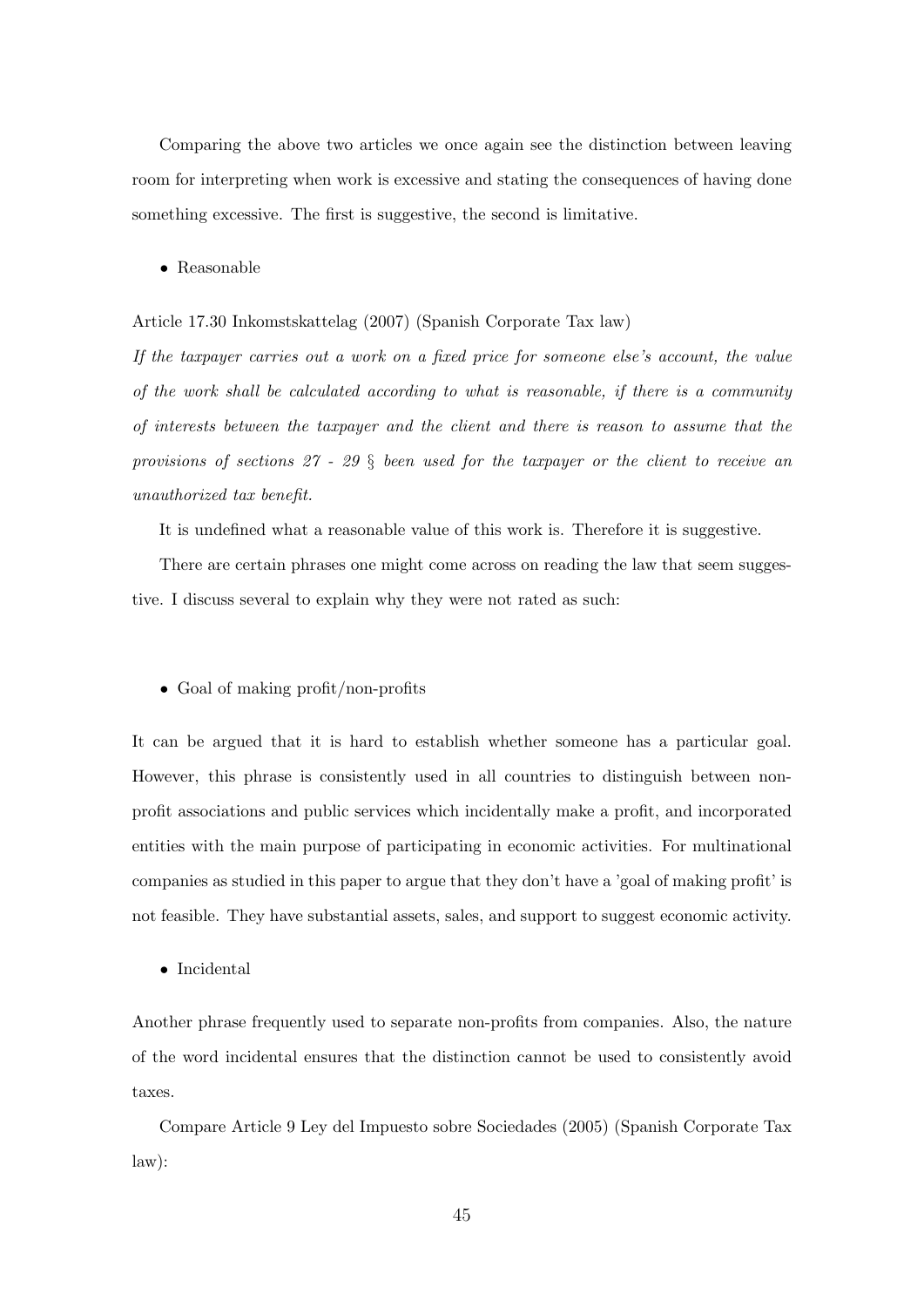2. They will be partially exempt from the tax, under the terms provided in Title II of Law 49/2002, of December 23, on the tax regime of non-profit entities and of tax incentives for patronage, entities and institutions without profit motive to which that title applies.

with Article 206 Code Général des Impôts (2005) (French Tax law):

1a)  $(...)$  However, are not liable to the corporation tax provided for in 1 the associations governed by the law of 1 July 1901, the associations governed by local law maintained in force in the departments of Moselle, Bas-Rhin and Haut-Rhin, the unions governed by Articles L. 411-1 et seq. Of the Labor Code, recognized public utility foundations, business foundations and congregations, whose management is disinterested when their non-profit activities remain significant and the amount of their operating income collected during the calendar year in respect of their gainful activities does not exceed  $60,000$ . (...)

The motive of the commercial multinational companies studied is quite clear, they want to make profit on a more than incidental basis. Neither of these is suggestive.

Apart from these cases there are also several additional checks that need to be applied. I have to escape cases in which:

• The rule only applies on request

Article 20 Ley del Impuesto sobre Sociedades (2005) (Spanish Corporate Tax law 3) The taxpayers may submit to the tax administration, under the terms of article 16.6 of this law, a proposal for the application of a coefficient different from that established in section 1. The proposal shall be based on the indebtedness that the taxpayer had could obtain in normal market conditions of people or entities not linked.

When submitting a request it will be clear before filing ones taxes whether or not the suggested coefficient is in line with the law. It is also clear what coefficient will be applied when there is no such request submitted.

- Clearly explained in an earlier or later article
- Clearly defined in a decree
- Clearly defined in another law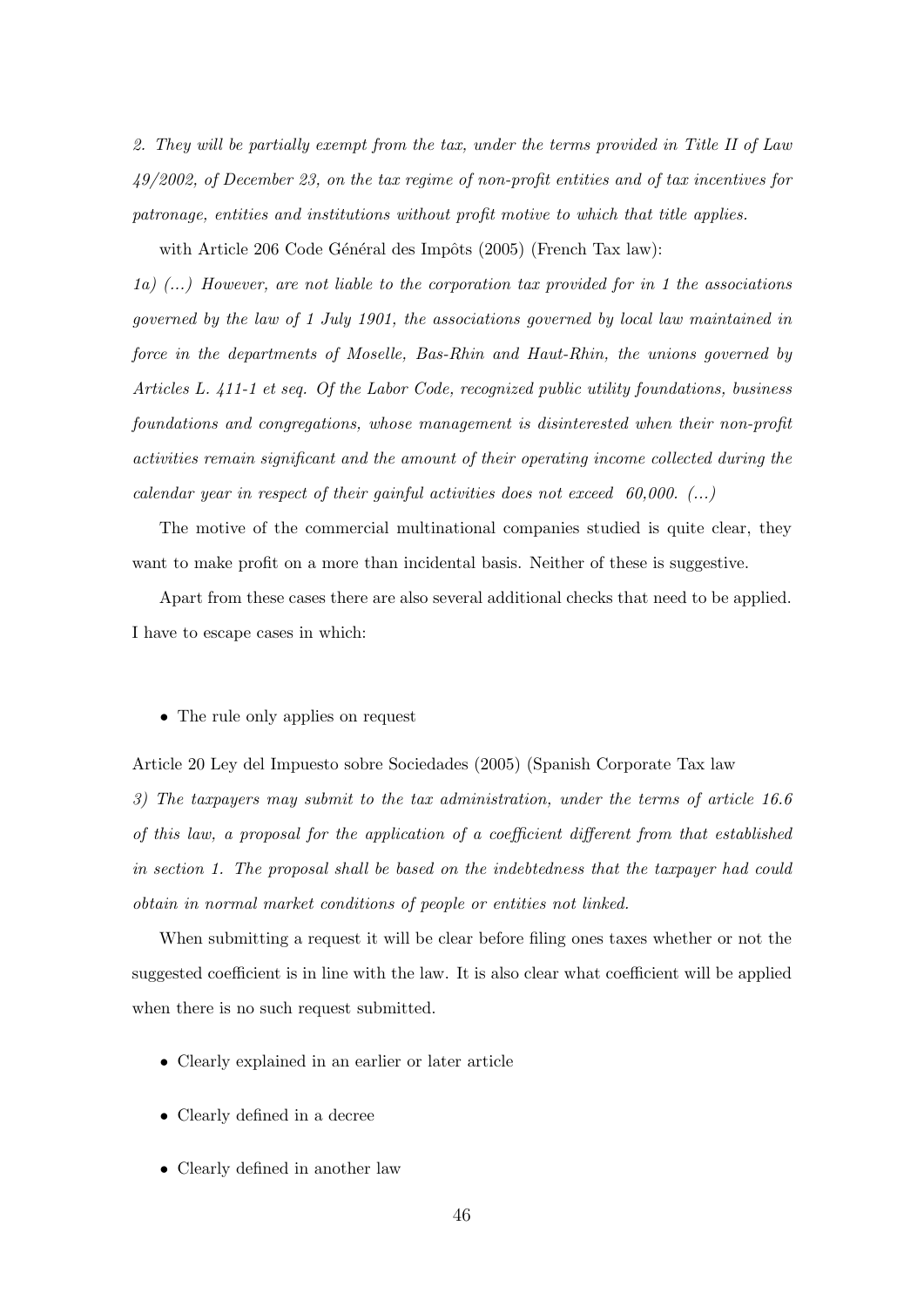• If it refers to a previous choice

Article 4 Einkommensteuergesetz 1988 (2005) (Austrian Income Tax law)

(8) If the higher market value  $(\S$  6 no. 2 lit. b) is not applied to agricultural and forestry holdings for the standing timber, then expenses for the care of the standing timber and reforestation costs shall be deducted as business expenses.

This refers to a decision having been made. While the market value is poorly defined, this is not the issue of this article. The article deals with consequences when a company has elected to value on the basis of the market value. This is therefore not suggestive.

Due to the large amount of exceptions and the different languages of the laws the application of the above rules is done manually.

In constructing the measure for legal uncertainty objectivity is key. Therefore, in the absence of a clear theoretical or empirical reason for putting emphasis on certain aspects of law, no such emphasis was put on it. This means that if it is not obvious or verifiable whether a given article of law is more important than another, it is treated as being of equal importance. For instance, it can be argued that certain articles are more important than others, or that some articles are more likely to matter for certain types of companies (e.g. R&D tax credits are more important in research heavy industries, while an article establishing calculation of profits in general is important for all companies). However, classification of the importance of articles, either in general or for specific companies, can be hard to bind using an objective rule. Furthermore, industry classifications of companies might not necessarily align with eligibility for more beneficial tax regimes. Therefore, all articles in the law are given the same weight, regardless of perceived importance. This trades-off objectivity for noise.

In determining the suggestiveness of an article case law is ignored. The reason for ignoring case law is that this is the second component of my measure. Suggestive phrasing only becomes clear as case law develops and therefore case law development needs to be taken into account after determining whether articles are suggestive or limitative. Taking it into account beforehand would ignore the time series development of the measure and would give me the discretion to choose when a phrase or article is no longer suggestive.

The case law is a simple count of tax-cases ruled on by the Court of Cassation in a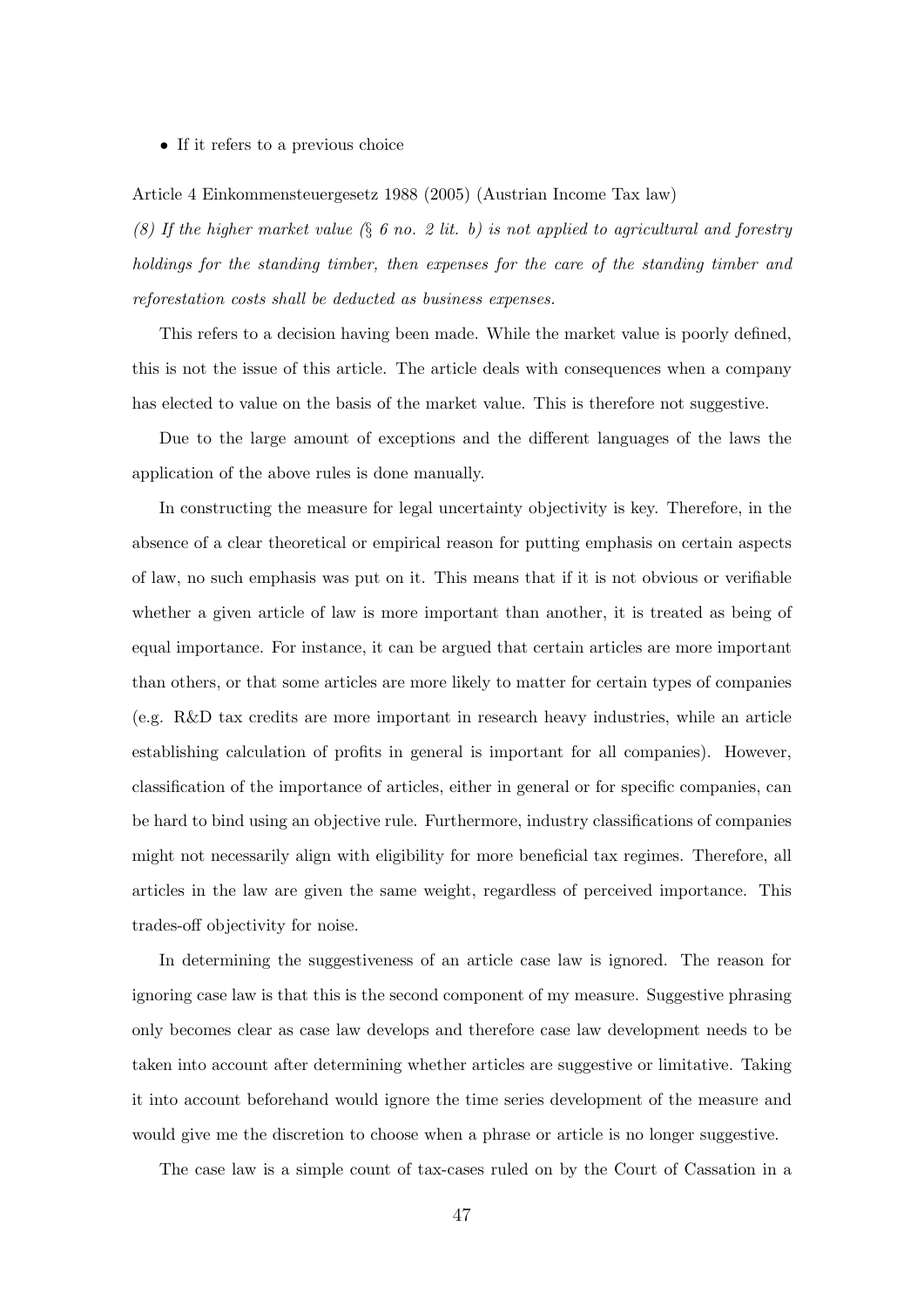country in a given year. I use cases from the Court of Cassation as this courts main function is the interpretation of law. So these cases are ensured to be relevant for increasing the understanding of the law. Cases that were dismissed (i.e. no ruling on the case is given) for any reason are not included in the count. Again, no weight is given to the particular relevance of the case, as this would involve judging the importance of the articles applicable to the case, the frequency of how often such situations might arise in practice, as well as how much of the uncertainty is resolved by the judgment of the court. This is infeasible from a work load perspective considering the thousands of rulings a year, but would also impose a significant degree of subjectivity in the measure.

The relative importance of the two components is not ex-ante clear. I correlate various degrees of weighting with an ex-post measure of legal uncertainty. The one most aligned with this ex-post measure is used as the main specification in the paper. I also use an equal weighted version in robustness tests. The ex-post measure is based on the percentage of cases overturned on the basis of the interpretation given by the Court of Cassation. More cases overturned suggests there is more uncertainty about the interpretation of the law, even among judges.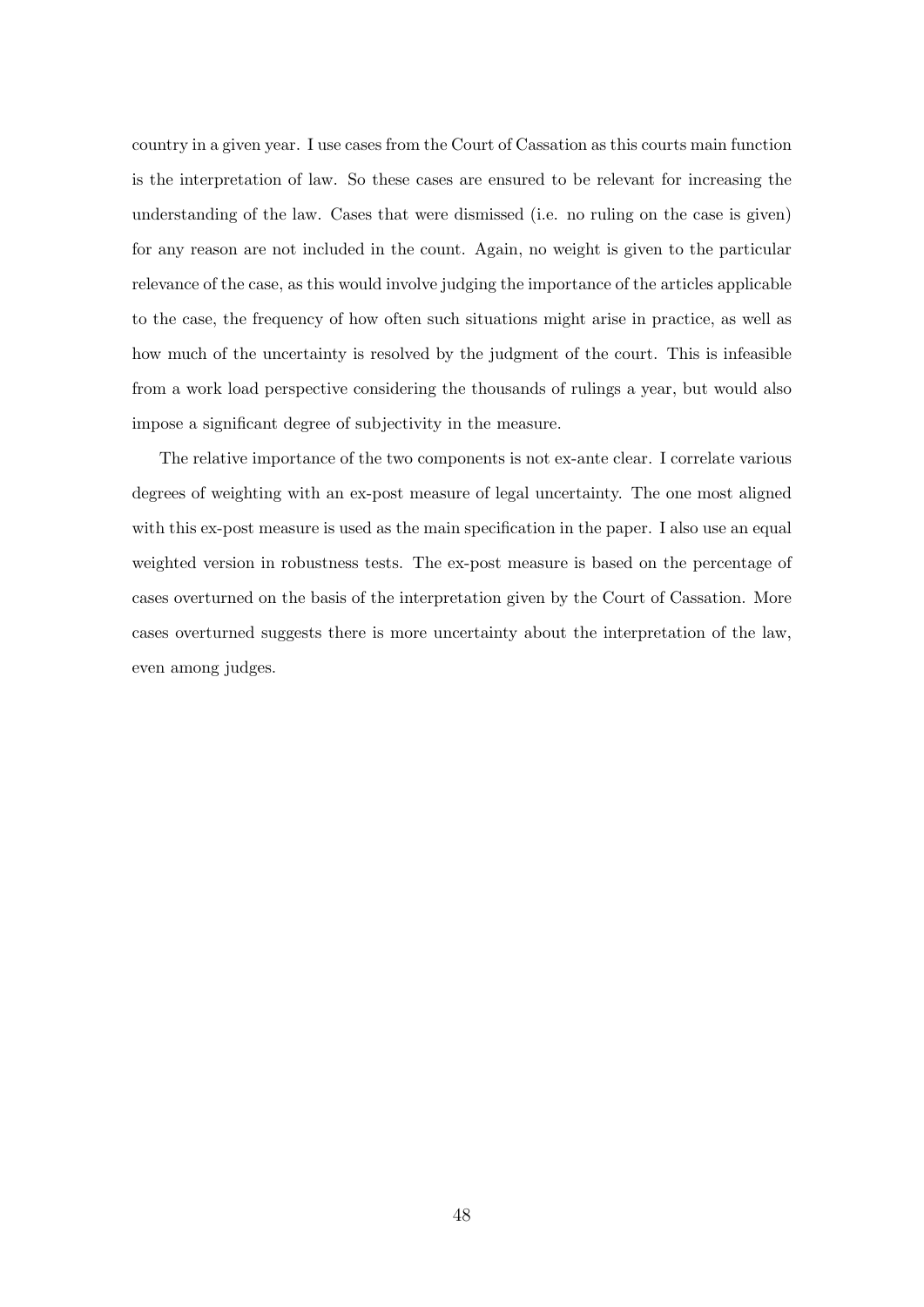# Tables and figures

### Figure 1: Multinational corporate structures

Figure (a) displays a company in a CFC-country with a low-tax subsidiary and another subsidiary. Figure (b) displays a company in a non-CFC-country with a low-tax subsidiary and another subsidiary. Company A will pay an additional tax of 17.5% on (some of) the Irish profit. It will pay no additional tax on the Austrian profit. Company B does not pay an additional tax on profits from either of its subsidiaries.

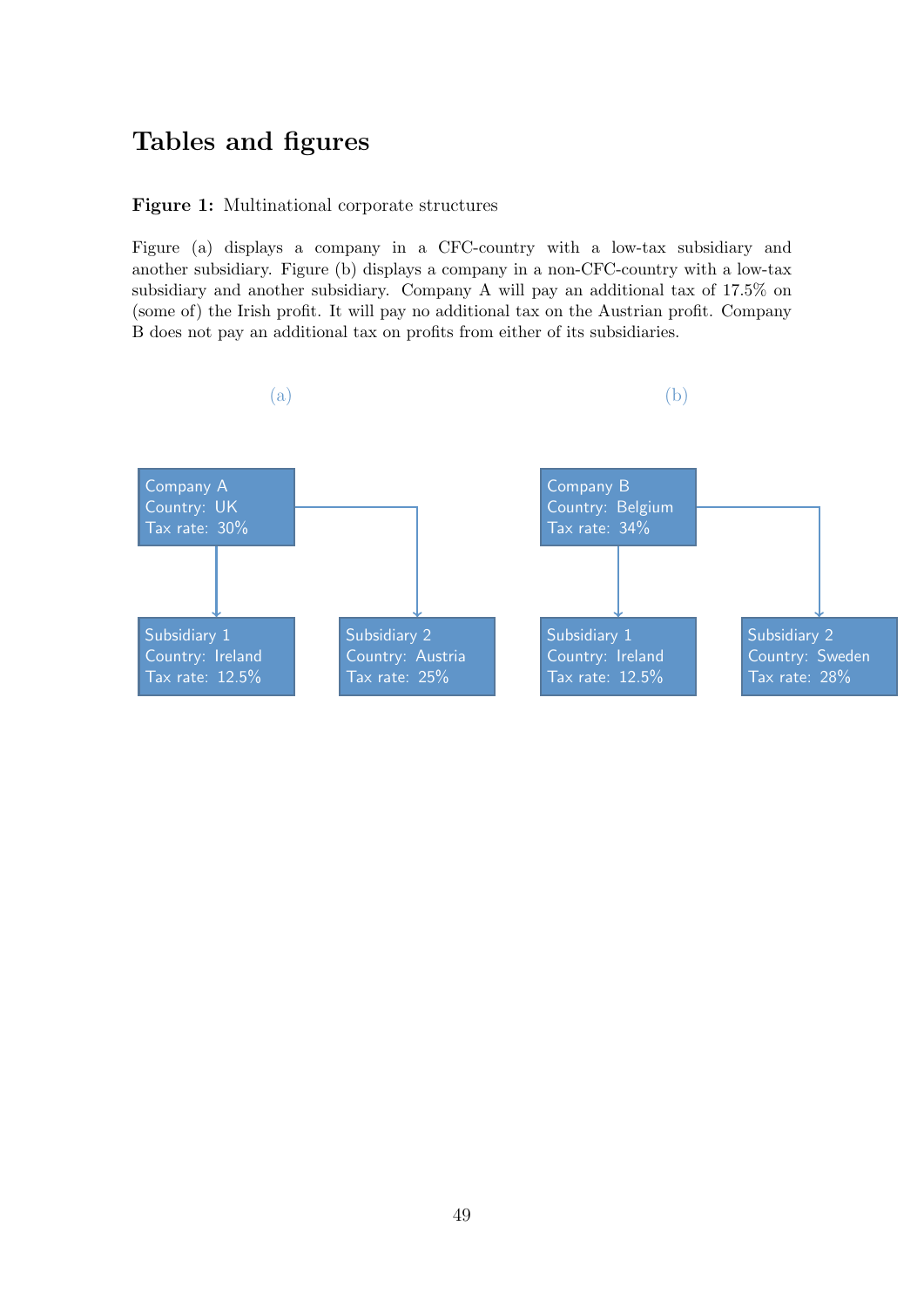### Figure 2: Suggestiveness and court cases: High audit

This graph shows the average the suggestiveness-ratio and the average scaled court cases for countries with high audit probabilities. Leverage has been added to show the correlation. Leverage has been adjusted for the effect of GDP-growth and interest differences across countries.

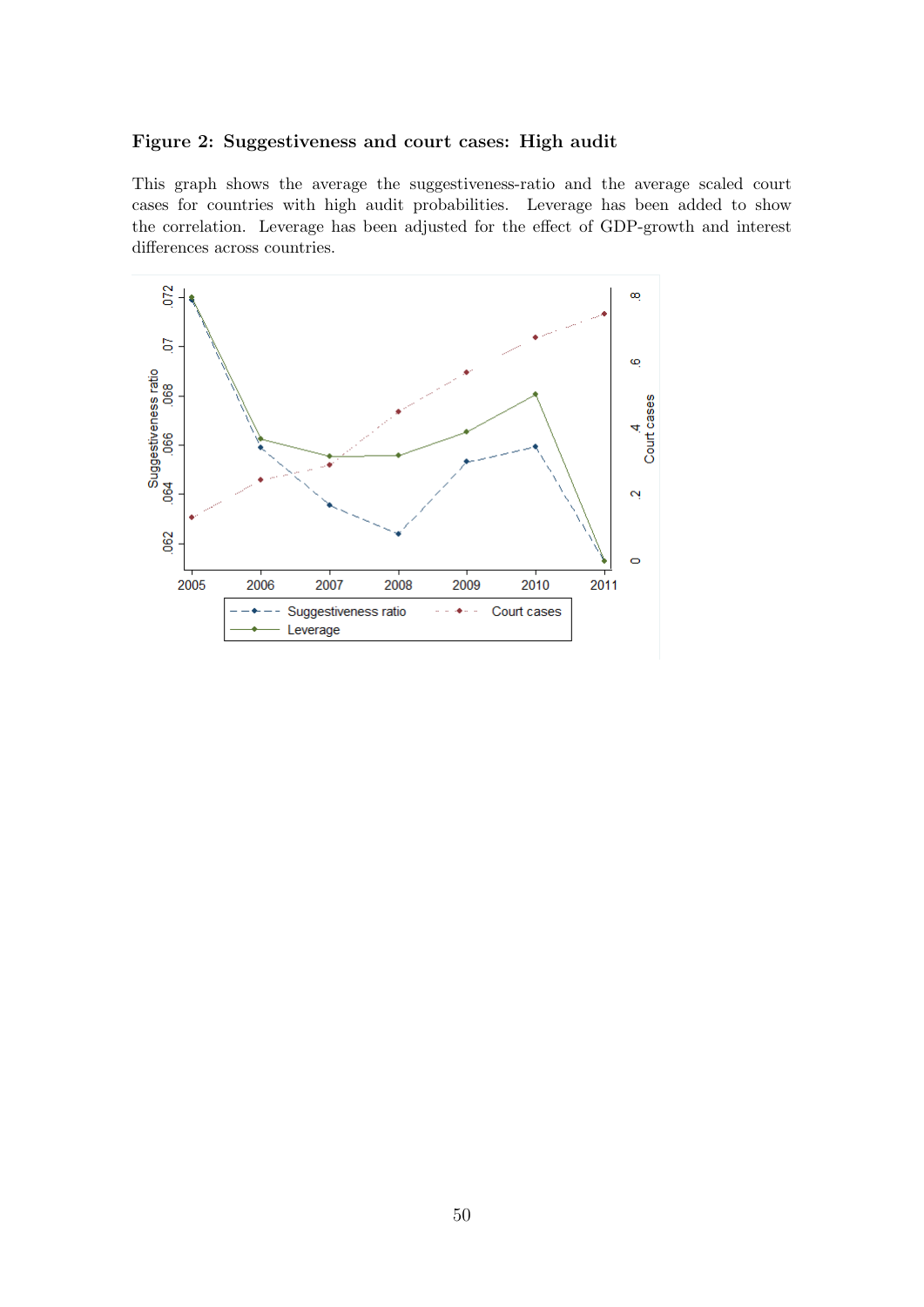### Figure 3: Suggestiveness and court cases

This graph shows the average the suggestiveness-ratio and the average scaled court cases for all countries. Leverage has been added to show the correlation. Leverage has been adjusted for the effect of GDP-growth and interest differences across countries.

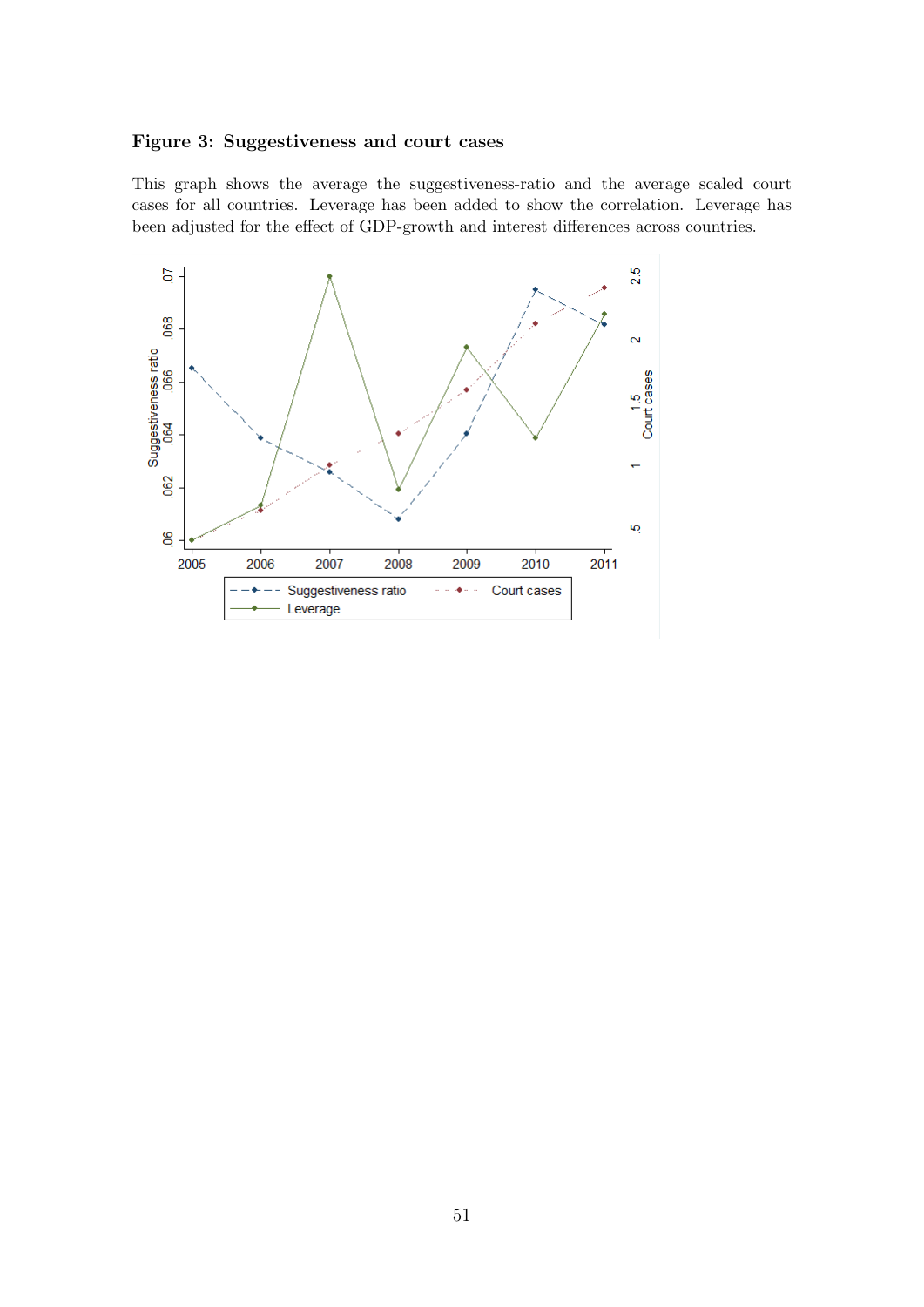# Figure 4: The legislative component

These graphs show the development of the amount of suggestive articles, amount of limitative articles, and the legislative component over time, for each country.

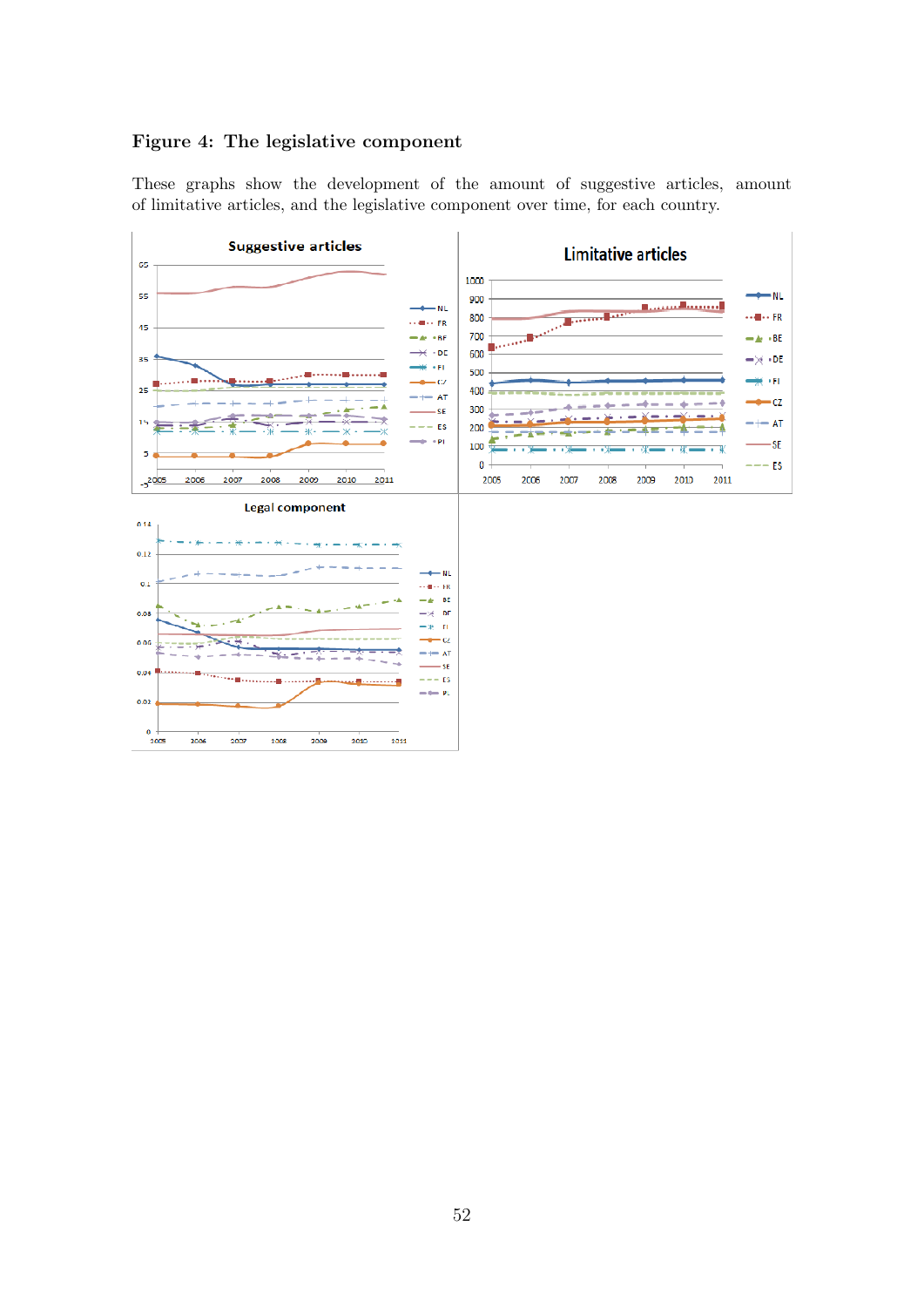# Figure 5: The judicial component



This graph shows the development of the judicial component over time, for each country.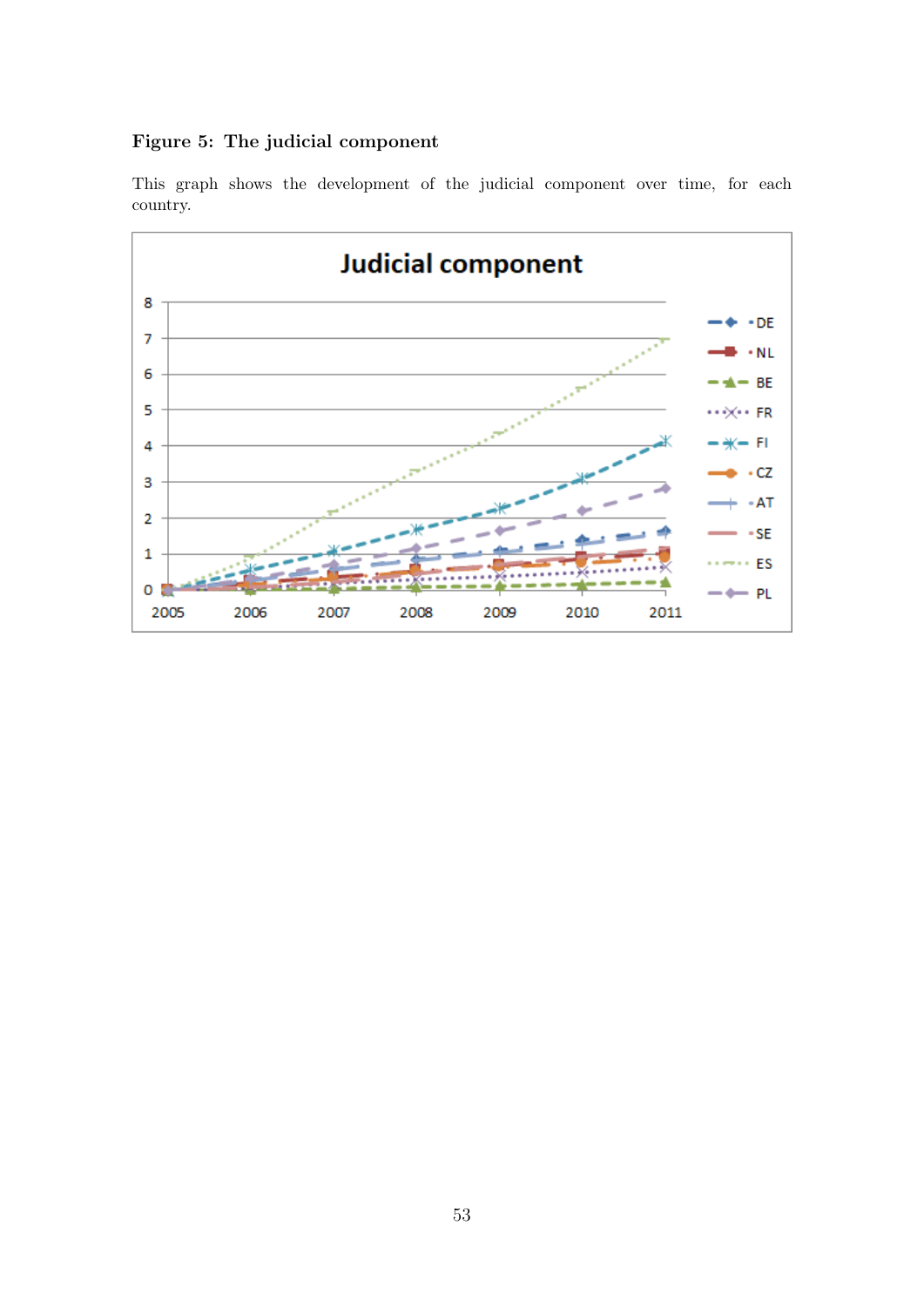# Figure 6: Common trend: leverage

This graph shows the effect of being in the treated group for each year. 2005 is used as a baseline. For each estimate the 95% confidence interval is indicated. 2004 and 2005 are the years before the treatment, 2006-2008 are the treated years.

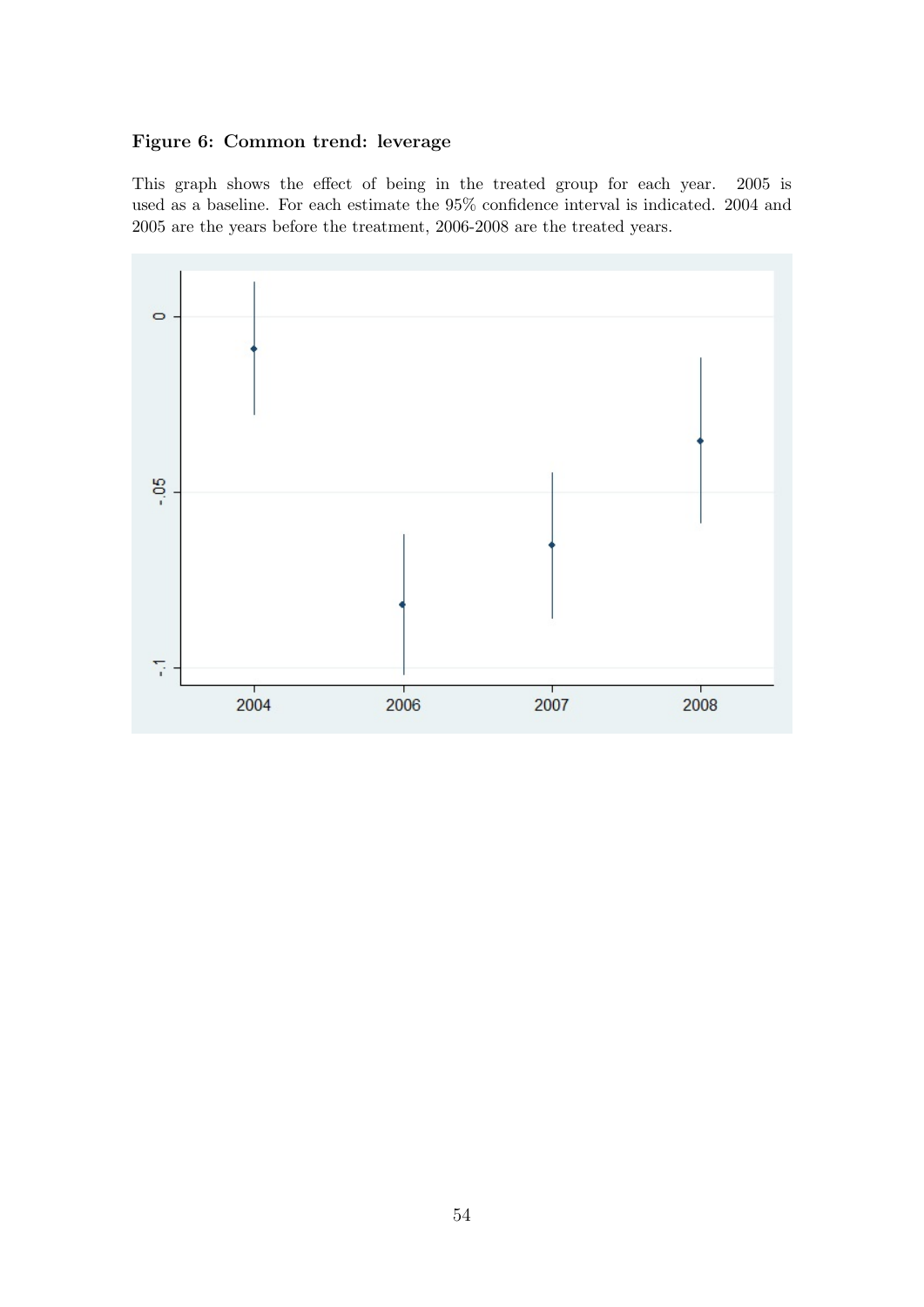### Table 1: Variable definitions

This table provides an overview of the variables used throughout this paper. Accounting data is obtained from the Orbis database, tax information is obtained from Ernst & Young World Wide Corporate Tax Guides. The country level variables are obtained from World Bank Data and Datastream. i indicates the multinational company, c indicates the country and t indicates time.

| Variable                      | Description                                                                                                                                           | Source              |
|-------------------------------|-------------------------------------------------------------------------------------------------------------------------------------------------------|---------------------|
| $Leverage_{ict}$              | Measures the liabilities compared to total assets of                                                                                                  | Bureau van Dijk's   |
|                               | the entity. $\frac{\text{interest carrying debt}_{ict}}{\text{interest carrying debt}_{ict} + \text{equity}_{ict}}$                                   | Orbis Database      |
| Total leverage <sub>it</sub>  | $\sum_{c=1}^{N}$ non-equity liabilities $_{ict}$ total assets $_{ict}$                                                                                | Bureau van Dijk's   |
|                               |                                                                                                                                                       | Orbis Database      |
| $Tangibility_{ict}$           | Measures the tangible assets of an<br>entity.                                                                                                         | Bureau van Dijk's   |
|                               | for collateral and financing<br>Proxies<br>needs.                                                                                                     | Orbis Database      |
|                               | tangible fixed assets $_{ict}$<br>total assets <sub>ict</sub>                                                                                         |                     |
| $Depreciation_{ict}$          | Measures a companies depreciation normalized by                                                                                                       | Bureau van Dijk's   |
|                               | sales. It proxies the size of non-debt tax-shields.                                                                                                   | Orbis Database      |
|                               | $\operatorname{depreciation}_{ict}$<br>$sales_{ict}$                                                                                                  |                     |
| $Sales_{ict}$                 | The log of sales. Proxies for the size of companies.                                                                                                  | Bureau van Dijk's   |
|                               | $\ln$ sales <sub>ict</sub>                                                                                                                            | Orbis Database      |
| $Profitability_{ict}$         | Measures entity profitability, defined as return on                                                                                                   | Bureau van Dijk's   |
|                               | assets. $\frac{\text{EBIT}_{ict}}{\text{total assets}_{ict}}$                                                                                         | Orbis Database      |
| Interest rate $_{ct}$         | Country level risk free interest rate.                                                                                                                | Thomson Reuters     |
|                               |                                                                                                                                                       | Datastream          |
| $GDP$ growth <sub>ct</sub>    | Annual GDP growth.                                                                                                                                    | World Bank Data     |
| $Tax_{ct}$                    | Marginal corporate tax rate.                                                                                                                          | E&Y Worldwide       |
|                               |                                                                                                                                                       | Corporate Tax Guide |
| Tax difference <sub>ict</sub> | Weighted domestic tax minus weighted foreign tax.                                                                                                     | E&Y Worldwide       |
|                               | $\text{Tax}_{ct} * \frac{1}{\text{total sales}_{it}} - \sum_{k=1, k \neq c}^{N} \frac{\text{sales}_{ikt}}{\text{total sales}_{it}} * \text{tax}_{kt}$ | Corporate Tax Guide |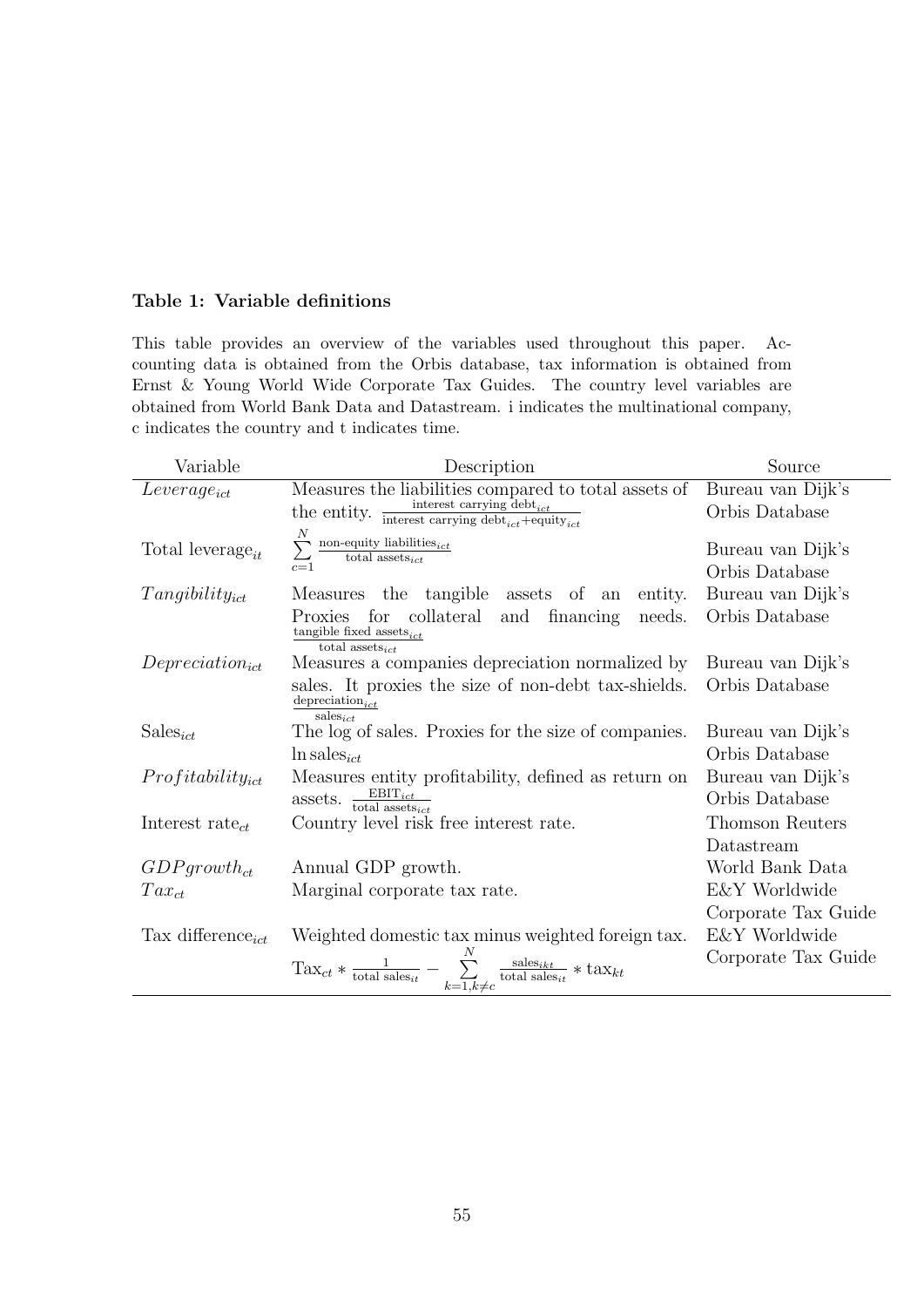### Table 2: Relative strength of the components

This table presents the results a regression of leverage on the measure for legal uncertainty and the two individual components. Standard errors are clustered at the multinational level. \*\*\*, \*\*, and \* indicate statistical significance at 1%, 5%, and 10% statistical significance levels, respectively.

|                       | (1)                    | $\left 2\right\rangle$         |
|-----------------------|------------------------|--------------------------------|
|                       | Leverage               | Leverage                       |
| Legal uncertainty     | $-0.031***$<br>(0.010) |                                |
| Legislative component |                        | $-2.172***$                    |
| Judicial component    |                        | (0.668)<br>$0.021*$<br>(0.011) |
| Year FE               | Yes                    | Yes                            |
| Company FE            | Yes                    | Yes                            |

### Table 3: Summary statistics

This table presents the summary statistics for all variables. The suggestiveness ratio is the ratio of suggestive to total articles in a law. Court cases are the total amount of court cases up to and including the current year. The other variables are defined as in Table 1.

|                      | Mean     | St.Dev | 25th Perc. | Median   | 75th Perc |
|----------------------|----------|--------|------------|----------|-----------|
| Leverage             | 0.485    | 0.268  | 0.266      | 0.506    | 0.687     |
| Uncertainty          | $-1.056$ | 1.356  | $-1.431$   | $-0.490$ | $-0.147$  |
| Suggestiveness ratio | 0.065    | 0.025  | 0.049      | 0.064    | 0.069     |
| Court cases          | 1,909    | 2,317  | 347        | 892      | 2,547     |
| Audit probability    | 0.033    | 0.032  | 0.011      | 0.017    | 0.049     |
| Tangibility          | 0.173    | 0.216  | 0.017      | 0.081    | 0.257     |
| Profitability        | 0.049    | 0.149  | $-0.002$   | 0.034    | 0.100     |
| Depreciation         | 0.065    | 0.397  | 0.000      | 0.006    | 0.039     |
| <b>Sales</b>         | 9.633    | 3.742  | 7.026      | 9.054    | 11.266    |
| Tax rate             | 0.303    | 0.057  | 0.260      | 0.300    | 0.344     |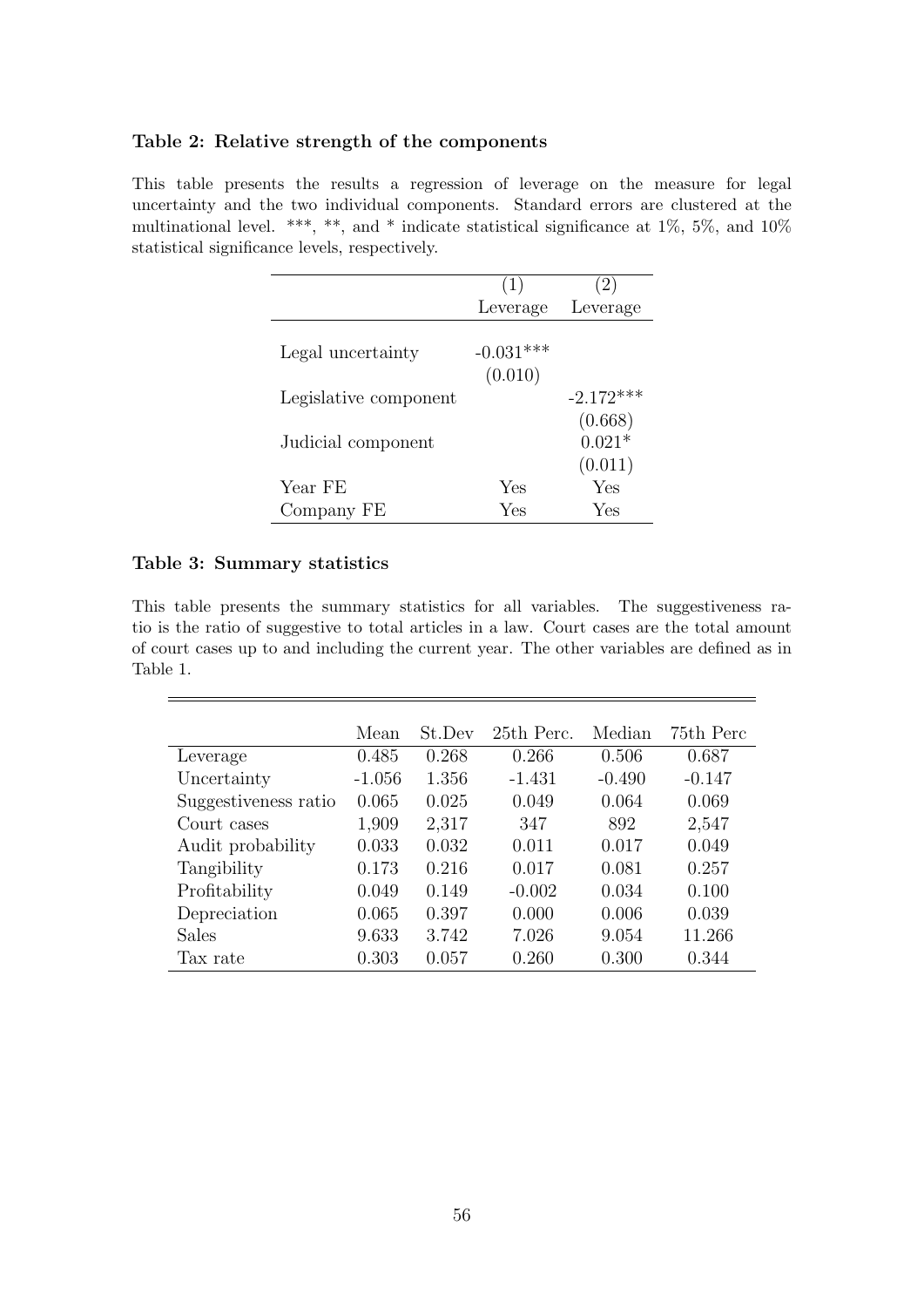### Table 4: Legal uncertainty and audit probability: leverage

This table presents the results from an OLS-regression of leverage on the proxy for uncertainty, a dummy for above median audit probability, and their interaction. Column 1 shows the baseline result. Column 2 adds the audit probability and the interaction. In column 3, I add additional controls. In column 4, I investigate the effect of the uncertainty faced by the other companies in the multinational group. In column 5, I interact the variables of interest with a dummy for companies in the top quartile of profit. Control variables are profitability, tangibility, depreciation, sales, GDP growth, interest, tax rate, and tax difference. These variables are defined as in Table 1. Standard errors are clustered at the multinational level. \*\*\*, \*\*, and \* indicate statistical significance at 1%, 5%, and 10% statistical significance levels, respectively.

|                           | (1)            | (2)        | $\overline{(3)}$ | (4)         | (5)        |
|---------------------------|----------------|------------|------------------|-------------|------------|
|                           | Leverage       | Leverage   | Leverage         | Leverage    | Leverage   |
|                           |                |            |                  |             |            |
| Legal uncertainty         | $-0.010***$    | $-0.008**$ | $-0.008**$       | $-0.008*$   | $-0.011**$ |
|                           | (0.003)        | (0.004)    | (0.004)          | (0.005)     | (0.004)    |
| Interaction               |                | $0.032*$   | $0.037**$        | $0.037**$   | $0.035**$  |
|                           |                | (0.017)    | (0.026)          | (0.017)     | (0.017)    |
| Audit probability         |                | $0.113***$ | $0.117***$       | $0.120***$  | $0.109***$ |
|                           |                | (0.018)    | (0.018)          | (0.018)     | (0.018)    |
| Foreign legal uncertainty |                |            |                  | $-0.020***$ |            |
|                           |                |            |                  | (0.007)     |            |
| Foreign interact          |                |            |                  | $0.048***$  |            |
|                           |                |            |                  | (0.017)     |            |
| Foreign audit probability |                |            |                  | 0.011       |            |
|                           |                |            |                  | (0.010)     |            |
| Uncertainty * high-profit |                |            |                  |             | $-0.005*$  |
|                           |                |            |                  |             | (0.003)    |
| Interaction * high-profit |                |            |                  |             | $0.052***$ |
|                           |                |            |                  |             | (0.019)    |
| Audit * high-profit       |                |            |                  |             | 0.165      |
|                           |                |            |                  |             | (0.189)    |
| Company controls          | Yes            | Yes        | Yes              | Yes         | Yes        |
| Country controls          | Yes            | Yes        | Yes              | Yes         | Yes        |
| Foreign Tax control       | N <sub>o</sub> | No         | Yes              | Yes         | Yes        |
| Year FE                   | Yes            | Yes        | Yes              | Yes         | Yes        |
| Company FE                | Yes            | Yes        | Yes              | Yes         | Yes        |
| Observations              | 24,940         | 24,940     | 24,940           | 24,940      | 24,940     |
| R-squared                 | 0.791          | $0.792\,$  | 0.793            | 0.794       | 0.794      |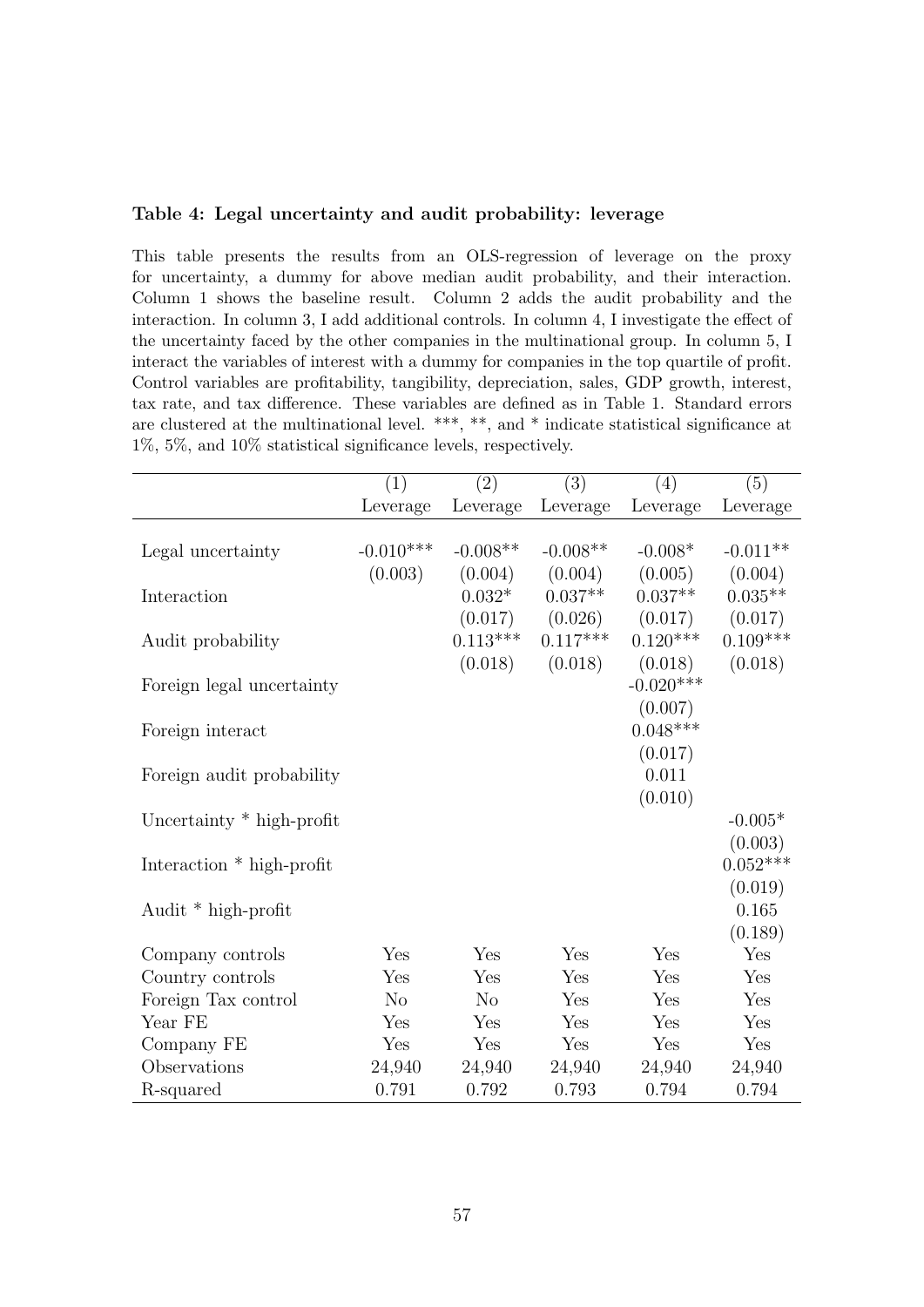### Table 5: Legal uncertainty and audit probability: uncertain tax planning

This table presents the results from an OLS-regression of log EBIT on the weighted legal uncertainty, above median audit probability dummy, and their interaction. These are interacted with a dummy for high and low-tax countries. Column 1 shows the effect on the whole sample. Column 2 and 3 show the results for above and below top quartile profitability respectively. Control variables are log of tangible assets, log of employment expenditures, sales, GDP growth, interest, tax rate, and tax difference. These variables are defined as in Table 1. Standard errors are clustered at the multinational level. \*\*\*, \*\*, and \* indicate statistical significance at 1%, 5%, and 10% statistical significance levels, respectively.

|                               | (1)             | $\left( 2\right)$ | (3)                |
|-------------------------------|-----------------|-------------------|--------------------|
|                               | Profit shifting | Profit shifting   | Profit shifting    |
|                               |                 | $>50\%$ profit    | $\leq 50\%$ profit |
|                               |                 |                   |                    |
| Legal uncertainty $*$ low-tax | $0.477***$      | $0.186**$         | 0.015              |
|                               | (0.075)         | (0.076)           | (0.086)            |
| Interaction * low-tax         | $-0.518***$     | $-0.426**$        | $-0.145$           |
|                               | (0.155)         | (0.166)           | (0.274)            |
| Audit probability * low-tax   | $-1.945***$     | $-0.429**$        | $-0.316$           |
|                               | (0.211)         | (0.188)           | (0.410)            |
| Legal uncertainty             | $-0.113**$      | $-0.182***$       | $-0.005$           |
|                               | (0.050)         | (0.053)           | (0.072)            |
| Interaction                   | 0.122           | $0.406***$        | $-0.332*$          |
|                               | (0.099)         | (0.101)           | (0.181)            |
| Audit probability             | $0.892***$      | $0.231**$         | $0.506***$         |
|                               | (0.121)         | (0.112)           | (0.189)            |
| Domestic company controls     | Yes             | Yes               | Yes                |
| Foreign company controls      | Yes             | Yes               | Yes                |
| Domestic country controls     | Yes             | Yes               | Yes                |
| Foreign country controls      | Yes             | Yes               | Yes                |
| Year FE                       | Yes             | Yes               | Yes                |
| Company FE                    | Yes             | Yes               | Yes                |
| Observations                  | 12,070          | 4,572             | 4,337              |
| R-squared                     | 0.961           | 0.990             | 0.967              |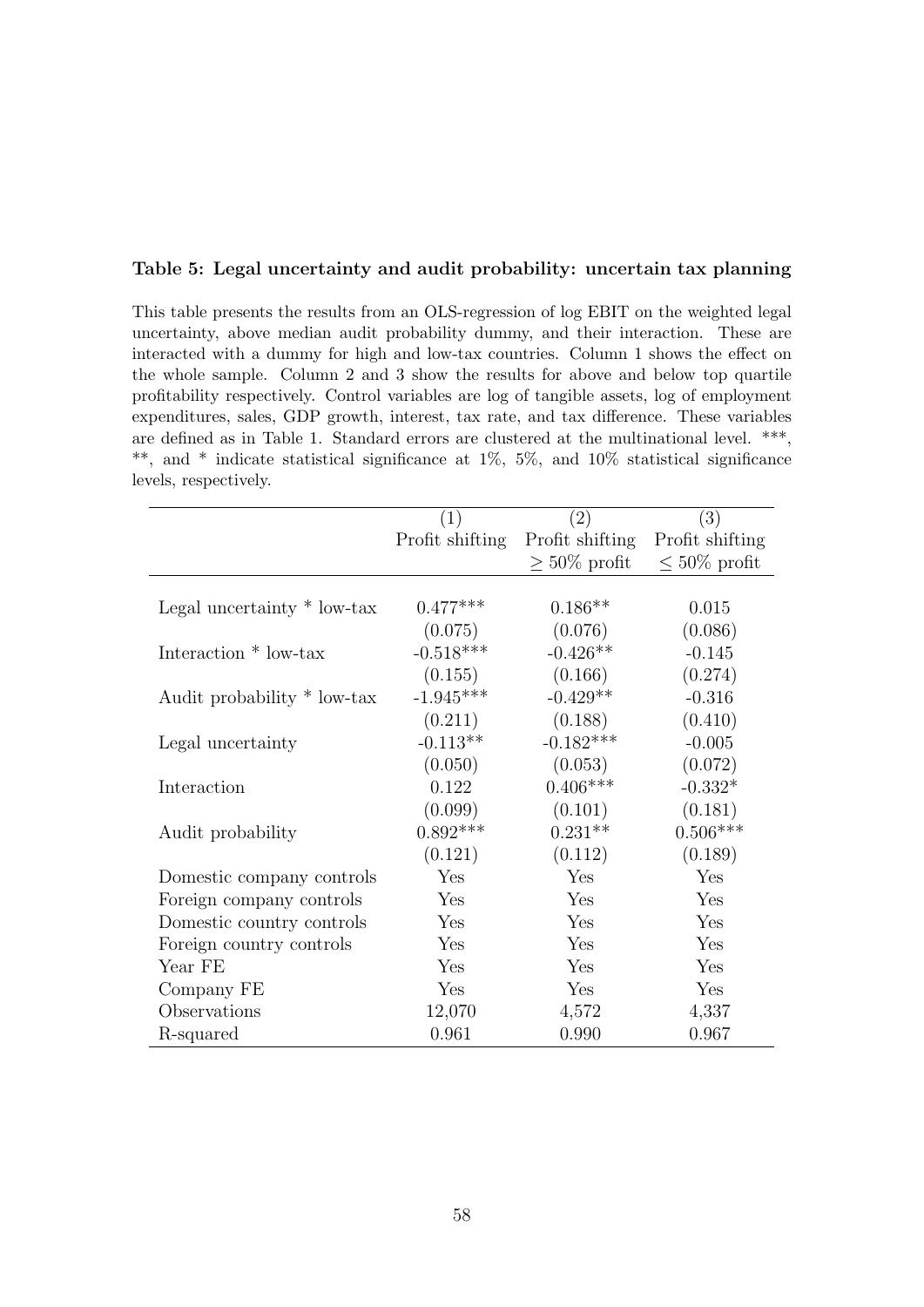### Table 6: Shareholder diversification

This table shows results of the regressions of Tables 4 and 5 split by diversified and undiversified shareholders. Column 1 and 2 show the effect for leverage. Column 3 and 4 show the effect for incorporation. Control variables are as in the original regressions. Standard errors are clustered at the multinational level. \*\*\*, \*\*, and \* indicate statistical significance at 1%, 5%, and 10% statistical significance levels, respectively.

|                           | (1)           | (2)         | (3)             | (4)             |
|---------------------------|---------------|-------------|-----------------|-----------------|
|                           | Leverage      | Leverage    | Profit Shifting | Profit Shifting |
|                           | undiversified | diversified | undiversified   | diversified     |
|                           |               |             |                 |                 |
| Legal uncertainty         | $-0.015$      | $-0.016***$ |                 |                 |
|                           | (0.029)       | (0.005)     |                 |                 |
| Interaction               | 0.148         | $0.058*$    |                 |                 |
|                           | (0.145)       | (0.031)     |                 |                 |
| Audit probability         | $0.514**$     | $0.091***$  |                 |                 |
|                           | (0.228)       | (0.019)     |                 |                 |
| Legal uncertainty         |               |             | $-0.296$        | $0.605***$      |
| $*$ low-tax               |               |             | (0.504)         | (0.101)         |
| Interaction               |               |             | 0.362           | $-0.817***$     |
| $*$ low-tax               |               |             | (1.496)         | (0.210)         |
| Audit probability         |               |             | $-1.783$        | $-2.079***$     |
| $*$ low-tax               |               |             | (2.073)         | (0.257)         |
| Legal uncertainty         |               |             | $0.649**$       | $-0.108*$       |
|                           |               |             | (0.250)         | (0.060)         |
| Interaction               |               |             | 0.794           | 0.020           |
|                           |               |             | (0.886)         | (0.122)         |
| Audit probability         |               |             | $-0.464$        | $0.684***$      |
|                           |               |             | (0.995)         | (0.137)         |
| Domestic company controls | Yes           | Yes         | Yes             | Yes             |
| Foreign company controls  | Yes           | Yes         | Yes             | Yes             |
| Domestic country controls | Yes           | Yes         | Yes             | Yes             |
| Foreign country controls  | Yes           | Yes         | Yes             | Yes             |
| Year FE                   | Yes           | Yes         | Yes             | Yes             |
| Company FE                | Yes           | Yes         | Yes             | Yes             |
| Observations              | 820           | 17,796      | 415             | 9,238           |
| R-squared                 | 0.909         | 0.803       | 0.960           | 0.959           |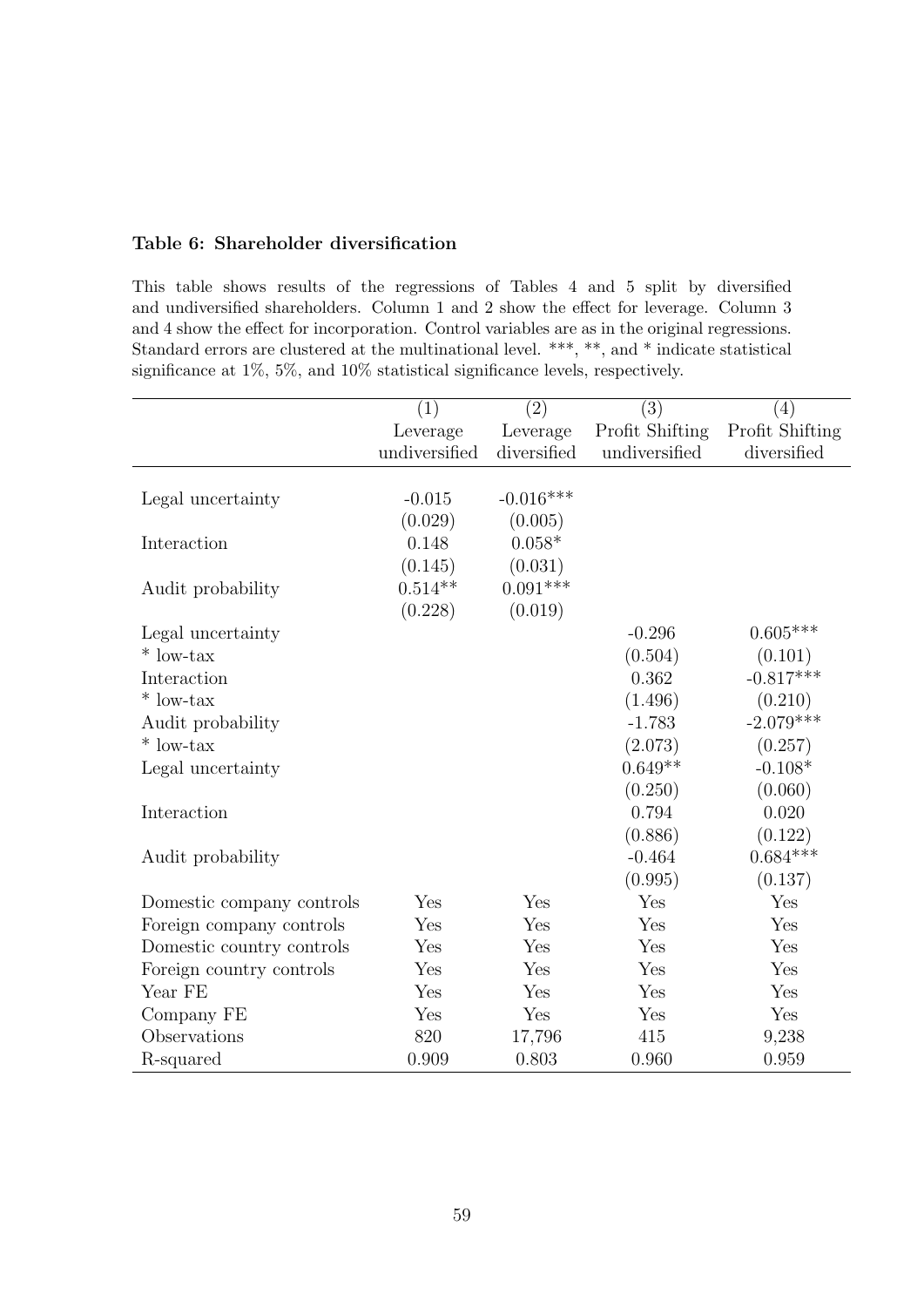# Table 7: Treated companies

Panel A provides an overview of the countries which had CFC rules in place at the time of the shock and what tax rates qualified as low-tax. Panel B provides the corporate tax rates in the year before the shock.

| Panel A: CFC rules    |                    |
|-----------------------|--------------------|
| Country with CFC rule | Low tax definition |
| Denmark               | $< 23\%$           |
| Germany               | $< 27\%$           |
| Norway                | $< 19\%$           |
| Portugal              | $< 21\%$           |
| Sweden                | $< 15\%$           |
| United Kingdom        | $< 23\%$           |
| Hungary               | $< 10.67\%$        |

| Tax rate 2005 |
|---------------|
| 25%           |
| 34%           |
| $26\%$        |
| 41\%          |
| 30%           |
| 24\%          |
| $30\%$        |
| $35\%$        |
| 16\%          |
| 12.5%         |
| 15\%          |
| 30.7%         |
| 15\%          |
| $31.5\%$      |
| $28\%$        |
| 19%           |
| $35\%$        |
| 28\%          |
| 25%           |
| 19%           |
|               |

# Panel B: Corporate Tax Rates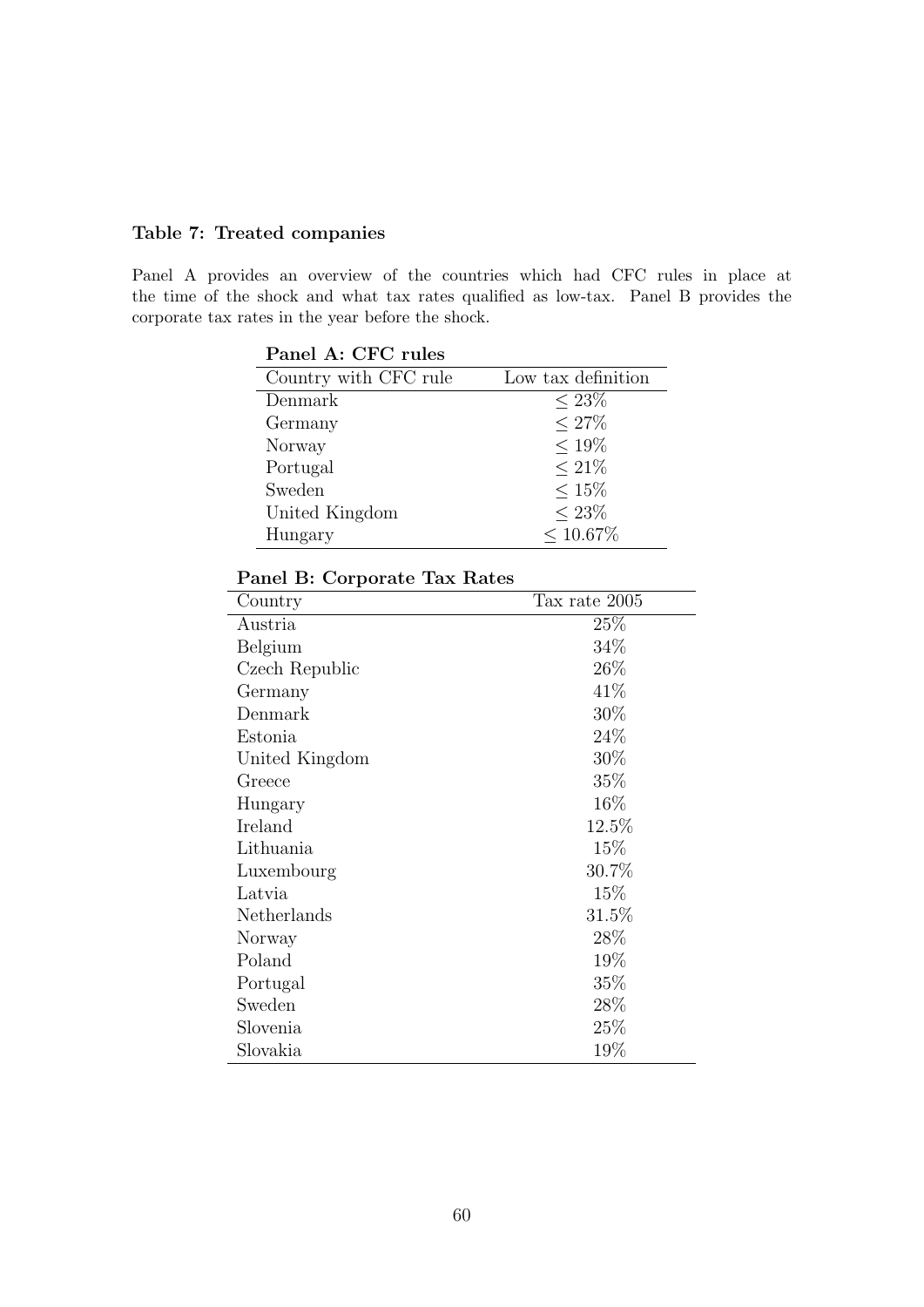### Table 8: Quasi-natural experiment: leverage

This table presents the results from a difference-in-difference regression using the Cadbury Schweppes case as treatment. Columns 1, 3, 4 and 5 use non-CFC country companies with subsidiaries in low-tax countries as a control. Column 2 additionally uses CFC country companies without subsidiaries in low-tax countries as a control. In column 3 the treatment is interacted with a dummy for having a non-diversified ultimate owner. In column 4 the treatment is interacted with a dummy for the companies industry being among the top 20% of industries with the most patents. In column 5 the treatment is interacted with a dummy for above average variance in pre-shock profitability. In column 6 the treatment is interacted with a dummy for above average profitability. The control variables are defined as in Table 1. Standard errors are clustered at the company level. \*\*\*, \*\*, and \* indicate statistical significance at  $1\%$ ,  $5\%$ , and  $10\%$  statistical significance levels, respectively.

|                             | $\overline{(1)}$ | $\overline{(2)}$ | $\overline{(3)}$ | $\overline{(4)}$ | $\overline{(5)}$ | $\overline{(6)}$ |
|-----------------------------|------------------|------------------|------------------|------------------|------------------|------------------|
|                             | Leverage         | Leverage         | Leverage         | Leverage         | Leverage         | Leverage         |
|                             |                  |                  |                  |                  |                  |                  |
| Treatment                   | $-0.062***$      | $-0.057***$      | $-0.070***$      | $-0.018*$        | $-0.046***$      | $-0.042***$      |
|                             | (0.008)          | (0.008)          | (0.012)          | (0.011)          | (0.011)          | (0.012)          |
| Treatment * high-tech       |                  |                  |                  | $-0.073***$      |                  |                  |
|                             |                  |                  |                  | (0.019)          |                  |                  |
| Treatment * profit variance |                  |                  |                  |                  | $-0.056**$       |                  |
|                             |                  |                  |                  |                  | (0.023)          |                  |
| Treatment * high-profit     |                  |                  |                  |                  |                  | $-0.043**$       |
|                             |                  |                  |                  |                  |                  | (0.017)          |
| Treatment * non-diversified |                  |                  | $0.049**$        |                  |                  |                  |
|                             |                  |                  | (0.024)          |                  |                  |                  |
| Profitability               | $-0.246***$      | $-0.262***$      | $-0.226***$      | $-0.264***$      | $-0.310***$      | $-0.198***$      |
|                             | (0.024)          | (0.018)          | (0.023)          | (0.027)          | (0.031)          | (0.029)          |
| Depreciation                | $-0.086***$      | $-0.056***$      | $-0.038***$      | $-0.062***$      | $-0.086***$      | $-0.089***$      |
|                             | (0.017)          | (0.012)          | (0.013)          | (0.020)          | (0.022)          | (0.017)          |
| Tangibility                 | $0.088***$       | $0.081***$       | $-0.002$         | $0.126***$       | $0.081**$        | $0.089***$       |
|                             | (0.031)          | (0.023)          | (0.032)          | (0.034)          | (0.033)          | (0.031)          |
| Sales                       | $0.010**$        | $0.015***$       | $0.017***$       | $0.014***$       | $0.015***$       | $0.009**$        |
|                             | (0.004)          | (0.003)          | (0.004)          | (0.005)          | (0.005)          | (0.004)          |
| Tax difference              | $0.230***$       | $0.135**$        | 0.052            | $0.241***$       | $0.283***$       | $0.218***$       |
|                             | (0.081)          | (0.062)          | (0.081)          | (0.078)          | (0.092)          | (0.081)          |
| Domestic tax                | $0.320***$       | $0.743***$       | $0.792***$       | $0.250***$       | $0.286***$       | $0.348***$       |
|                             | (0.089)          | (0.066)          | (0.081)          | (0.095)          | (0.110)          | (0.089)          |
| GDP growth                  | $-0.002**$       | $-0.004***$      | $-0.003**$       | $-0.001$         | $-0.002$         | $-0.003**$       |
|                             | (0.001)          | (0.001)          | (0.001)          | (0.001)          | (0.001)          | (0.001)          |
| Interest rate               | $-0.023***$      | $-0.040***$      | $-0.055***$      | $-0.010**$       | $-0.020***$      | $-0.020***$      |
|                             | (0.005)          | (0.005)          | (0.008)          | (0.005)          | (0.006)          | (0.005)          |
| Year FE                     | Yes              | Yes              | Yes              | Yes              | Yes              | Yes              |
| Company FE                  | Yes              | Yes              | Yes              | Yes              | Yes              | Yes              |
| Observations                | 26,014           | 45,486           | 27,940           | 19,879           | 18,702           | 26,014           |
| R-squared                   | 0.728            | 0.720            | 0.741            | 0.757            | 0.733            | 0.730            |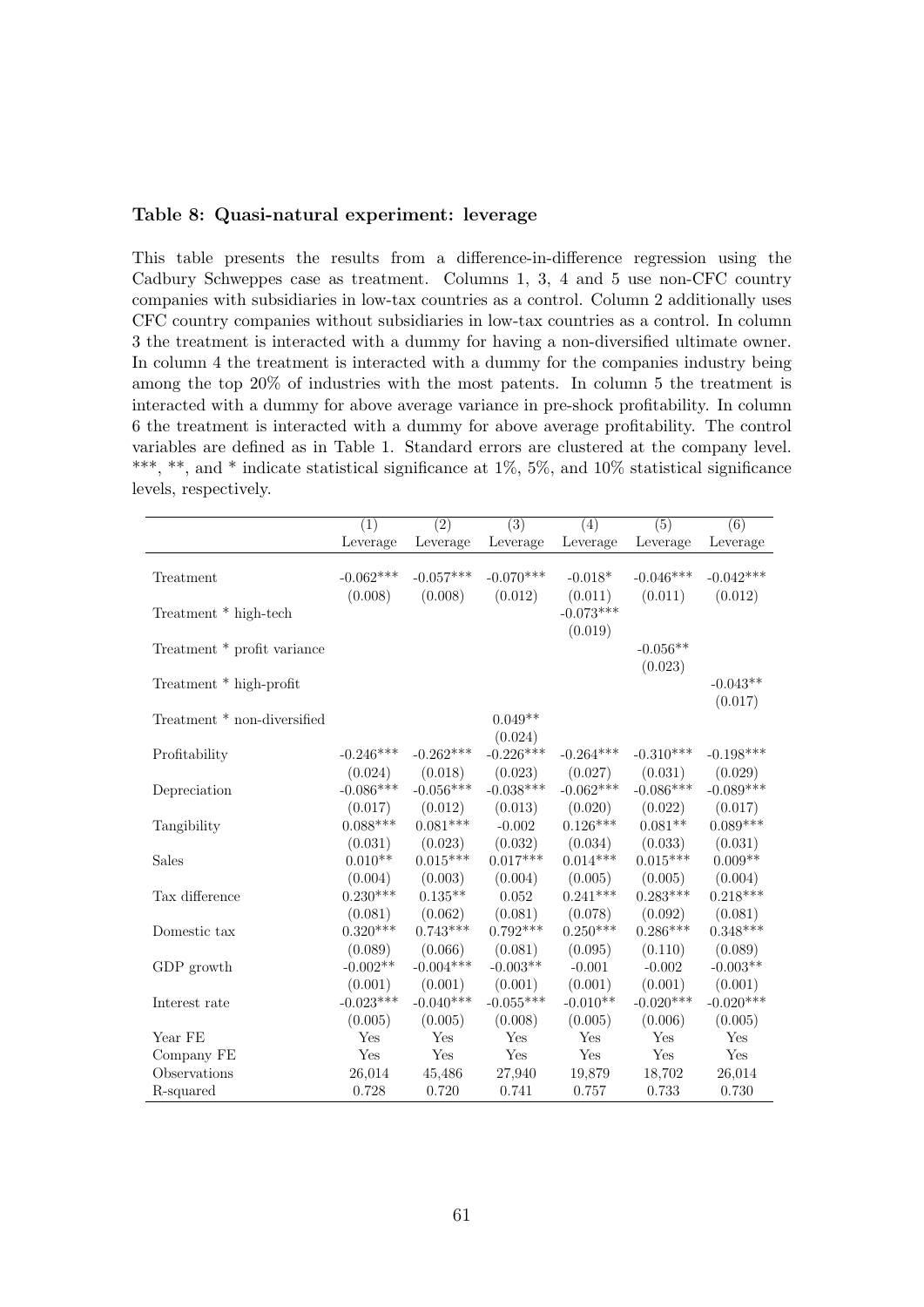|  |  | Table 9: Legal uncertainty and audit probability: Robustness |  |
|--|--|--------------------------------------------------------------|--|
|  |  |                                                              |  |

This table presents the results from robustness tests. Column 1 and 2 show the effects when omitting the largest multinationals. Column 1 shows the result for leverage, column 2 shows the result for profit shifting. Column 3 shows the effect when countries with a change in thin-capitalization rules are omitted. Columns 4 and 5 show the effects on leverage and profit shifting when I exclude all companies that incorporated after the start of the sample. Control variables are as in the original regressions. These variables are defined as in Table 1. Standard errors are clustered at the multinational level. \*\*\*, \*\*, and \* indicate statistical significance at 1%, 5%, and 10% statistical significance levels, respectively.

|                               | (1)         | (2)             | (3)         | (4)        | (5)             |
|-------------------------------|-------------|-----------------|-------------|------------|-----------------|
|                               | Lobbying    | Lobbying        | Thin-cap.   | End. Entry | End. Entry      |
|                               | Leverage    | Profit shifting | Leverage    | Leverage   | Profit shifting |
|                               |             |                 |             |            |                 |
| Legal uncertainty $*$ low-tax |             | $0.380***$      |             |            | $0.343***$      |
|                               |             | (0.058)         |             |            | (0.077)         |
| Interaction * low-tax         |             | $-0.561***$     |             |            | $-0.343**$      |
|                               |             | (0.132)         |             |            | (0.151)         |
| Audit probability * low-tax   |             | $-1.236***$     |             |            | $-0.900***$     |
|                               |             | (0.169)         |             |            | (0.203)         |
| Uncertainty                   | $-0.013***$ | $-0.096**$      | $-0.016***$ | $-0.011**$ | $-0.100**$      |
|                               | (0.005)     | (0.041)         | (0.004)     | (0.004)    | (0.046)         |
| Interaction                   | $0.100***$  | $0.266***$      | $0.158***$  | $0.097***$ | 0.093           |
|                               | (0.030)     | (0.086)         | (0.024)     | (0.027)    | (0.095)         |
| Audit probability             | $0.150***$  | $0.602***$      | $0.085***$  | $0.096***$ | $0.409***$      |
|                               | (0.026)     | (0.103)         | (0.023)     | (0.023)    | (0.112)         |
| Company controls              | Yes         | Yes             | Yes         | Yes        | Yes             |
| Country controls              | Yes         | Yes             | Yes         | Yes        | Yes             |
| Foreign Tax control           | Yes         | Yes             | Yes         | Yes        | Yes             |
| Year FE                       | Yes         | Yes             | Yes         | Yes        | Yes             |
| Company FE                    | Yes         | Yes             | Yes         | Yes        | Yes             |
| Observations                  | 23,295      | 14,647          | 18,436      | 21,842     | 13,720          |
| R-squared                     | 0.796       | 0.965           | 0.694       | 0.812      | 0.967           |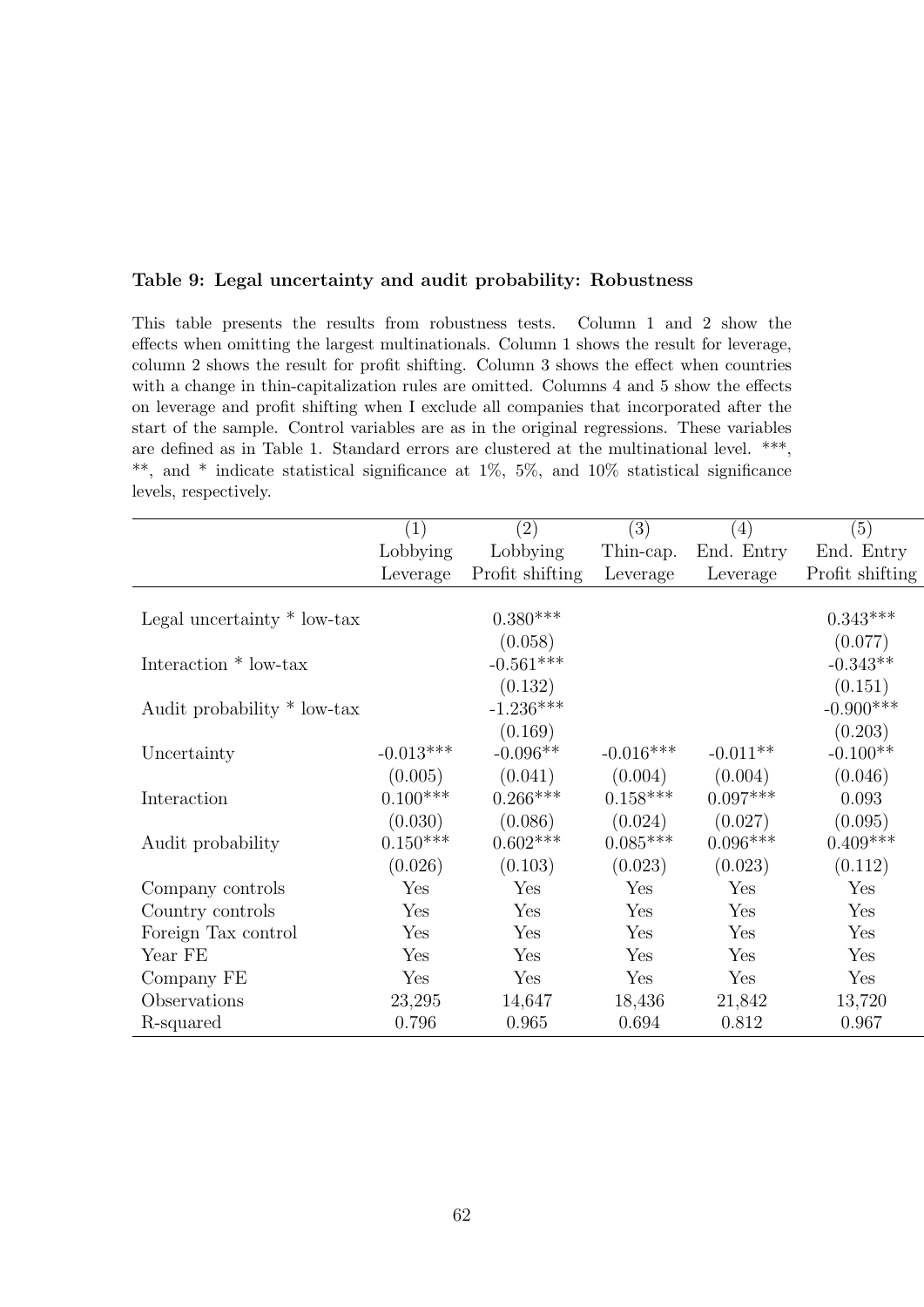| - C<br>- C<br>- C<br>- C<br>- C<br>- C |  |
|----------------------------------------|--|
| $\frac{1}{2}$<br>i                     |  |
|                                        |  |
| i<br>ı<br>I                            |  |

probability, and their interaction. Column 1 shows an interaction with the AS measure of financial constraints. Columns 2 through 10 add proxies for labor regulation and the judicial system. Control variables are profitability, tangibility, depreciation, sales, GDP growth, interest, tax rate, and tax difference. These variables are defined as in Table 1. Standard errors are clustered at the multinational level. \*\*\*, and  $*$  indicational level. \*\*\*, and indicational level. \*\*\*, and  $*$  indication cont This table presents the results from an OLS-regression of leverage on the proxy for uncertainty, a dummy for above median audit This table presents the results from an OLS-regression of leverage on the proxy for uncertainty, a dummy for above median audit probability, and their interaction. Column 1 shows an interaction with the AS measure of financial constraints. Columns 2 through 10 add proxies for labor regulation and the judicial system. Control variables are profitability, tangibility, depreciation, sales, GDP growth, interest, tax rate, and tax difference. These variables are defined as in Table 1. Standard errors are clustered at the multinational level. \*\*\*, and  $*$  indicate statistical significance at 1%, 5%, and 10% statistical significance levels, respectively.  $*$  indica

|                                | $\widehat{\Xi}$        | $\widetilde{c}$                      | $\binom{3}{2}$                  | $\bigoplus$                                                 | $\widetilde{5}$                                                                       | $\odot$                                                   | $\widetilde{C}$                                                                                   | $\circledS$                                                                           | $\odot$                                                                                                     | (10)                                                      |
|--------------------------------|------------------------|--------------------------------------|---------------------------------|-------------------------------------------------------------|---------------------------------------------------------------------------------------|-----------------------------------------------------------|---------------------------------------------------------------------------------------------------|---------------------------------------------------------------------------------------|-------------------------------------------------------------------------------------------------------------|-----------------------------------------------------------|
|                                | Leverage               | Leverage                             | Leverage                        | Leverage                                                    | Leverage                                                                              | Leverage                                                  | Leverage                                                                                          | Leverage                                                                              | Leverage                                                                                                    | Leverage                                                  |
| Legal uncertainty              | $-0.012**$             | $-0.015**$                           | $-0.015***$                     | $-0.015***$                                                 | $-0.015***$                                                                           | $-0.015***$                                               | $-0.015**$                                                                                        | $0.015***$                                                                            | $-0.015***$                                                                                                 | $-0.013**$                                                |
|                                | $(0.006)$<br>$0.066**$ | $(0.006)$<br>0.067***                | $(0.006)$<br>$0.066**$          | $(0.006)$<br>$0.067**$                                      | $(0.006)$<br>$0.066**$                                                                | $(0.006)$<br>$0.066**$                                    | (0.006)                                                                                           | $(0.006)$<br>0.067**                                                                  | $(0.006)$<br>$0.066**$                                                                                      | $(0.006)$<br>0.068***                                     |
| Interaction                    |                        |                                      |                                 |                                                             |                                                                                       |                                                           | $0.066**$                                                                                         |                                                                                       |                                                                                                             |                                                           |
| Audit probability              | $0.150***$<br>(0.026)  | $0.149***$<br>(0.026)                | $0.151***$<br>(0.026)           | $0.151***$<br>(0.026)                                       | $0.151***$<br>(0.026)                                                                 | $0.151***$<br>(0.026)                                     | $0.150***$<br>(0.026)                                                                             | $0.151***$<br>(0.026)                                                                 | $(0.026)$<br>0.151***                                                                                       | $0.149***$<br>(0.026)                                     |
| Financially constraint         | $(0.015)$<br>-0.007*** | (0.014)                              | (0.015)                         | (0.015)                                                     | (0.015)                                                                               | (0.015)                                                   | (0.015)                                                                                           | (0.015)                                                                               | (0.014)                                                                                                     | (0.014)                                                   |
| interacted with uncertainty    | $(0.003)$<br>-0.007**  |                                      |                                 |                                                             |                                                                                       |                                                           |                                                                                                   |                                                                                       |                                                                                                             |                                                           |
| Financially constraint         | (0.003)                |                                      |                                 |                                                             |                                                                                       |                                                           |                                                                                                   |                                                                                       |                                                                                                             |                                                           |
| Hiring and firing regulations  |                        | $-0.005***$<br>$\left( 0.001\right)$ |                                 |                                                             |                                                                                       |                                                           |                                                                                                   |                                                                                       |                                                                                                             | (0.002)<br>$-0.003$                                       |
| Legal System & Property Rights |                        |                                      | $-0.002$<br>(0.002)             |                                                             |                                                                                       |                                                           |                                                                                                   |                                                                                       |                                                                                                             | $-0.026***$                                               |
| Legal enforcement of contracts |                        |                                      |                                 | $-0.000$                                                    |                                                                                       |                                                           |                                                                                                   |                                                                                       |                                                                                                             | (0.009)                                                   |
| Integrity of the legal system  |                        |                                      |                                 | (0.002)                                                     |                                                                                       |                                                           |                                                                                                   |                                                                                       |                                                                                                             | $0.004\,$                                                 |
|                                |                        |                                      |                                 |                                                             | $-0.001$<br>(0.002)                                                                   |                                                           |                                                                                                   |                                                                                       |                                                                                                             | (0.003)                                                   |
| Judicial independence          |                        |                                      |                                 |                                                             |                                                                                       | $-0.001$ (0.001)                                          |                                                                                                   |                                                                                       |                                                                                                             | $0.008**$<br>(0.003)                                      |
| Labor market regulations       |                        |                                      |                                 |                                                             |                                                                                       |                                                           | $-0.004***$                                                                                       |                                                                                       |                                                                                                             | $-0.008**$                                                |
|                                |                        |                                      |                                 |                                                             |                                                                                       |                                                           | $\left( 0.001\right)$                                                                             |                                                                                       |                                                                                                             | (0.003)                                                   |
| Tax compliance                 |                        |                                      |                                 |                                                             |                                                                                       |                                                           |                                                                                                   | $0.000\,$                                                                             |                                                                                                             | $0.000\,$                                                 |
| Fraser institute               |                        |                                      |                                 |                                                             |                                                                                       |                                                           |                                                                                                   | (0.001)                                                                               |                                                                                                             | $0.023**$<br>(0.002)                                      |
| summary index                  |                        |                                      |                                 |                                                             |                                                                                       |                                                           |                                                                                                   |                                                                                       | $-0.005$<br>$(0.006)$                                                                                       |                                                           |
| Company controls               |                        | ${\rm Yes}$                          |                                 |                                                             |                                                                                       | ${\rm Yes}$                                               | ${\rm Yes}$                                                                                       |                                                                                       |                                                                                                             | $_{\rm Yes}^{(0.010)}$                                    |
| Country controls               | $_{\rm Yes}^{\rm Yes}$ | ${\rm Yes}$                          | $\frac{\text{Yes}}{\text{Yes}}$ | $\frac{\text{Yes}}{\text{Yes}}$                             |                                                                                       |                                                           |                                                                                                   |                                                                                       |                                                                                                             |                                                           |
| Foreign Tax control            | ${\rm Yes}$            | ${\rm Yes}$                          |                                 |                                                             | $\begin{array}{c}\n\text{Yes} \\ \text{Yes} \\ \text{Yes} \\ \text{Yes}\n\end{array}$ | $\begin{array}{c}\nY_{CS}\\ Y_{CS}\\ Y_{CS}\n\end{array}$ | $\begin{array}{c} \mathbf{Y} \\ \mathbf{X} \\ \mathbf{X} \\ \mathbf{X} \\ \mathbf{X} \end{array}$ | $\begin{array}{c}\n\text{Yes} \\ \text{Yes} \\ \text{Yes} \\ \text{Yes}\n\end{array}$ | $\begin{array}{c} \mathtt{Yes} \\ \mathtt{Yes} \\ \mathtt{Yes} \\ \mathtt{Yes} \\ \mathtt{Yes} \end{array}$ | $\begin{array}{c}\nY\text{es} \\ Y\text{es}\n\end{array}$ |
| Year FE                        | ${\rm Yes}$            | $\mathbf{Y}\mathbf{es}$              | $\mathbf{Y}\mathbf{es}$         | $\mathbf{Y}\mathbf{es}$                                     |                                                                                       |                                                           |                                                                                                   |                                                                                       |                                                                                                             |                                                           |
| Subsidiary FE                  | $\mathbf{Yes}$         | ${\rm Yes}$                          | ${\rm Yes}$                     |                                                             | ${\rm Yes}$                                                                           | ${\rm Yes}$                                               | ${\rm Yes}$                                                                                       | $\mathbf{Y}\mathbf{es}$                                                               |                                                                                                             | ${\rm Yes}$                                               |
| Observations                   | 24,940                 | $24,940$<br>$0.802$                  | 24,940<br>0.802                 | $\begin{array}{c} {\rm Yes} \\ 24,940 \\ 0.802 \end{array}$ | 24,940<br>0.802                                                                       | 24,940<br>0.802                                           | $24,940$<br>$0.802$                                                                               | 24,940                                                                                | 24,940<br>0.802                                                                                             | 24,940<br>0.803                                           |
| R-squared                      | 0.802                  |                                      |                                 |                                                             |                                                                                       |                                                           |                                                                                                   | 0.802                                                                                 |                                                                                                             |                                                           |